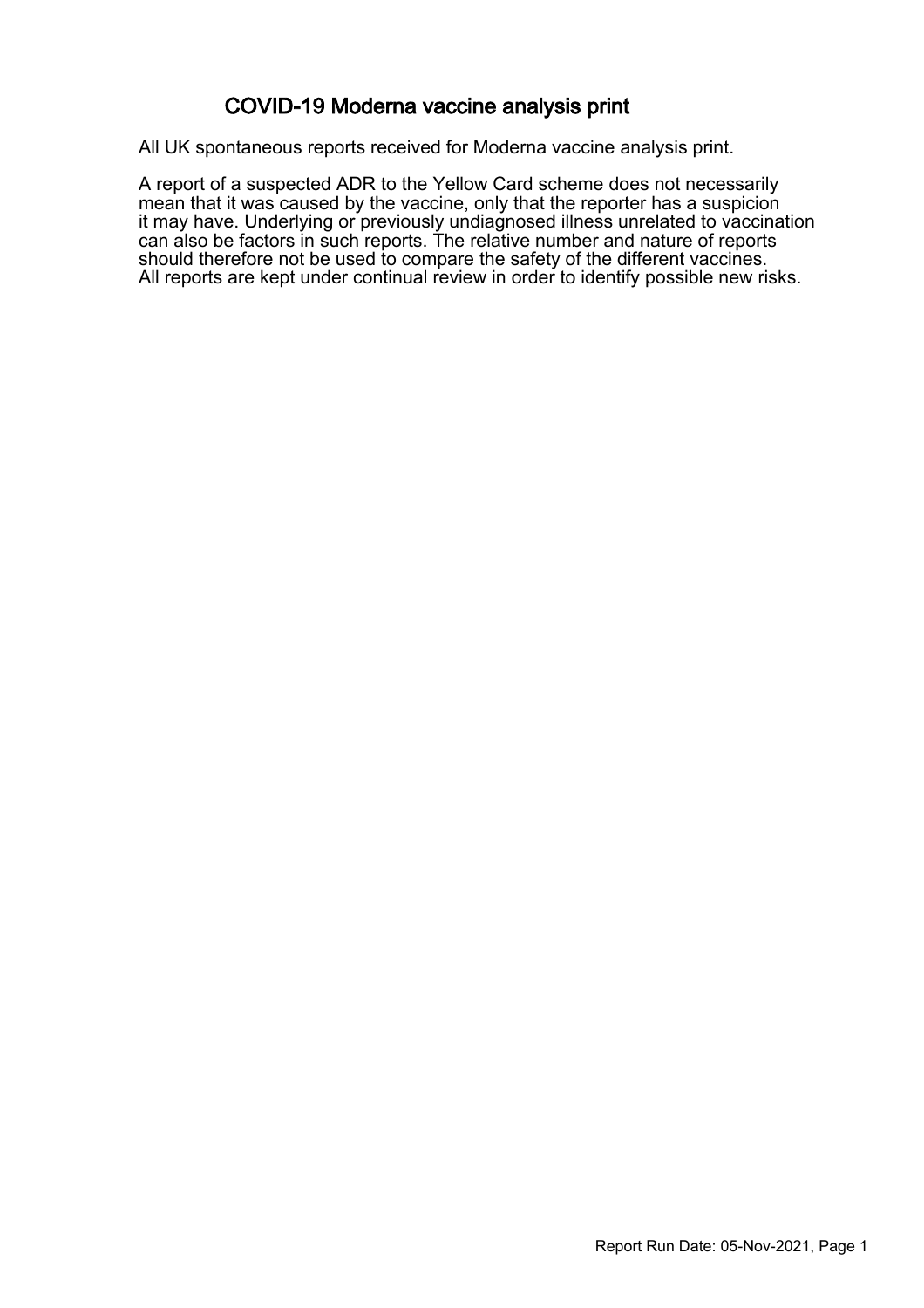### Name: COVID-19 Moderna vaccine analysis print

Report Run Date: 05-Nov-2021 Data Lock Date: 03-Nov-2021 18:30:04

| <b>Reaction Name</b>             | <b>Total</b> | <u>Fatal</u>   |
|----------------------------------|--------------|----------------|
| <b>Blood disorders</b>           |              |                |
| Anaemia deficiencies             |              |                |
| Iron deficiency anaemia          |              | 0              |
| <b>Anaemias NEC</b>              |              |                |
| Anaemia                          | 3            | $\mathbf{0}$   |
| <b>Bleeding tendencies</b>       |              |                |
| Increased tendency to bruise     | 3            | 0              |
| Spontaneous haematoma            |              | 0              |
| Coagulopathies                   |              |                |
| Antiphospholipid syndrome        |              | 0              |
| Coagulopathy                     |              | 0              |
| <b>Haematological disorders</b>  |              |                |
| <b>Blood disorder</b>            |              | $\overline{0}$ |
| Lymphatic system disorders NEC   |              |                |
| Lymph node pain                  | 142          | 0              |
| Lymphadenitis                    | 10           |                |
| Lymphadenopathy                  | 828          | 0              |
| Neutropenias                     |              |                |
| Autoimmune neutropenia           |              | 0              |
| Neutropenia                      |              | 0              |
| <b>Thrombocytopenias</b>         |              |                |
| Immune thrombocytopenia          |              | 0              |
| Thrombocytopenia                 |              |                |
| Thrombocytopenic purpura         |              |                |
| <b>Blood disorders SOC TOTAL</b> | 1015         | 0              |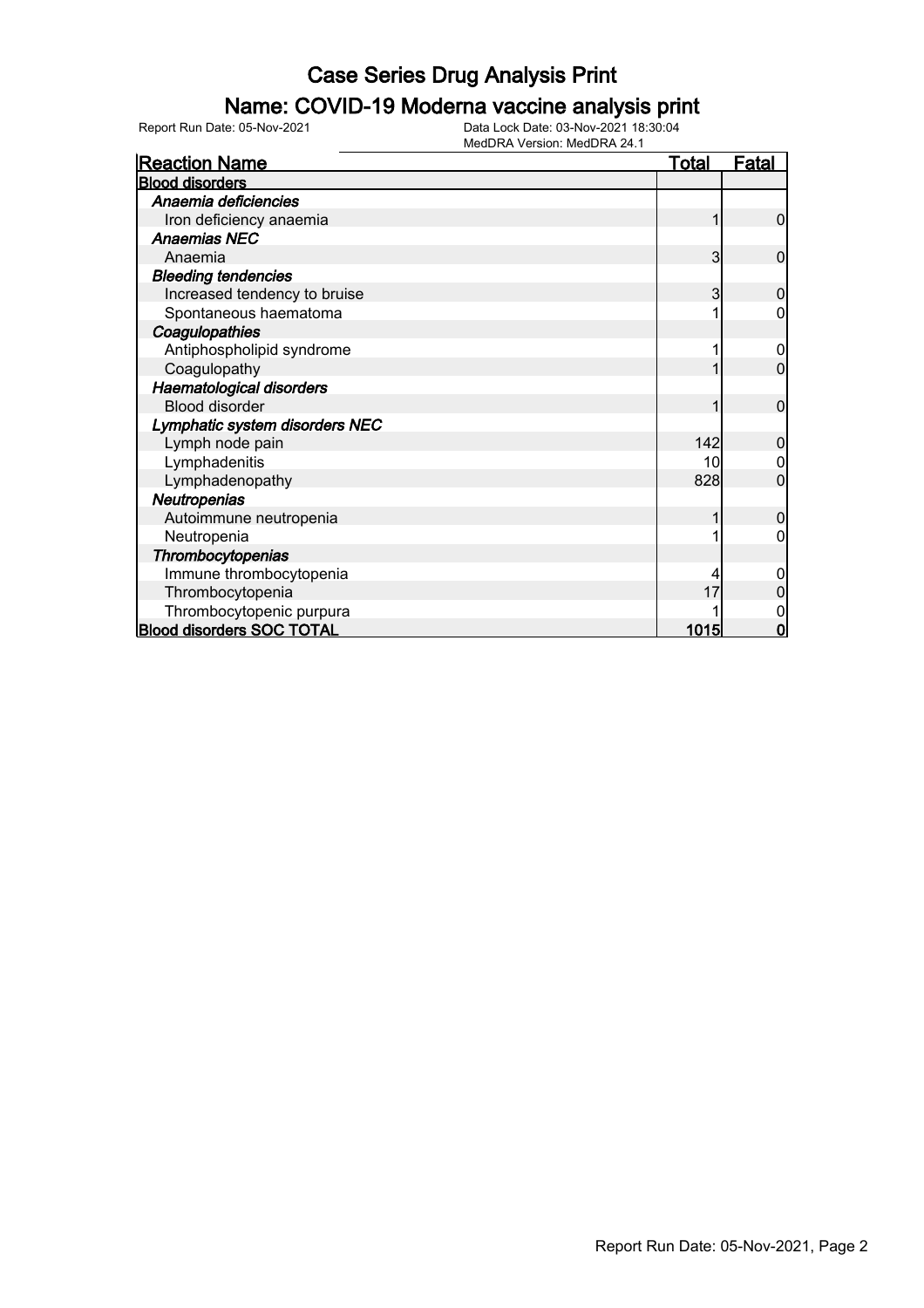#### Name: COVID-19 Moderna vaccine analysis print

Report Run Date: 05-Nov-2021 Data Lock Date: 03-Nov-2021 18:30:04

| <b>Reaction Name</b>                       | <b>Total</b>   | Fatal                            |
|--------------------------------------------|----------------|----------------------------------|
| Cardiac disorders                          |                |                                  |
| <b>Cardiac conduction disorders</b>        |                |                                  |
| Atrioventricular block                     | $\overline{c}$ | $\boldsymbol{0}$                 |
| Bundle branch block left                   | 1              | $\mathbf 0$                      |
| Bundle branch block right                  | 1              | $\overline{0}$                   |
| Cardiac disorders NEC                      |                |                                  |
| Cardiac disorder                           | 6              | $\mathbf 0$                      |
| Cardiac signs and symptoms NEC             |                |                                  |
| Cardiac discomfort                         | 2              | $\mathbf 0$                      |
| Palpitations                               | 426            | $\mathbf 0$                      |
| <b>Heart failures NEC</b>                  |                |                                  |
| Cardiac failure                            | 1              | $\boldsymbol{0}$                 |
| Cardiac failure congestive                 | 1              | $\mathbf 0$                      |
| Cardiogenic shock                          | 1              | $\mathbf 0$                      |
| Ischaemic coronary artery disorders        |                |                                  |
| Angina pectoris                            | 20             | $\mathbf 0$                      |
| Myocardial infarction                      | 7              | $\mathbf 0$                      |
| Mitral valvular disorders                  |                |                                  |
| Mitral valve incompetence                  | 1              | $\mathbf 0$                      |
| Mitral valve prolapse                      | 1              | 0                                |
| <b>Myocardial disorders NEC</b>            |                |                                  |
| Cardiomegaly                               | $\overline{c}$ | $\boldsymbol{0}$                 |
| Left ventricular dysfunction               | $\overline{1}$ | $\mathbf 0$                      |
| Left ventricular hypertrophy               | 1              |                                  |
| Myocardial fibrosis                        | 1              | $\begin{matrix}0\\0\end{matrix}$ |
| Myocardial injury                          |                | $\mathbf 0$                      |
| Noninfectious myocarditis                  |                |                                  |
| Myocarditis                                | 92             | $\boldsymbol{0}$                 |
| Noninfectious pericarditis                 |                |                                  |
| Pericarditis                               | 57             | $\mathbf 0$                      |
| Rate and rhythm disorders NEC              |                |                                  |
| Arrhythmia                                 | 12             | $\mathbf 0$                      |
| Bradycardia                                | 8              | $\mathbf 0$                      |
| Cardiac fibrillation                       | 1              |                                  |
| Cardiac flutter                            | 39             | $0\atop 0$                       |
| Extrasystoles                              | 14             | $\mathbf 0$                      |
| Tachycardia                                | 58             | 0                                |
| Tachycardia foetal                         | 1              | $\overline{0}$                   |
| Supraventricular arrhythmias               |                |                                  |
| Atrial fibrillation                        | 3              | $\mathbf 0$                      |
| <b>Atrial flutter</b>                      | $\overline{c}$ | $\pmb{0}$                        |
| Atrial tachycardia                         | 1              | $\mathbf 0$                      |
| Sinus arrhythmia                           | 1              | $\mathbf 0$                      |
| Sinus tachycardia                          |                | $\mathbf 0$                      |
| Supraventricular tachycardia               | $\frac{2}{2}$  | $\overline{0}$                   |
| Ventricular arrhythmias and cardiac arrest |                |                                  |
| Cardiac arrest                             | 3              | $\boldsymbol{0}$                 |
| Ventricular extrasystoles                  | 1              | $\overline{0}$                   |
| Ventricular tachycardia                    | 1              | $\pmb{0}$                        |
| Cardiac disorders SOC TOTAL                | 774            | <u>0</u>                         |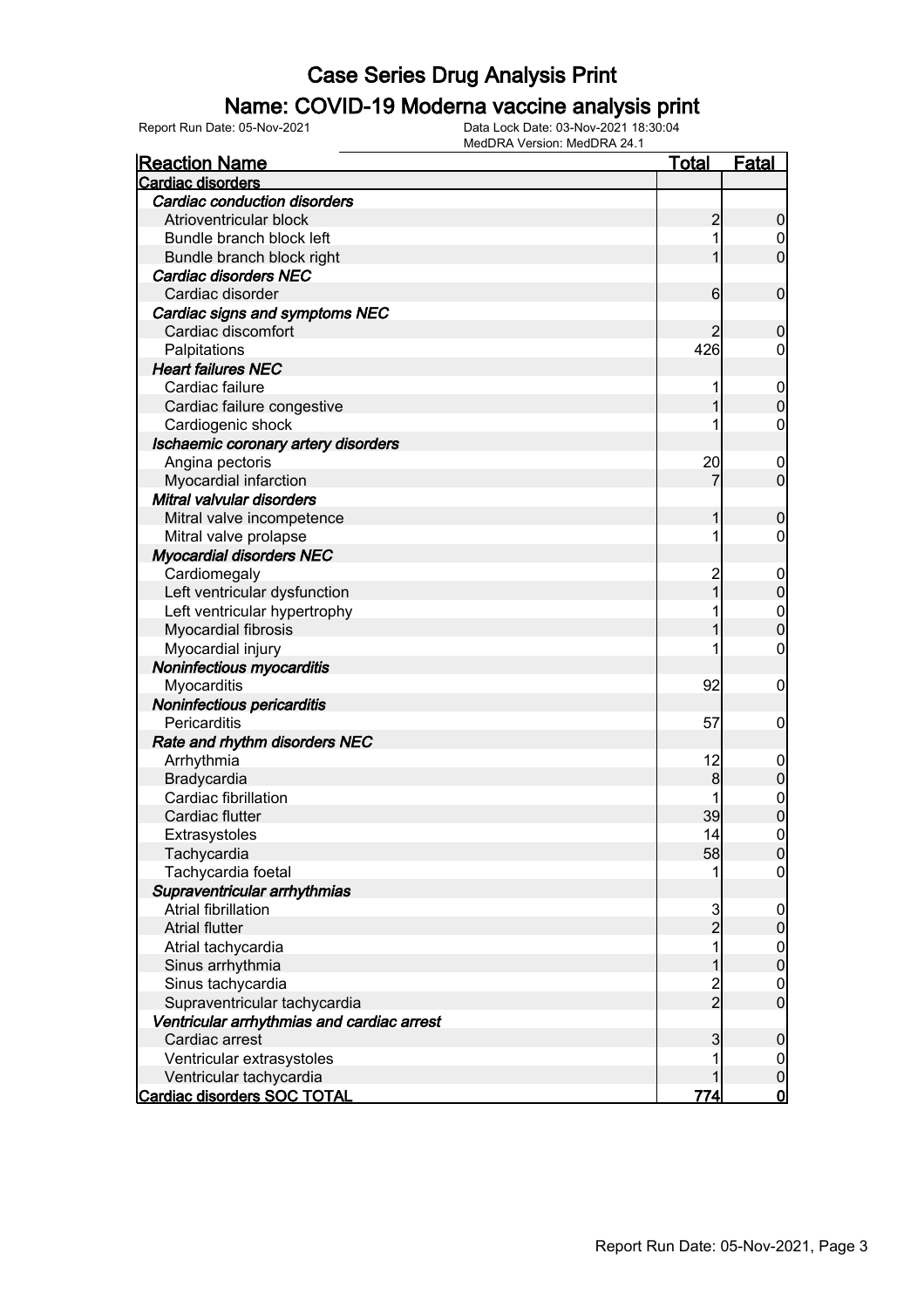### Name: COVID-19 Moderna vaccine analysis print

Report Run Date: 05-Nov-2021 Data Lock Date: 03-Nov-2021 18:30:04

| <b>Reaction Name</b>                         | Total | ⊦ata |
|----------------------------------------------|-------|------|
| <b>Congenital disorders</b>                  |       |      |
| Cardiac disorders congenital NEC             |       |      |
| Heart disease congenital                     |       |      |
| Cerebellar disorders congenital              |       |      |
| Hereditary ataxia                            |       |      |
| Connective tissue disorders congenital       |       |      |
| Ehlers-Danlos syndrome                       | ◠     |      |
| Male reproductive tract disorders congenital |       |      |
| Micropenis                                   |       |      |
| Neurological disorders congenital NEC        |       |      |
| Familial hemiplegic migraine                 |       |      |
| Congenital disorders SOC TOTAL               | 6     |      |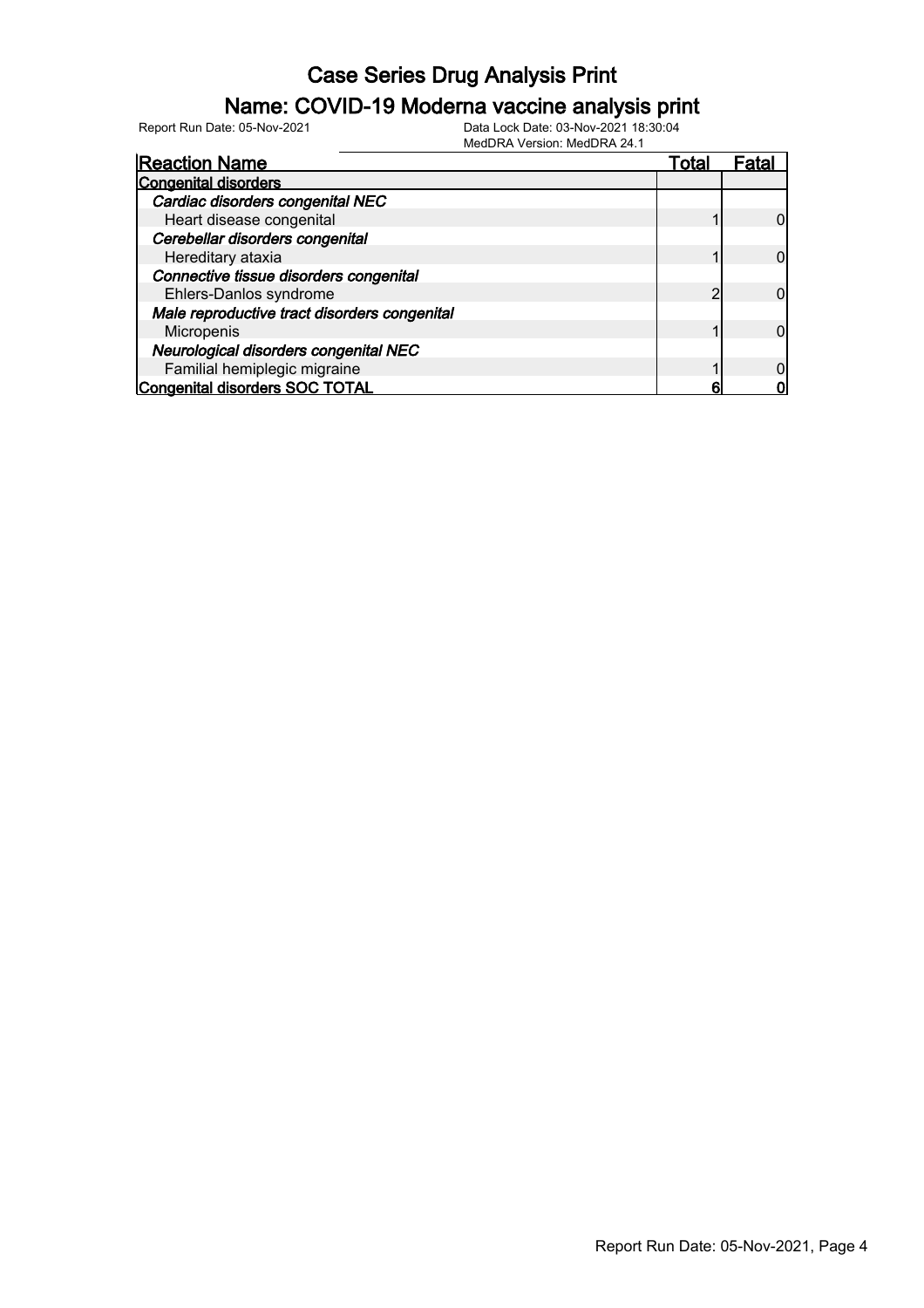#### Name: COVID-19 Moderna vaccine analysis print

| <b>Reaction Name</b>                   | <u>Total</u> | <b>Fatal</b>   |
|----------------------------------------|--------------|----------------|
| Ear disorders                          |              |                |
| Ear disorders NEC                      |              |                |
| Ear congestion                         | 6            | 0              |
| Ear discomfort                         |              |                |
| Ear disorder                           |              | 0              |
| Ear pain                               | 120          | 0              |
| Ear swelling                           | 2            | $\overline{0}$ |
| Eustachian tube disorders              |              |                |
| Eustachian tube obstruction            | 1            | $\mathbf 0$    |
| <b>External ear disorders NEC</b>      |              |                |
| Excessive cerumen production           | 3            | 0              |
| Red ear syndrome                       |              | 0              |
| <b>Hearing losses</b>                  |              |                |
| Deafness                               | 18           | 0              |
| Deafness transitory                    |              | $\overline{0}$ |
| Deafness unilateral                    |              | 0              |
| Hypoacusis                             | 18           | 0              |
| Sudden hearing loss                    |              | 0              |
| Hyperacusia                            |              |                |
| Hyperacusis                            | 5            | 0              |
| Inner ear infections and inflammations |              |                |
| Inner ear inflammation                 |              | 0              |
| Inner ear signs and symptoms           |              |                |
| <b>Motion sickness</b>                 | 12           | 0              |
| <b>Tinnitus</b>                        | 180          | 0              |
| Vertigo                                | 136          |                |
| Vertigo positional                     |              | 0              |
| <b>Ear disorders SOC TOTAL</b>         | 523          | 0              |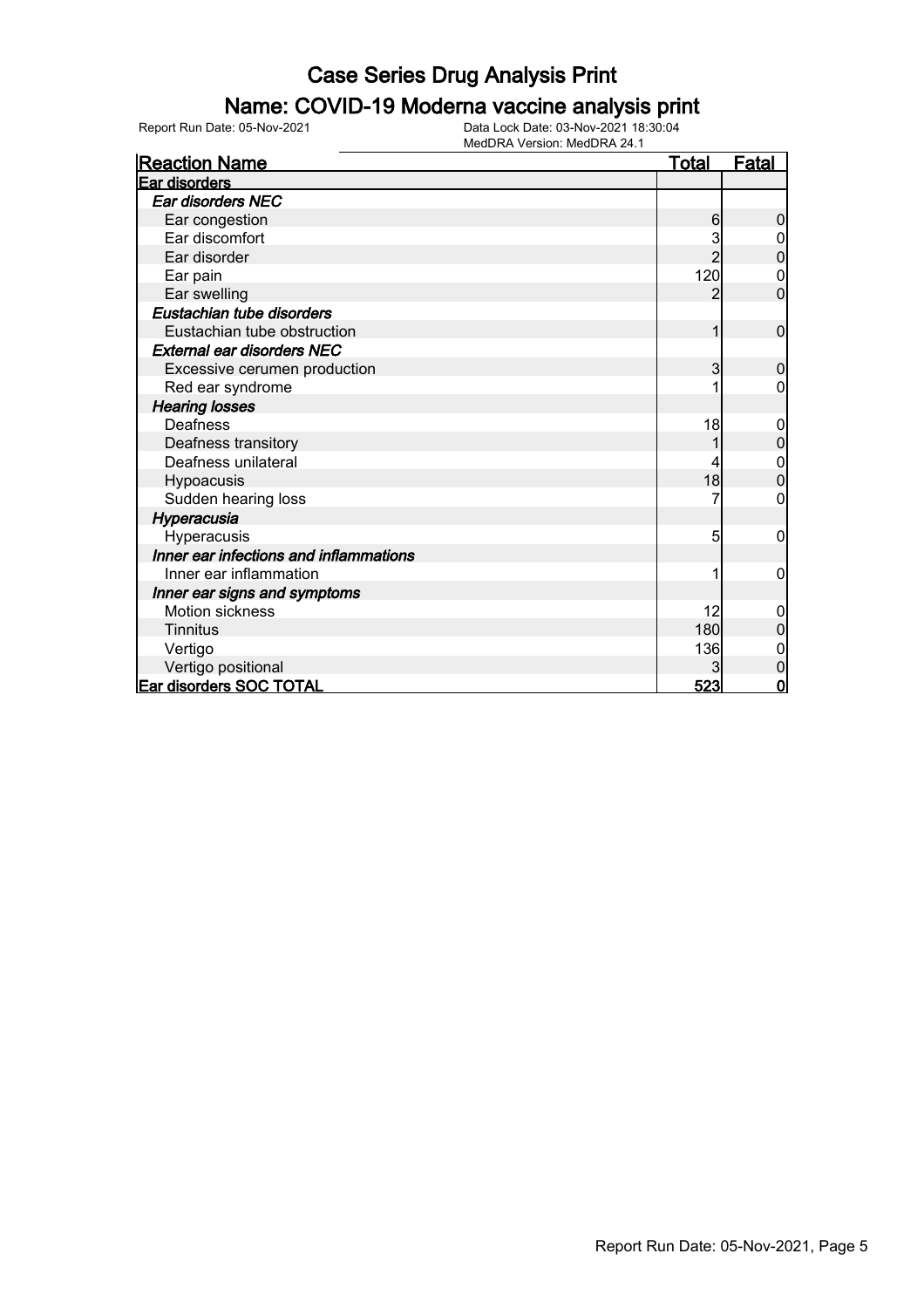#### Name: COVID-19 Moderna vaccine analysis print

Report Run Date: 05-Nov-2021 Data Lock Date: 03-Nov-2021 18:30:04

| <b>Reaction Name</b>                     | <u>Total</u> | Fatal |
|------------------------------------------|--------------|-------|
| <b>Endocrine disorders</b>               |              |       |
| Acute and chronic thyroiditis            |              |       |
| Autoimmune thyroiditis                   |              |       |
| Endocrine abnormalities of puberty       |              |       |
| Delayed menarche                         |              |       |
| Premature menarche                       | 3            |       |
| Female gonadal function disorders        |              |       |
| Anovulatory cycle                        | 5            |       |
| Ovulation delayed                        | 8            |       |
| Hypothalamic and pituitary disorders NEC |              |       |
| Pituitary haemorrhage                    |              | 0     |
| <b>Thyroid disorders NEC</b>             |              |       |
| Goitre                                   | 3            | 0     |
| <b>Thyroid hyperfunction disorders</b>   |              |       |
| Hyperthyroidism                          |              |       |
| <b>Thyroid hypofunction disorders</b>    |              |       |
| Hypothyroidism                           |              |       |
| <b>Endocrine disorders SOC TOTAL</b>     | 26           |       |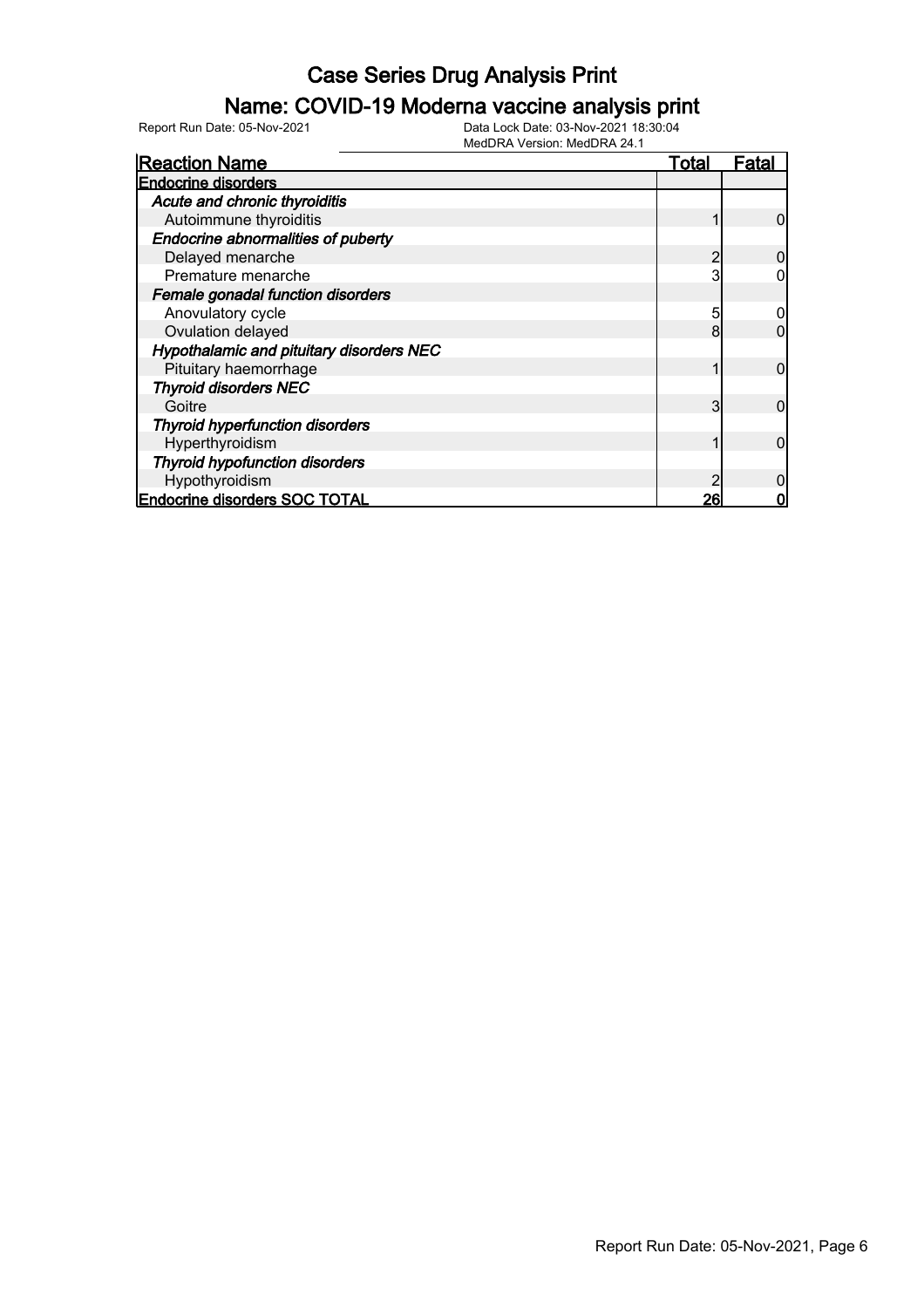### Name: COVID-19 Moderna vaccine analysis print

| <b>Reaction Name</b>                                             | <u>Total</u>   | <b>Fatal</b>                         |
|------------------------------------------------------------------|----------------|--------------------------------------|
| Eye disorders                                                    |                |                                      |
| Amblyopic vision impairment                                      |                |                                      |
| Amblyopia                                                        | 1              | $\overline{0}$                       |
| <b>Cataract conditions</b>                                       |                |                                      |
| Cataract                                                         | 1              | $\mathbf 0$                          |
| Choroid and vitreous structural change, deposit and degeneration |                |                                      |
| Chorioretinopathy                                                | 1              | $\mathbf 0$                          |
| <b>Vitreous floaters</b>                                         | 7              | $\overline{0}$                       |
| Conjunctival and corneal bleeding and vascular disorders         |                |                                      |
| Conjunctival haemorrhage                                         | 3              | $\mathbf 0$                          |
| <b>Eyelid movement disorders</b>                                 |                |                                      |
| Blepharospasm                                                    | 19             | $\mathbf 0$                          |
| Eyelid ptosis                                                    | 1              | $\overline{0}$                       |
| Iris and uveal tract infections, irritations and inflammations   |                |                                      |
| <b>Uveitis</b>                                                   | 4              | $\mathbf 0$                          |
| <b>Lacrimation disorders</b>                                     |                |                                      |
|                                                                  | 14             | $\mathbf 0$                          |
| Dry eye<br>Lacrimation increased                                 | 6              | $\overline{0}$                       |
|                                                                  |                |                                      |
| Lid, lash and lacrimal infections, irritations and inflammations |                |                                      |
| Eyelid rash                                                      | 1              | $\mathbf 0$                          |
| Swelling of eyelid                                               | 7              | $\overline{0}$                       |
| Ocular bleeding and vascular disorders NEC                       |                |                                      |
| Eye haematoma                                                    | 1              | $\mathbf 0$                          |
| <b>Ocular disorders NEC</b>                                      |                |                                      |
| Eye disorder                                                     |                | $\mathbf 0$                          |
| Eye pain                                                         | 132            | $0\atop 0$                           |
| Eye swelling                                                     | 39             |                                      |
| Eyelids pruritus                                                 | 1              | $\begin{matrix} 0 \\ 0 \end{matrix}$ |
| Ocular discomfort                                                | 4              |                                      |
| Periorbital oedema                                               | $\overline{2}$ | $\mathbf{0}$                         |
| Periorbital swelling                                             | $\overline{9}$ | $\overline{0}$                       |
| Ocular infections, inflammations and associated manifestations   |                |                                      |
| Eye allergy                                                      | $\overline{c}$ | $\pmb{0}$                            |
| Eye inflammation                                                 | 1              | $\begin{matrix} 0 \\ 0 \end{matrix}$ |
| Eye irritation                                                   | 10             |                                      |
| Eye pruritus                                                     | 17             | $\mathbf 0$                          |
| Ocular hyperaemia                                                | 17             | 0                                    |
| Ocular nerve and muscle disorders                                |                |                                      |
| Eye movement disorder                                            | 5              | $\mathbf 0$                          |
| <b>Ocular sensation disorders</b>                                |                |                                      |
| Abnormal sensation in eye                                        | 1              | $\boldsymbol{0}$                     |
| Asthenopia                                                       | 9              |                                      |
| Foreign body sensation in eyes                                   | $\overline{c}$ | $0$<br>0                             |
| Hypoaesthesia eye                                                |                |                                      |
| Photophobia                                                      | 55             | $\begin{matrix} 0 \\ 0 \end{matrix}$ |
| <b>Optic disc abnormalities NEC</b>                              |                |                                      |
| Optic discs blurred                                              | 1              | $\boldsymbol{0}$                     |
| Papilloedema                                                     | 1              | $\boldsymbol{0}$                     |
| Optic nerve bleeding and vascular disorders                      |                |                                      |
| Optic ischaemic neuropathy                                       | 1              | $\mathbf 0$                          |
| Orbital infections, inflammations and irritations                |                |                                      |
|                                                                  |                |                                      |
| Orbital myositis                                                 | 1              | $\mathbf 0$                          |
| <b>Pupil disorders</b>                                           |                |                                      |
| <b>Mydriasis</b>                                                 | 3              | $\mathbf 0$                          |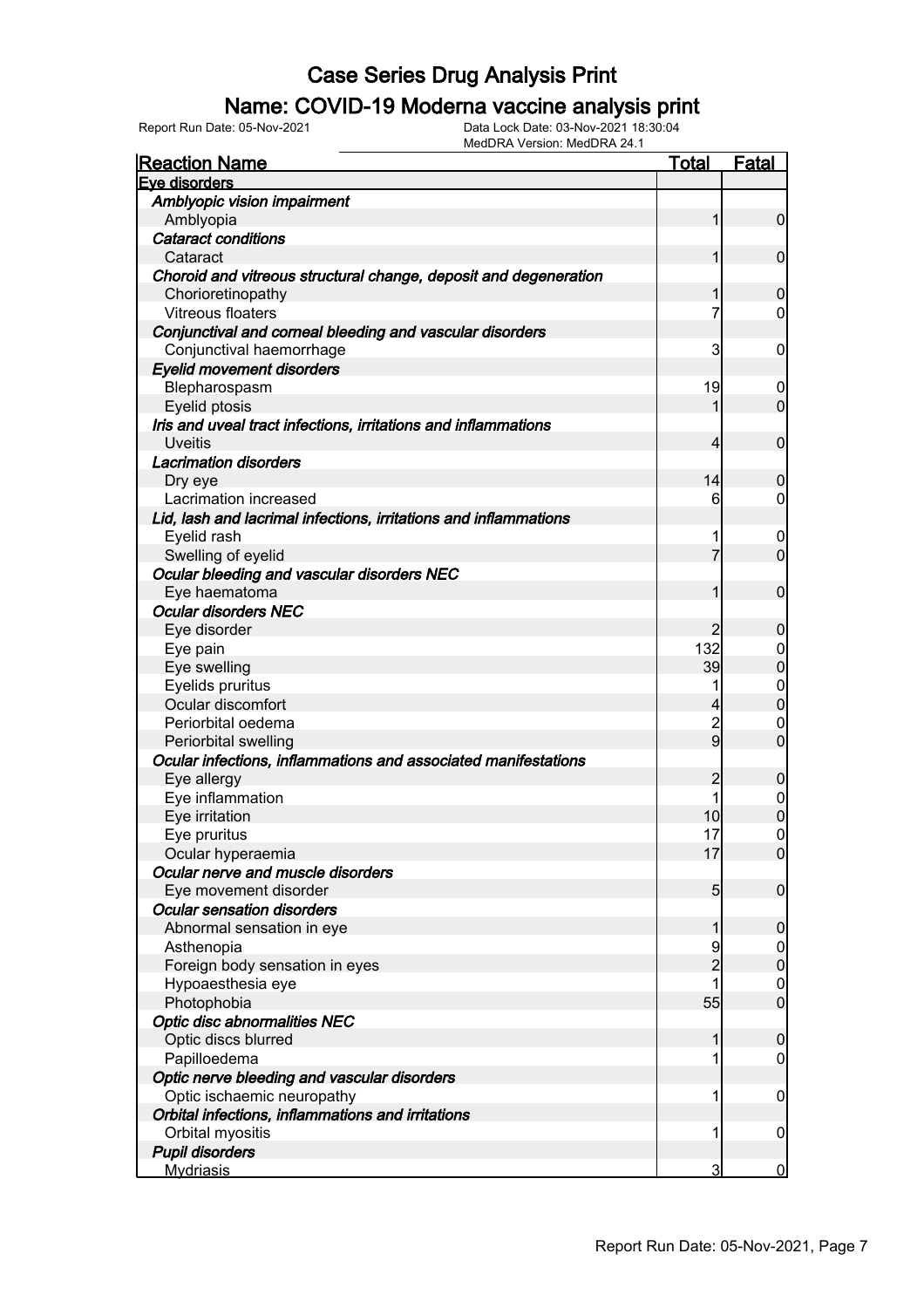### Name: COVID-19 Moderna vaccine analysis print

| <b>Reaction Name</b>                                       | <b>Total</b>   | <u>Fatal</u>     |
|------------------------------------------------------------|----------------|------------------|
| Eye disorders cont'd<br>Eye disorders                      |                |                  |
| Refractive and accommodative disorders                     |                |                  |
| Accommodation disorder                                     | 1              | $\boldsymbol{0}$ |
| Astigmatism                                                | $\overline{2}$ | $\overline{0}$   |
| Retinal bleeding and vascular disorders (excl retinopathy) |                |                  |
| Retinal haemorrhage                                        | 1              | $\mathbf 0$      |
| Retinal vein occlusion                                     | 3              | 0                |
| <b>Retinopathies NEC</b>                                   |                |                  |
| Acute macular neuroretinopathy                             | 1              | $\mathbf 0$      |
| Serous retinopathy                                         | 1              | $\overline{0}$   |
| Scleral infections, irritations and inflammations          |                |                  |
| Episcleritis                                               | 4              | $\mathbf 0$      |
| Structural change, deposit and degeneration of eye NEC     |                |                  |
| Exophthalmos                                               | 1              | $\mathbf 0$      |
| <b>Visual colour distortions</b>                           |                |                  |
| Cyanopsia                                                  | 1              | $\mathbf 0$      |
| <b>Visual disorders NEC</b>                                |                |                  |
| Diplopia                                                   | 15             | 0                |
| Halo vision                                                |                | 0                |
| Metamorphopsia                                             |                | $\overline{0}$   |
| Photopsia                                                  | 8              | 0                |
| Vision blurred                                             | 161            | $\overline{0}$   |
| <b>Visual field disorders</b>                              |                |                  |
| Visual field defect                                        | $\overline{2}$ | $\mathbf 0$      |
| Visual impairment and blindness (excl colour blindness)    |                |                  |
| <b>Blindness</b>                                           | 18             | 0                |
| <b>Blindness transient</b>                                 | 3              | 0                |
| <b>Blindness unilateral</b>                                |                | 0                |
| Visual acuity reduced                                      | 2              | $\boldsymbol{0}$ |
| Visual impairment                                          | 25             | $\mathbf 0$      |
| <b>Eve disorders SOC TOTAL</b>                             | 634            | $\overline{0}$   |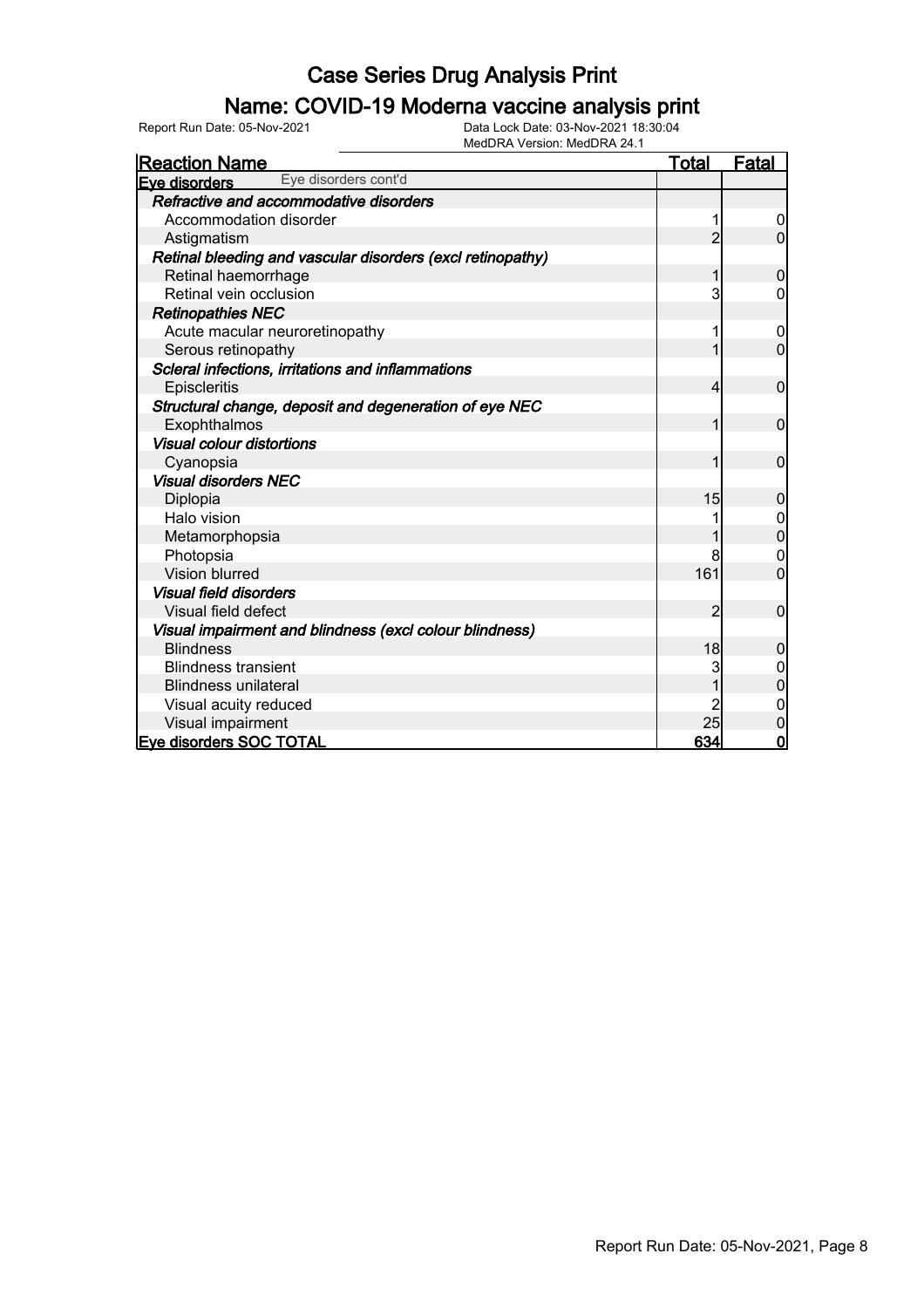#### Name: COVID-19 Moderna vaccine analysis print

| <b>Gastrointestinal disorders</b><br>Abdominal findings abnormal<br>Gastrointestinal sounds abnormal<br>$\overline{0}$<br>Acute and chronic pancreatitis<br>$\overline{0}$<br><b>Pancreatitis</b><br>Anal and rectal pains<br>$\mathbf 0$<br>Proctalgia<br>4<br>Anal and rectal signs and symptoms<br>Anal pruritus<br>$\mathbf 0$<br>Anorectal discomfort<br>0<br>Colitis (excl infective)<br>$\frac{2}{5}$<br>Colitis<br>$\mathbf 0$<br>$\overline{0}$<br>Colitis ulcerative<br>Crohn's disease<br>0<br>$\mathbf 0$<br>Inflammatory bowel disease<br>Dental and periodontal infections and inflammations<br>$\mathbf 0$<br>Dental caries<br><b>Dental disorders NEC</b><br>Teething<br>$\mathbf 0$<br><b>Tooth disorder</b><br>0<br>Dental pain and sensation disorders<br>Dental paraesthesia<br>$\mathbf 0$<br>$\mathbf 0$<br>4<br>Hyperaesthesia teeth<br>13<br>Toothache<br>0<br>Dental pulp disorders<br>Dental pulp disorder<br>0<br>Diarrhoea (excl infective)<br>Diarrhoea<br>480<br>$\boldsymbol{0}$<br>$\mathbf 0$<br>Diarrhoea haemorrhagic<br>Dyspeptic signs and symptoms<br>57<br>$\mathbf 0$<br>Dyspepsia<br>Epigastric discomfort<br>0<br>$\mathbf 0$<br>Eructation<br>6<br><b>Faecal abnormalities NEC</b><br>$\mathbf 0$<br>Faeces discoloured<br>5<br>Flatulence, bloating and distension<br>36<br>Abdominal distension<br> 0 <br>18<br>Flatulence<br>$\overline{0}$<br>Gastric ulcers and perforation<br>Gastric ulcer<br>$\overline{0}$<br>$\overline{0}$<br>1<br>Gastritis erosive<br>Gastritis (excl infective)<br>$\boldsymbol{0}$<br>Gastritis<br>3<br>Gastrointestinal and abdominal pains (excl oral and throat)<br>152<br>$\mathbf 0$<br>Abdominal pain<br>Abdominal pain lower<br>14<br>$\overline{0}$<br>$\mathbf 0$<br>338<br>Abdominal pain upper<br>Abdominal rigidity<br>$\boldsymbol{0}$<br>1<br>$\mathbf 0$<br>$\overline{2}$<br>Abdominal tenderness<br>13<br>Gastrointestinal pain<br>$\mathbf 0$<br>$\boldsymbol{0}$<br>1<br>Oesophageal pain<br>Gastrointestinal atonic and hypomotility disorders NEC<br>21<br>Constipation<br>$\mathbf 0$ | <b>Reaction Name</b> | <u>Total</u> | <b>Fatal</b> |
|---------------------------------------------------------------------------------------------------------------------------------------------------------------------------------------------------------------------------------------------------------------------------------------------------------------------------------------------------------------------------------------------------------------------------------------------------------------------------------------------------------------------------------------------------------------------------------------------------------------------------------------------------------------------------------------------------------------------------------------------------------------------------------------------------------------------------------------------------------------------------------------------------------------------------------------------------------------------------------------------------------------------------------------------------------------------------------------------------------------------------------------------------------------------------------------------------------------------------------------------------------------------------------------------------------------------------------------------------------------------------------------------------------------------------------------------------------------------------------------------------------------------------------------------------------------------------------------------------------------------------------------------------------------------------------------------------------------------------------------------------------------------------------------------------------------------------------------------------------------------------------------------------------------------------------------------------------------------------------------------------------------------------------------------------------------------------------------|----------------------|--------------|--------------|
|                                                                                                                                                                                                                                                                                                                                                                                                                                                                                                                                                                                                                                                                                                                                                                                                                                                                                                                                                                                                                                                                                                                                                                                                                                                                                                                                                                                                                                                                                                                                                                                                                                                                                                                                                                                                                                                                                                                                                                                                                                                                                       |                      |              |              |
|                                                                                                                                                                                                                                                                                                                                                                                                                                                                                                                                                                                                                                                                                                                                                                                                                                                                                                                                                                                                                                                                                                                                                                                                                                                                                                                                                                                                                                                                                                                                                                                                                                                                                                                                                                                                                                                                                                                                                                                                                                                                                       |                      |              |              |
|                                                                                                                                                                                                                                                                                                                                                                                                                                                                                                                                                                                                                                                                                                                                                                                                                                                                                                                                                                                                                                                                                                                                                                                                                                                                                                                                                                                                                                                                                                                                                                                                                                                                                                                                                                                                                                                                                                                                                                                                                                                                                       |                      |              |              |
|                                                                                                                                                                                                                                                                                                                                                                                                                                                                                                                                                                                                                                                                                                                                                                                                                                                                                                                                                                                                                                                                                                                                                                                                                                                                                                                                                                                                                                                                                                                                                                                                                                                                                                                                                                                                                                                                                                                                                                                                                                                                                       |                      |              |              |
|                                                                                                                                                                                                                                                                                                                                                                                                                                                                                                                                                                                                                                                                                                                                                                                                                                                                                                                                                                                                                                                                                                                                                                                                                                                                                                                                                                                                                                                                                                                                                                                                                                                                                                                                                                                                                                                                                                                                                                                                                                                                                       |                      |              |              |
|                                                                                                                                                                                                                                                                                                                                                                                                                                                                                                                                                                                                                                                                                                                                                                                                                                                                                                                                                                                                                                                                                                                                                                                                                                                                                                                                                                                                                                                                                                                                                                                                                                                                                                                                                                                                                                                                                                                                                                                                                                                                                       |                      |              |              |
|                                                                                                                                                                                                                                                                                                                                                                                                                                                                                                                                                                                                                                                                                                                                                                                                                                                                                                                                                                                                                                                                                                                                                                                                                                                                                                                                                                                                                                                                                                                                                                                                                                                                                                                                                                                                                                                                                                                                                                                                                                                                                       |                      |              |              |
|                                                                                                                                                                                                                                                                                                                                                                                                                                                                                                                                                                                                                                                                                                                                                                                                                                                                                                                                                                                                                                                                                                                                                                                                                                                                                                                                                                                                                                                                                                                                                                                                                                                                                                                                                                                                                                                                                                                                                                                                                                                                                       |                      |              |              |
|                                                                                                                                                                                                                                                                                                                                                                                                                                                                                                                                                                                                                                                                                                                                                                                                                                                                                                                                                                                                                                                                                                                                                                                                                                                                                                                                                                                                                                                                                                                                                                                                                                                                                                                                                                                                                                                                                                                                                                                                                                                                                       |                      |              |              |
|                                                                                                                                                                                                                                                                                                                                                                                                                                                                                                                                                                                                                                                                                                                                                                                                                                                                                                                                                                                                                                                                                                                                                                                                                                                                                                                                                                                                                                                                                                                                                                                                                                                                                                                                                                                                                                                                                                                                                                                                                                                                                       |                      |              |              |
|                                                                                                                                                                                                                                                                                                                                                                                                                                                                                                                                                                                                                                                                                                                                                                                                                                                                                                                                                                                                                                                                                                                                                                                                                                                                                                                                                                                                                                                                                                                                                                                                                                                                                                                                                                                                                                                                                                                                                                                                                                                                                       |                      |              |              |
|                                                                                                                                                                                                                                                                                                                                                                                                                                                                                                                                                                                                                                                                                                                                                                                                                                                                                                                                                                                                                                                                                                                                                                                                                                                                                                                                                                                                                                                                                                                                                                                                                                                                                                                                                                                                                                                                                                                                                                                                                                                                                       |                      |              |              |
|                                                                                                                                                                                                                                                                                                                                                                                                                                                                                                                                                                                                                                                                                                                                                                                                                                                                                                                                                                                                                                                                                                                                                                                                                                                                                                                                                                                                                                                                                                                                                                                                                                                                                                                                                                                                                                                                                                                                                                                                                                                                                       |                      |              |              |
|                                                                                                                                                                                                                                                                                                                                                                                                                                                                                                                                                                                                                                                                                                                                                                                                                                                                                                                                                                                                                                                                                                                                                                                                                                                                                                                                                                                                                                                                                                                                                                                                                                                                                                                                                                                                                                                                                                                                                                                                                                                                                       |                      |              |              |
|                                                                                                                                                                                                                                                                                                                                                                                                                                                                                                                                                                                                                                                                                                                                                                                                                                                                                                                                                                                                                                                                                                                                                                                                                                                                                                                                                                                                                                                                                                                                                                                                                                                                                                                                                                                                                                                                                                                                                                                                                                                                                       |                      |              |              |
|                                                                                                                                                                                                                                                                                                                                                                                                                                                                                                                                                                                                                                                                                                                                                                                                                                                                                                                                                                                                                                                                                                                                                                                                                                                                                                                                                                                                                                                                                                                                                                                                                                                                                                                                                                                                                                                                                                                                                                                                                                                                                       |                      |              |              |
|                                                                                                                                                                                                                                                                                                                                                                                                                                                                                                                                                                                                                                                                                                                                                                                                                                                                                                                                                                                                                                                                                                                                                                                                                                                                                                                                                                                                                                                                                                                                                                                                                                                                                                                                                                                                                                                                                                                                                                                                                                                                                       |                      |              |              |
|                                                                                                                                                                                                                                                                                                                                                                                                                                                                                                                                                                                                                                                                                                                                                                                                                                                                                                                                                                                                                                                                                                                                                                                                                                                                                                                                                                                                                                                                                                                                                                                                                                                                                                                                                                                                                                                                                                                                                                                                                                                                                       |                      |              |              |
|                                                                                                                                                                                                                                                                                                                                                                                                                                                                                                                                                                                                                                                                                                                                                                                                                                                                                                                                                                                                                                                                                                                                                                                                                                                                                                                                                                                                                                                                                                                                                                                                                                                                                                                                                                                                                                                                                                                                                                                                                                                                                       |                      |              |              |
|                                                                                                                                                                                                                                                                                                                                                                                                                                                                                                                                                                                                                                                                                                                                                                                                                                                                                                                                                                                                                                                                                                                                                                                                                                                                                                                                                                                                                                                                                                                                                                                                                                                                                                                                                                                                                                                                                                                                                                                                                                                                                       |                      |              |              |
|                                                                                                                                                                                                                                                                                                                                                                                                                                                                                                                                                                                                                                                                                                                                                                                                                                                                                                                                                                                                                                                                                                                                                                                                                                                                                                                                                                                                                                                                                                                                                                                                                                                                                                                                                                                                                                                                                                                                                                                                                                                                                       |                      |              |              |
|                                                                                                                                                                                                                                                                                                                                                                                                                                                                                                                                                                                                                                                                                                                                                                                                                                                                                                                                                                                                                                                                                                                                                                                                                                                                                                                                                                                                                                                                                                                                                                                                                                                                                                                                                                                                                                                                                                                                                                                                                                                                                       |                      |              |              |
|                                                                                                                                                                                                                                                                                                                                                                                                                                                                                                                                                                                                                                                                                                                                                                                                                                                                                                                                                                                                                                                                                                                                                                                                                                                                                                                                                                                                                                                                                                                                                                                                                                                                                                                                                                                                                                                                                                                                                                                                                                                                                       |                      |              |              |
|                                                                                                                                                                                                                                                                                                                                                                                                                                                                                                                                                                                                                                                                                                                                                                                                                                                                                                                                                                                                                                                                                                                                                                                                                                                                                                                                                                                                                                                                                                                                                                                                                                                                                                                                                                                                                                                                                                                                                                                                                                                                                       |                      |              |              |
|                                                                                                                                                                                                                                                                                                                                                                                                                                                                                                                                                                                                                                                                                                                                                                                                                                                                                                                                                                                                                                                                                                                                                                                                                                                                                                                                                                                                                                                                                                                                                                                                                                                                                                                                                                                                                                                                                                                                                                                                                                                                                       |                      |              |              |
|                                                                                                                                                                                                                                                                                                                                                                                                                                                                                                                                                                                                                                                                                                                                                                                                                                                                                                                                                                                                                                                                                                                                                                                                                                                                                                                                                                                                                                                                                                                                                                                                                                                                                                                                                                                                                                                                                                                                                                                                                                                                                       |                      |              |              |
|                                                                                                                                                                                                                                                                                                                                                                                                                                                                                                                                                                                                                                                                                                                                                                                                                                                                                                                                                                                                                                                                                                                                                                                                                                                                                                                                                                                                                                                                                                                                                                                                                                                                                                                                                                                                                                                                                                                                                                                                                                                                                       |                      |              |              |
|                                                                                                                                                                                                                                                                                                                                                                                                                                                                                                                                                                                                                                                                                                                                                                                                                                                                                                                                                                                                                                                                                                                                                                                                                                                                                                                                                                                                                                                                                                                                                                                                                                                                                                                                                                                                                                                                                                                                                                                                                                                                                       |                      |              |              |
|                                                                                                                                                                                                                                                                                                                                                                                                                                                                                                                                                                                                                                                                                                                                                                                                                                                                                                                                                                                                                                                                                                                                                                                                                                                                                                                                                                                                                                                                                                                                                                                                                                                                                                                                                                                                                                                                                                                                                                                                                                                                                       |                      |              |              |
|                                                                                                                                                                                                                                                                                                                                                                                                                                                                                                                                                                                                                                                                                                                                                                                                                                                                                                                                                                                                                                                                                                                                                                                                                                                                                                                                                                                                                                                                                                                                                                                                                                                                                                                                                                                                                                                                                                                                                                                                                                                                                       |                      |              |              |
|                                                                                                                                                                                                                                                                                                                                                                                                                                                                                                                                                                                                                                                                                                                                                                                                                                                                                                                                                                                                                                                                                                                                                                                                                                                                                                                                                                                                                                                                                                                                                                                                                                                                                                                                                                                                                                                                                                                                                                                                                                                                                       |                      |              |              |
|                                                                                                                                                                                                                                                                                                                                                                                                                                                                                                                                                                                                                                                                                                                                                                                                                                                                                                                                                                                                                                                                                                                                                                                                                                                                                                                                                                                                                                                                                                                                                                                                                                                                                                                                                                                                                                                                                                                                                                                                                                                                                       |                      |              |              |
|                                                                                                                                                                                                                                                                                                                                                                                                                                                                                                                                                                                                                                                                                                                                                                                                                                                                                                                                                                                                                                                                                                                                                                                                                                                                                                                                                                                                                                                                                                                                                                                                                                                                                                                                                                                                                                                                                                                                                                                                                                                                                       |                      |              |              |
|                                                                                                                                                                                                                                                                                                                                                                                                                                                                                                                                                                                                                                                                                                                                                                                                                                                                                                                                                                                                                                                                                                                                                                                                                                                                                                                                                                                                                                                                                                                                                                                                                                                                                                                                                                                                                                                                                                                                                                                                                                                                                       |                      |              |              |
|                                                                                                                                                                                                                                                                                                                                                                                                                                                                                                                                                                                                                                                                                                                                                                                                                                                                                                                                                                                                                                                                                                                                                                                                                                                                                                                                                                                                                                                                                                                                                                                                                                                                                                                                                                                                                                                                                                                                                                                                                                                                                       |                      |              |              |
|                                                                                                                                                                                                                                                                                                                                                                                                                                                                                                                                                                                                                                                                                                                                                                                                                                                                                                                                                                                                                                                                                                                                                                                                                                                                                                                                                                                                                                                                                                                                                                                                                                                                                                                                                                                                                                                                                                                                                                                                                                                                                       |                      |              |              |
|                                                                                                                                                                                                                                                                                                                                                                                                                                                                                                                                                                                                                                                                                                                                                                                                                                                                                                                                                                                                                                                                                                                                                                                                                                                                                                                                                                                                                                                                                                                                                                                                                                                                                                                                                                                                                                                                                                                                                                                                                                                                                       |                      |              |              |
|                                                                                                                                                                                                                                                                                                                                                                                                                                                                                                                                                                                                                                                                                                                                                                                                                                                                                                                                                                                                                                                                                                                                                                                                                                                                                                                                                                                                                                                                                                                                                                                                                                                                                                                                                                                                                                                                                                                                                                                                                                                                                       |                      |              |              |
|                                                                                                                                                                                                                                                                                                                                                                                                                                                                                                                                                                                                                                                                                                                                                                                                                                                                                                                                                                                                                                                                                                                                                                                                                                                                                                                                                                                                                                                                                                                                                                                                                                                                                                                                                                                                                                                                                                                                                                                                                                                                                       |                      |              |              |
|                                                                                                                                                                                                                                                                                                                                                                                                                                                                                                                                                                                                                                                                                                                                                                                                                                                                                                                                                                                                                                                                                                                                                                                                                                                                                                                                                                                                                                                                                                                                                                                                                                                                                                                                                                                                                                                                                                                                                                                                                                                                                       |                      |              |              |
|                                                                                                                                                                                                                                                                                                                                                                                                                                                                                                                                                                                                                                                                                                                                                                                                                                                                                                                                                                                                                                                                                                                                                                                                                                                                                                                                                                                                                                                                                                                                                                                                                                                                                                                                                                                                                                                                                                                                                                                                                                                                                       |                      |              |              |
|                                                                                                                                                                                                                                                                                                                                                                                                                                                                                                                                                                                                                                                                                                                                                                                                                                                                                                                                                                                                                                                                                                                                                                                                                                                                                                                                                                                                                                                                                                                                                                                                                                                                                                                                                                                                                                                                                                                                                                                                                                                                                       |                      |              |              |
|                                                                                                                                                                                                                                                                                                                                                                                                                                                                                                                                                                                                                                                                                                                                                                                                                                                                                                                                                                                                                                                                                                                                                                                                                                                                                                                                                                                                                                                                                                                                                                                                                                                                                                                                                                                                                                                                                                                                                                                                                                                                                       |                      |              |              |
|                                                                                                                                                                                                                                                                                                                                                                                                                                                                                                                                                                                                                                                                                                                                                                                                                                                                                                                                                                                                                                                                                                                                                                                                                                                                                                                                                                                                                                                                                                                                                                                                                                                                                                                                                                                                                                                                                                                                                                                                                                                                                       |                      |              |              |
|                                                                                                                                                                                                                                                                                                                                                                                                                                                                                                                                                                                                                                                                                                                                                                                                                                                                                                                                                                                                                                                                                                                                                                                                                                                                                                                                                                                                                                                                                                                                                                                                                                                                                                                                                                                                                                                                                                                                                                                                                                                                                       |                      |              |              |
|                                                                                                                                                                                                                                                                                                                                                                                                                                                                                                                                                                                                                                                                                                                                                                                                                                                                                                                                                                                                                                                                                                                                                                                                                                                                                                                                                                                                                                                                                                                                                                                                                                                                                                                                                                                                                                                                                                                                                                                                                                                                                       |                      |              |              |
|                                                                                                                                                                                                                                                                                                                                                                                                                                                                                                                                                                                                                                                                                                                                                                                                                                                                                                                                                                                                                                                                                                                                                                                                                                                                                                                                                                                                                                                                                                                                                                                                                                                                                                                                                                                                                                                                                                                                                                                                                                                                                       |                      |              |              |
|                                                                                                                                                                                                                                                                                                                                                                                                                                                                                                                                                                                                                                                                                                                                                                                                                                                                                                                                                                                                                                                                                                                                                                                                                                                                                                                                                                                                                                                                                                                                                                                                                                                                                                                                                                                                                                                                                                                                                                                                                                                                                       |                      |              |              |
|                                                                                                                                                                                                                                                                                                                                                                                                                                                                                                                                                                                                                                                                                                                                                                                                                                                                                                                                                                                                                                                                                                                                                                                                                                                                                                                                                                                                                                                                                                                                                                                                                                                                                                                                                                                                                                                                                                                                                                                                                                                                                       |                      |              |              |
|                                                                                                                                                                                                                                                                                                                                                                                                                                                                                                                                                                                                                                                                                                                                                                                                                                                                                                                                                                                                                                                                                                                                                                                                                                                                                                                                                                                                                                                                                                                                                                                                                                                                                                                                                                                                                                                                                                                                                                                                                                                                                       |                      |              |              |
|                                                                                                                                                                                                                                                                                                                                                                                                                                                                                                                                                                                                                                                                                                                                                                                                                                                                                                                                                                                                                                                                                                                                                                                                                                                                                                                                                                                                                                                                                                                                                                                                                                                                                                                                                                                                                                                                                                                                                                                                                                                                                       |                      |              |              |
|                                                                                                                                                                                                                                                                                                                                                                                                                                                                                                                                                                                                                                                                                                                                                                                                                                                                                                                                                                                                                                                                                                                                                                                                                                                                                                                                                                                                                                                                                                                                                                                                                                                                                                                                                                                                                                                                                                                                                                                                                                                                                       |                      |              |              |
| 15<br>Gastrooesophageal reflux disease<br>$\overline{0}$                                                                                                                                                                                                                                                                                                                                                                                                                                                                                                                                                                                                                                                                                                                                                                                                                                                                                                                                                                                                                                                                                                                                                                                                                                                                                                                                                                                                                                                                                                                                                                                                                                                                                                                                                                                                                                                                                                                                                                                                                              |                      |              |              |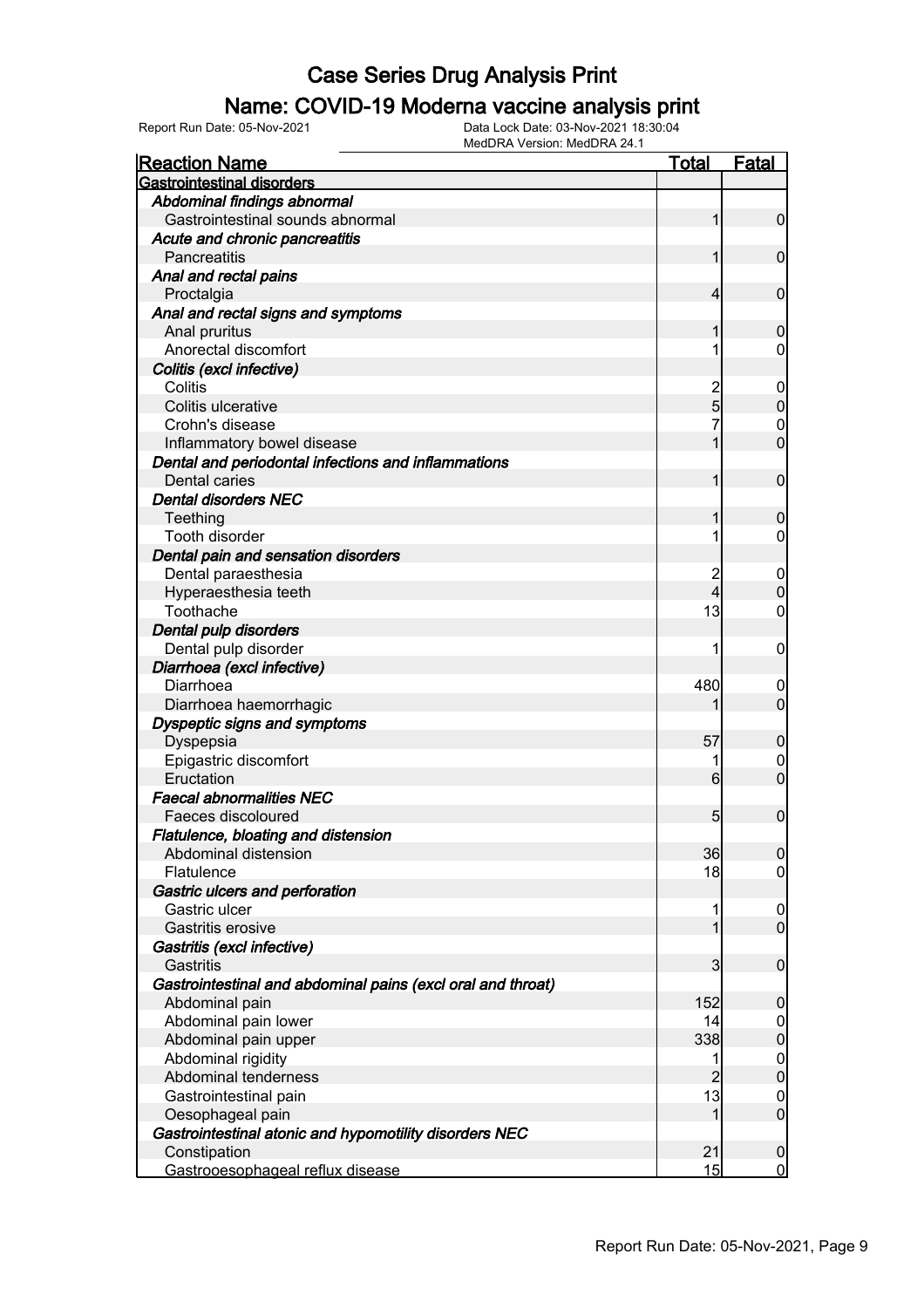### Name: COVID-19 Moderna vaccine analysis print

| <b>Reaction Name</b>                                         | <b>Total</b>   | <b>Fatal</b>                     |
|--------------------------------------------------------------|----------------|----------------------------------|
| Gastrointestinal disordersointestinal disorders cont'd       |                |                                  |
| <b>Gastrointestinal disorders NEC</b>                        |                |                                  |
| Food poisoning                                               |                | $\overline{0}$                   |
| Gastric disorder                                             |                | $\overline{0}$                   |
| Gastrointestinal disorder                                    |                | 0                                |
| Stomach mass                                                 |                | $\overline{0}$                   |
| Gastrointestinal dyskinetic disorders                        |                |                                  |
| Bowel movement irregularity                                  |                | $\mathbf 0$                      |
| Change of bowel habit                                        |                | $\boldsymbol{0}$                 |
| Gastrointestinal motility disorder                           |                | $\overline{0}$                   |
| Oesophageal achalasia                                        |                | $\mathbf 0$                      |
| Gastrointestinal inflammatory disorders NEC                  |                |                                  |
| Gastrointestinal inflammation                                | 1              | $\mathbf 0$                      |
| Gastrointestinal mucosal dystrophies and secretion disorders |                |                                  |
| Hyperchlorhydria                                             |                | $\mathbf 0$                      |
| Gastrointestinal signs and symptoms NEC                      |                |                                  |
| Abdominal discomfort                                         | 63             | $\boldsymbol{0}$                 |
| Anal incontinence                                            | 3              | $\boldsymbol{0}$                 |
| Breath odour                                                 | 4              | $\mathbf 0$                      |
| Dysphagia                                                    | 17             | $\overline{0}$                   |
| Odynophagia                                                  | 6              | 0                                |
| Gastrointestinal spastic and hypermotility disorders         |                |                                  |
| Defaecation urgency                                          |                | $\boldsymbol{0}$                 |
| Frequent bowel movements                                     | 4              | $\mathbf 0$                      |
| Irritable bowel syndrome                                     | 8              | 0                                |
| Gastrointestinal stenosis and obstruction NEC                |                |                                  |
| Intestinal obstruction                                       | 1              | $\mathbf 0$                      |
| Gastrointestinal vascular malformations                      |                |                                  |
| Gastric antral vascular ectasia                              | 1              | $\mathbf 0$                      |
| Gingival disorders, signs and symptoms NEC                   |                |                                  |
| Gingival pain                                                | 6              | $\boldsymbol{0}$                 |
| Gingival swelling                                            | 4              | $\mathbf 0$                      |
| Noninfective gingivitis                                      |                | $\boldsymbol{0}$                 |
| Gingival haemorrhages                                        |                |                                  |
| Gingival bleeding                                            | 5              | $\boldsymbol{0}$                 |
| Haemorrhoids and gastrointestinal varices (excl oesophageal) |                |                                  |
| Haemorrhoids                                                 | 3              |                                  |
| Intestinal haemorrhages                                      |                | $\overline{0}$                   |
|                                                              |                |                                  |
| Anal haemorrhage<br>Rectal haemorrhage                       | $\overline{9}$ | $\overline{0}$<br>$\overline{0}$ |
| <b>Malabsorption syndromes</b>                               |                |                                  |
| Coeliac disease                                              | 1              | $\mathbf 0$                      |
| Nausea and vomiting symptoms                                 |                |                                  |
|                                                              |                |                                  |
| Discoloured vomit                                            | 1977           | $\boldsymbol{0}$                 |
| Nausea                                                       | 12             | $\overline{0}$<br>$\pmb{0}$      |
| Retching                                                     |                |                                  |
| Vomiting                                                     | 692            | $\overline{0}$                   |
| Vomiting projectile                                          | 2              | $\overline{0}$                   |
| Non-site specific gastrointestinal haemorrhages              |                |                                  |
| Gastrointestinal haemorrhage                                 |                | $\boldsymbol{0}$                 |
| Haematemesis                                                 |                | $\boldsymbol{0}$                 |
| Haematochezia                                                | 5              | $\overline{0}$                   |
| Melaena                                                      | 1              | $\mathbf 0$                      |
| Upper gastrointestinal haemorrhage                           | $\overline{2}$ | $\overline{0}$                   |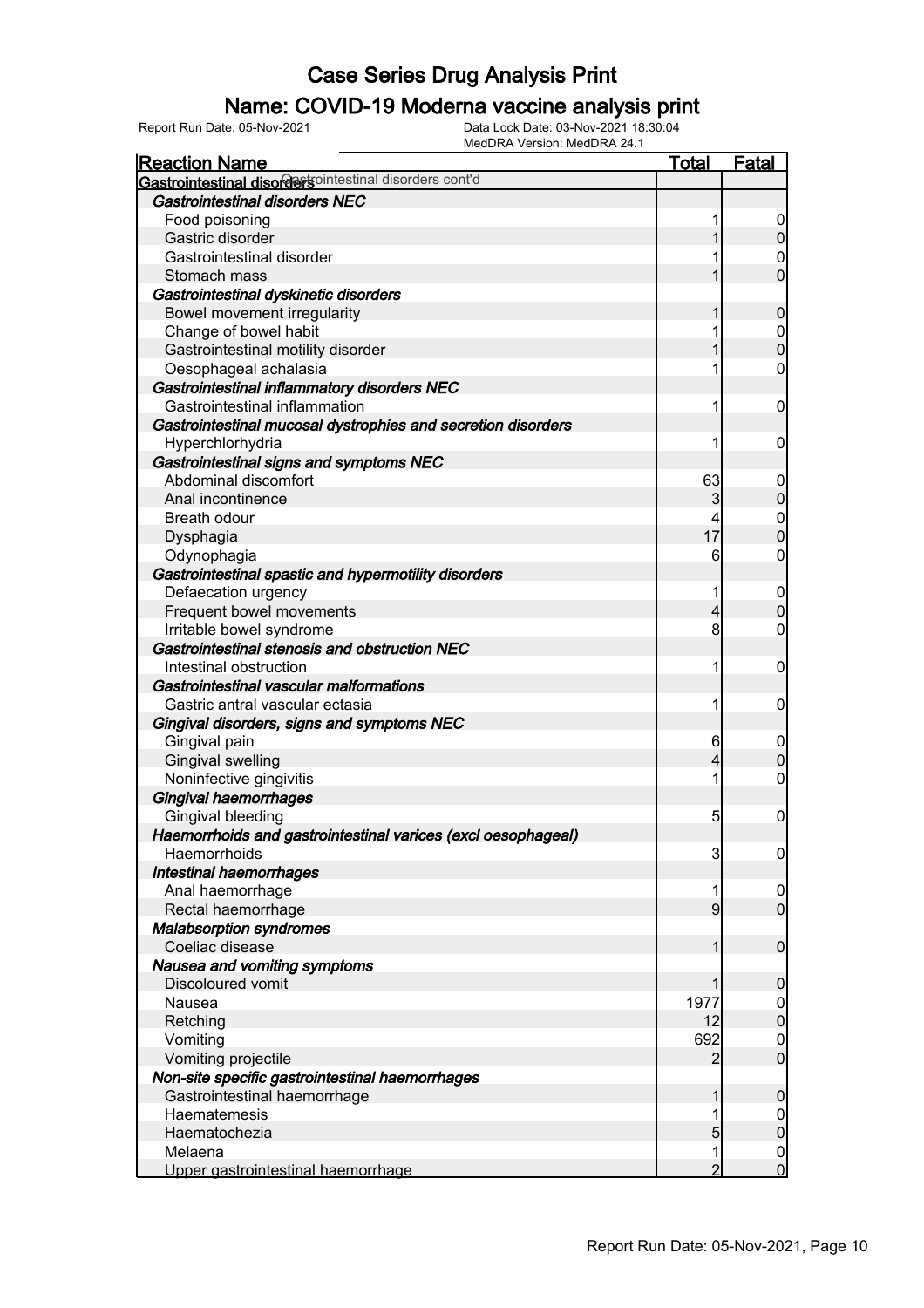#### Name: COVID-19 Moderna vaccine analysis print

| <b>Reaction Name</b>                                   | <b>Total</b>     | <b>Fatal</b>     |
|--------------------------------------------------------|------------------|------------------|
| Gastrointestinal disordersointestinal disorders cont'd |                  |                  |
| Oral dryness and saliva altered                        |                  |                  |
| Aptyalism                                              | 1                | $\boldsymbol{0}$ |
| Dry mouth                                              | 52               | $\boldsymbol{0}$ |
| Lip dry                                                | $\overline{4}$   | $\pmb{0}$        |
| Saliva altered                                         | $\overline{c}$   | 0                |
| Salivary hypersecretion                                | $6 \overline{6}$ | $\mathbf 0$      |
| Oral soft tissue disorders NEC                         |                  |                  |
| Chapped lips                                           |                  | $\mathbf 0$      |
| <b>Cheilitis</b>                                       |                  | $\mathbf 0$      |
| Enlarged uvula                                         |                  | $\mathbf 0$      |
| Lip blister                                            | $\overline{c}$   | $\mathbf 0$      |
| Lip disorder                                           | 1                | $\mathbf 0$      |
| Oral soft tissue haemorrhages                          |                  |                  |
| Mouth haemorrhage                                      | $\overline{c}$   | $\mathbf 0$      |
| Oral blood blister                                     | $\overline{2}$   | 0                |
| Oral soft tissue signs and symptoms                    |                  |                  |
| Coating in mouth                                       |                  | $\mathbf 0$      |
| Hypoaesthesia oral                                     | 43               | $\pmb{0}$        |
| Lip discolouration                                     |                  | $\mathbf 0$      |
| Lip pain                                               | 3                | $\mathbf 0$      |
| Lip pruritus                                           |                  | $\mathbf 0$      |
| Oral discomfort                                        | 4                | $\mathbf 0$      |
| Oral mucosal roughening                                |                  | $\mathbf 0$      |
| Oral pain                                              | 10               | $\mathbf 0$      |
| Oral pruritus                                          |                  | $\boldsymbol{0}$ |
| Paraesthesia oral                                      | 66               | $\mathbf 0$      |
| Oral soft tissue swelling and oedema                   |                  |                  |
| Lip swelling                                           | 76               | $\boldsymbol{0}$ |
| Mouth swelling                                         | 10               | 0                |
| Peptic ulcers and perforation                          |                  |                  |
| Peptic ulcer haemorrhage                               | $\overline{c}$   | $\mathbf 0$      |
| <b>Rectal inflammations NEC</b>                        |                  |                  |
| Proctitis                                              | 1                | $\mathbf 0$      |
| Salivary gland disorders NEC                           |                  |                  |
| Salivary gland pain                                    | 11               | $\mathbf 0$      |
| Salivary gland enlargements                            |                  |                  |
| Parotid gland enlargement                              | 1                | $\overline{0}$   |
| Submaxillary gland enlargement                         |                  | $\overline{0}$   |
| <b>Stomatitis and ulceration</b>                       |                  |                  |
| Aphthous ulcer                                         | 3                | $\mathbf 0$      |
| Lip ulceration                                         | 3                | $\overline{0}$   |
| Mouth ulceration                                       | 42               | $\mathbf 0$      |
| <b>Stomatitis</b>                                      | 3                | $\mathbf 0$      |
| Tongue disorders                                       |                  |                  |
| Glossitis                                              | 2<br>4           | $\mathbf 0$      |
| Tongue disorder                                        |                  | $\pmb{0}$        |
| Tongue haemorrhage                                     | 1                | $\overline{0}$   |
| Tongue ulceration                                      | 4                | $\overline{0}$   |
| Tongue signs and symptoms                              |                  |                  |
| Glossodynia                                            | 15               | $\mathbf 0$      |
| Swollen tongue                                         | 39               | $\overline{0}$   |
| Tongue blistering                                      | 1                | $\pmb{0}$        |
| Tongue coated                                          | 2                | $\mathbf 0$      |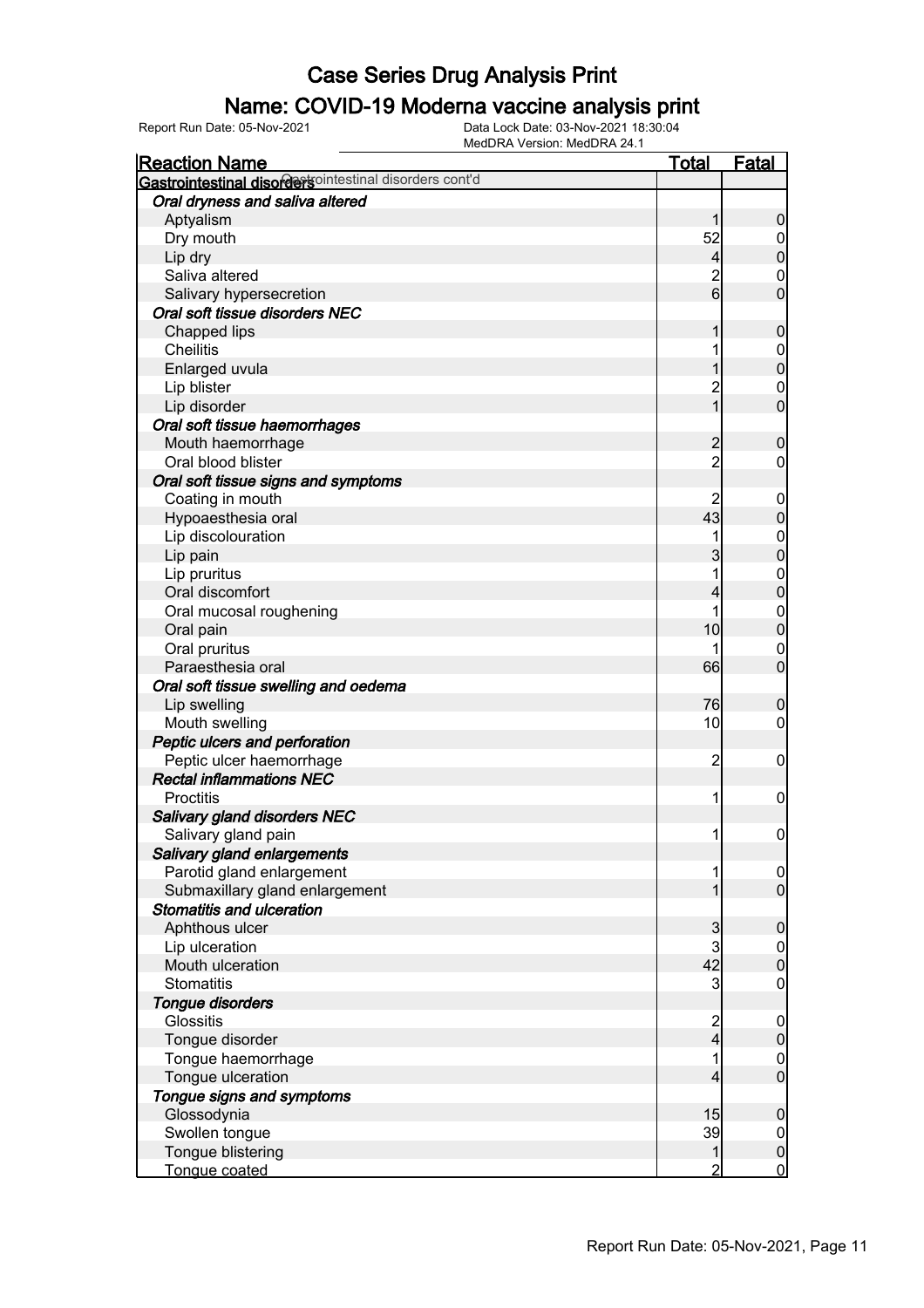### Name: COVID-19 Moderna vaccine analysis print

Report Run Date: 05-Nov-2021 Data Lock Date: 03-Nov-2021 18:30:04

| <b>Reaction Name</b>                                   | Total | Fatal |
|--------------------------------------------------------|-------|-------|
| Gastrointestinal disordersointestinal disorders cont'd |       |       |
| Tongue discolouration                                  |       |       |
| Tongue discomfort                                      |       |       |
| Tongue dry                                             |       |       |
| Tongue movement disturbance                            |       |       |
| Tongue oedema                                          |       |       |
| <b>Tooth missing</b>                                   |       |       |
| <b>Tooth loss</b>                                      |       |       |
| Gastrointestinal disorders SOC TOTAL                   |       |       |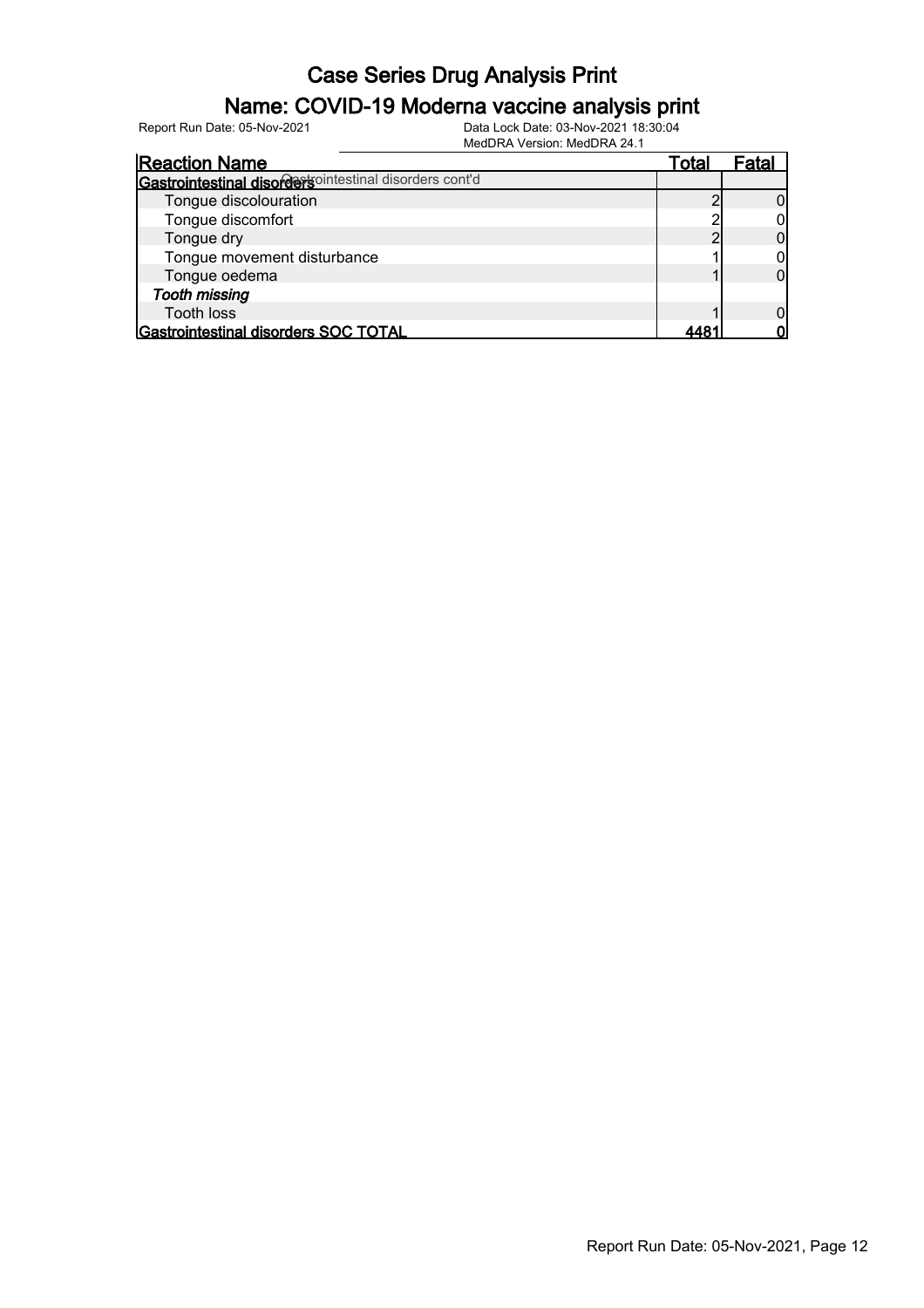#### Name: COVID-19 Moderna vaccine analysis print

| <b>Reaction Name</b>                        | <u>Total</u>             | <b>Fatal</b>                       |
|---------------------------------------------|--------------------------|------------------------------------|
| General disorders                           |                          |                                    |
| <b>Administration site reactions NEC</b>    |                          |                                    |
| Administration site extravasation           |                          | $\boldsymbol{0}$                   |
| Administration site lymphadenopathy         |                          | $\boldsymbol{0}$                   |
| Administration site pain                    | $\overline{2}$           | $\pmb{0}$                          |
| Puncture site bruise                        | 5                        | 0                                  |
| Puncture site pain                          | 1                        | $\overline{0}$                     |
| Application and instillation site reactions |                          |                                    |
| Application site bruise                     |                          | $\mathbf 0$                        |
| Application site burn                       |                          | $\boldsymbol{0}$                   |
| Application site erythema                   | 6                        | $\mathbf 0$                        |
| Application site joint erythema             |                          | $\mathbf 0$                        |
| Application site pain                       |                          | $\mathbf 0$                        |
| Application site pruritus                   | 9                        | $\mathbf 0$                        |
| Application site rash                       |                          | $\mathbf 0$                        |
| Application site swelling                   |                          | $\mathbf 0$                        |
| Application site vesicles                   | 2<br>4                   | $\mathbf 0$                        |
| Application site warmth                     |                          | $\mathbf 0$                        |
| Instillation site erythema                  |                          | $\boldsymbol{0}$                   |
| Instillation site warmth                    | 2                        | 0                                  |
| <b>Asthenic conditions</b>                  |                          |                                    |
| Asthenia                                    | 243                      | $\boldsymbol{0}$                   |
| Chronic fatigue syndrome                    |                          | $\boldsymbol{0}$                   |
| Fatigue                                     | 2627                     | $\mathbf 0$                        |
| Malaise                                     | 451                      | $\mathbf 0$                        |
| Death and sudden death                      |                          |                                    |
| Death                                       | 8                        | 8                                  |
| <b>Febrile disorders</b>                    |                          |                                    |
| Pyrexia                                     | 2966                     | 1                                  |
| <b>Feelings and sensations NEC</b>          |                          |                                    |
| Chills                                      | 1602                     | $\mathbf 0$                        |
| Feeling abnormal                            | 234                      | $\mathbf 0$                        |
| Feeling cold                                | 109                      | $\pmb{0}$                          |
| Feeling drunk                               | 11                       | $\boldsymbol{0}$                   |
| Feeling hot                                 | 182                      | $\mathbf 0$                        |
| Feeling jittery                             | 8                        | $\boldsymbol{0}$                   |
| Feeling of body temperature change          | 58                       | 0                                  |
| Hangover                                    | 12                       | 0                                  |
| Hunger                                      | 13                       | $\mathbf 0$                        |
| Sensation of blood flow                     | 1                        |                                    |
| Sensation of foreign body                   | $5\overline{)}$          | $\overline{0}$<br>$\overline{0}$   |
| Temperature intolerance                     | 16                       |                                    |
| <b>Thirst</b>                               | 49                       | $\overline{0}$<br>$\boldsymbol{0}$ |
| Gait disturbances                           |                          |                                    |
| Gait disturbance                            | 16                       |                                    |
| Gait inability                              | 3                        | $\boldsymbol{0}$                   |
| General signs and symptoms NEC              |                          | $\overline{0}$                     |
|                                             |                          |                                    |
| Condition aggravated                        | 11                       | $\mathbf 0$                        |
| Crying                                      | 22                       | $\pmb{0}$                          |
| Discharge                                   | 3                        | $\overline{0}$                     |
| Effusion                                    | 1                        | $\pmb{0}$                          |
| Energy increased                            | 1                        | $\overline{0}$                     |
| Exercise tolerance decreased                | $\overline{\mathcal{L}}$ | $\pmb{0}$                          |
| Foaming at mouth                            | $\overline{2}$           | $\overline{0}$                     |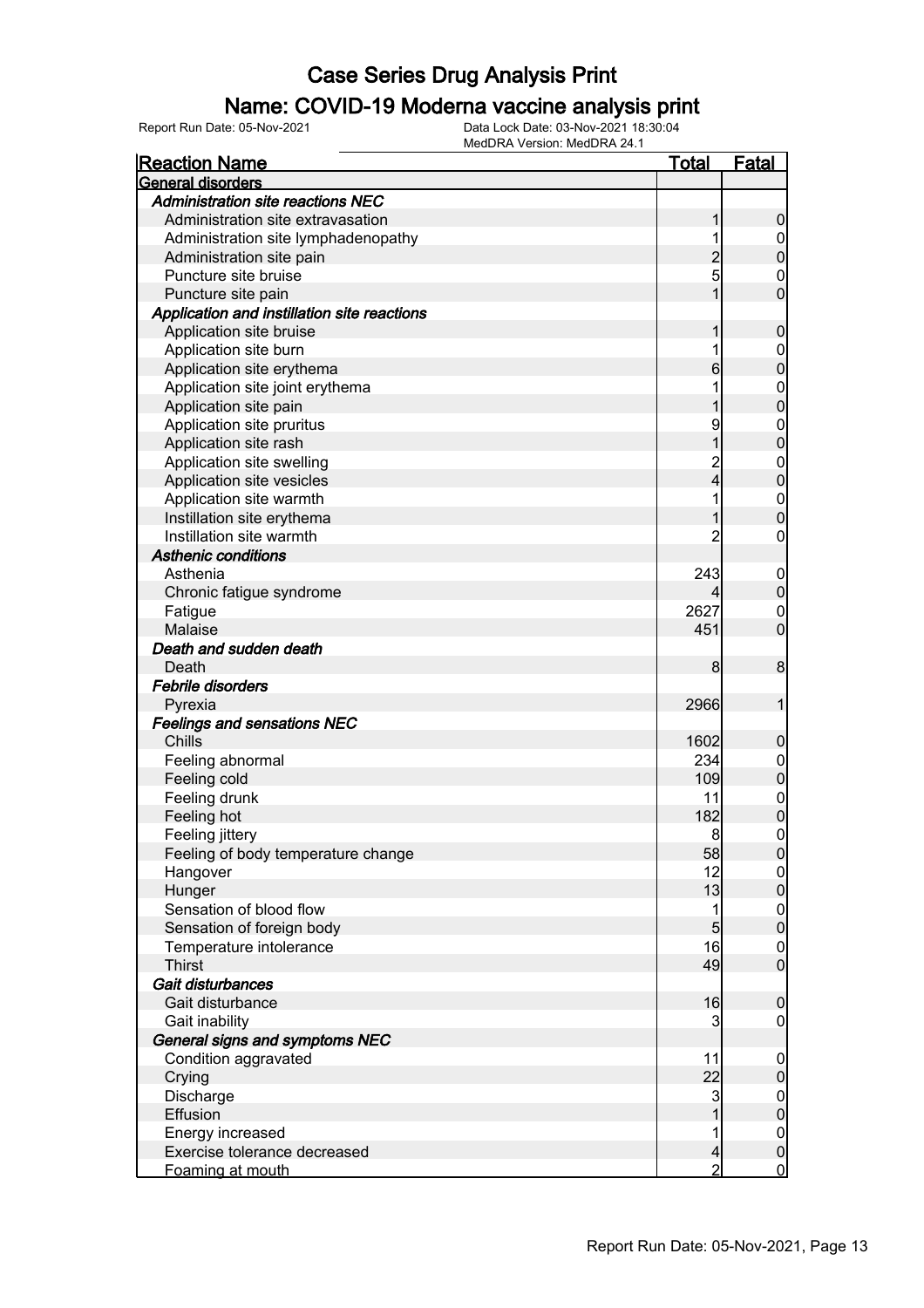### Name: COVID-19 Moderna vaccine analysis print

| <b>Reaction Name</b>                                 | <u>Total</u>  | <u>Fatal</u>     |
|------------------------------------------------------|---------------|------------------|
| General disorders cont'd<br><b>General disorders</b> |               |                  |
| General physical health deterioration                |               | 0                |
| <b>Illness</b>                                       | 250           | $\mathbf 0$      |
| Induration                                           |               | 0                |
| Influenza like illness                               | 294           | $\mathbf{0}$     |
| Irritability postvaccinal                            |               | 0                |
| Local reaction                                       | 14            | $\mathbf{0}$     |
| Moaning                                              |               | 0                |
| Multiple organ dysfunction syndrome                  |               | 1                |
| Perforation                                          |               | 0                |
| Peripheral swelling                                  | 1202          | $\mathbf{0}$     |
| Screaming                                            | 4             | 0                |
| Secretion discharge                                  | 2             | $\mathbf{0}$     |
| Swelling                                             | 634           | $\overline{0}$   |
| Swelling face                                        | 73            | $\mathbf 0$      |
| Implant and catheter site reactions                  |               |                  |
| Implant site warmth                                  | 3             | 0                |
| <b>Inflammations</b>                                 |               |                  |
| Granuloma                                            |               | $\mathbf 0$      |
| Inflammation                                         | 84            | 0                |
| Soft tissue inflammation                             | 1             | $\mathbf 0$      |
| Systemic inflammatory response syndrome              |               | 0                |
| Infusion site reactions                              |               |                  |
| Infusion site erythema                               |               | 0                |
| Infusion site mass                                   | 1             | $\mathbf{0}$     |
| Infusion site pain                                   |               | 0                |
| Infusion site pruritus                               | 1             | $\mathbf{0}$     |
| Infusion site urticaria                              |               | 0                |
| Infusion site warmth                                 | 1             | $\mathbf 0$      |
| Injection site reactions                             |               |                  |
| Injected limb mobility decreased                     | 5             | $\mathbf 0$      |
| Injection site bruising                              | 9             | 0                |
| Injection site discolouration                        | 1             | $\mathbf{0}$     |
| Injection site erythema                              | 110           | 0                |
| Injection site haemorrhage                           | 3             | $\mathbf{0}$     |
| Injection site hypersensitivity                      | 6             | $\overline{0}$   |
| Injection site hypoaesthesia                         |               | $\overline{0}$   |
| Injection site indentation                           | $\frac{5}{2}$ | $\overline{0}$   |
| Injection site inflammation                          | 9             | $\boldsymbol{0}$ |
| Injection site irritation                            |               | $\overline{0}$   |
| Injection site joint erythema                        | 4             | $\boldsymbol{0}$ |
| Injection site mass                                  | 116           | $\overline{0}$   |
| Injection site oedema                                | 2             | $\boldsymbol{0}$ |
| Injection site pain                                  | 382           | $\overline{0}$   |
| Injection site paraesthesia                          | 1             | $\boldsymbol{0}$ |
| Injection site plaque                                |               | $\overline{0}$   |
| Injection site pruritus                              | 85            | $\mathbf 0$      |
| Injection site rash                                  | 153           | $\overline{0}$   |
| Injection site reaction                              | 14            | $\mathbf 0$      |
| Injection site swelling                              | 55            | $\overline{0}$   |
| Injection site urticaria                             | 43            | $\boldsymbol{0}$ |
| Injection site vesicles                              | 1             | $\overline{0}$   |
| Injection site warmth                                | 57            | $\boldsymbol{0}$ |
| <u>Interactions</u>                                  |               |                  |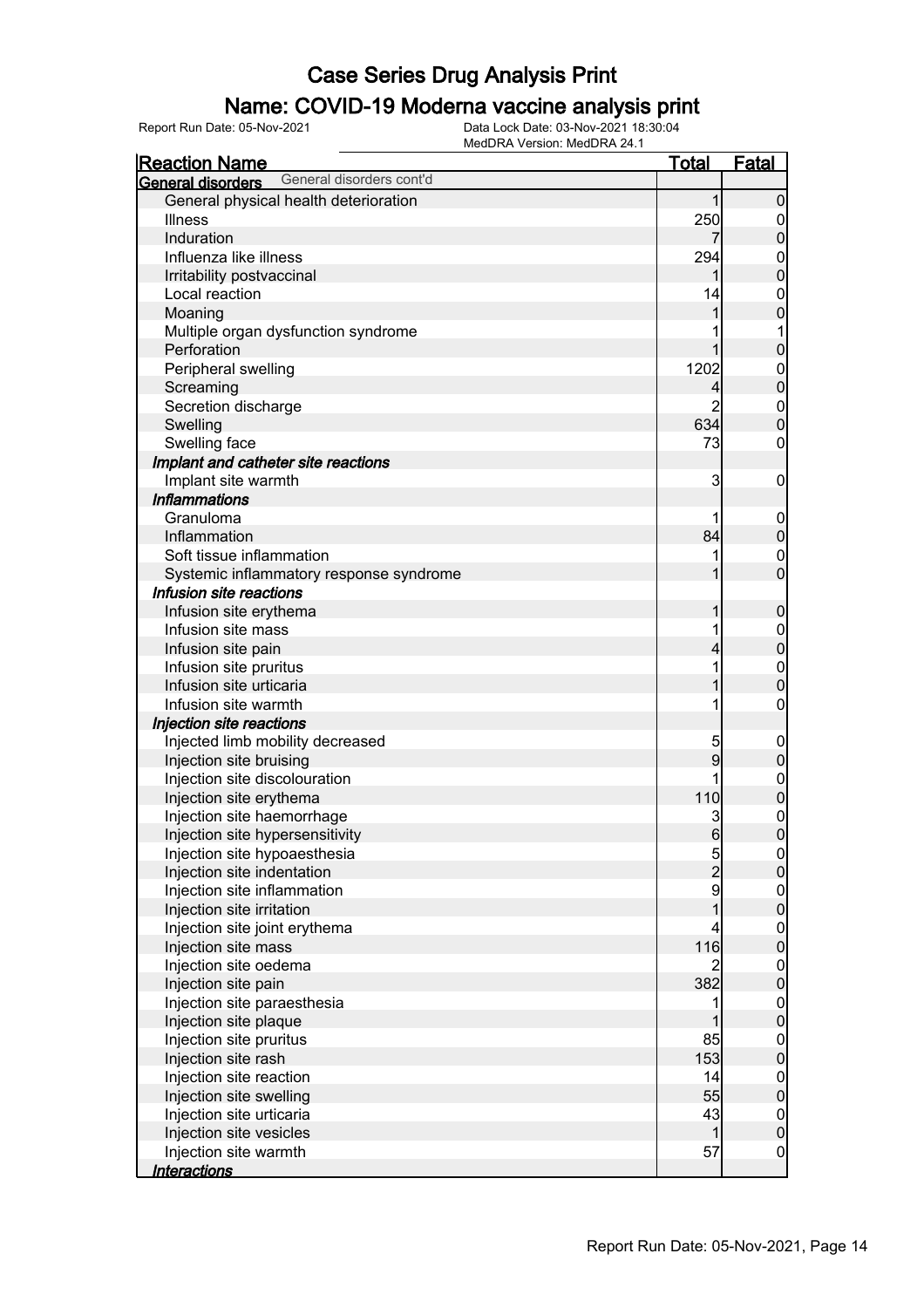### Name: COVID-19 Moderna vaccine analysis print

| <b>Reaction Name</b>                                 | <u>Total</u>   | <b>Fatal</b>     |
|------------------------------------------------------|----------------|------------------|
| General disorders cont'd<br><b>General disorders</b> |                |                  |
| Alcohol interaction                                  | 1              | $\boldsymbol{0}$ |
| Drug interaction                                     | 1              | $\overline{0}$   |
| <b>Mass conditions NEC</b>                           |                |                  |
| Cyst                                                 | $\overline{4}$ | $\boldsymbol{0}$ |
| Mass                                                 | 18             | $\mathbf 0$      |
| Nodule                                               | 3              | $\mathbf 0$      |
| Mucosal findings abnormal                            |                |                  |
| Enanthema                                            | 1              | $\boldsymbol{0}$ |
| Mucosal discolouration                               | 1              | $\mathbf 0$      |
| Mucosal pain                                         | 1              | $\overline{0}$   |
| Oedema NEC                                           |                |                  |
| Face oedema                                          | $\overline{c}$ | $\boldsymbol{0}$ |
| Localised oedema                                     | 1              | $\boldsymbol{0}$ |
| Oedema                                               | 5              | $\overline{0}$   |
| Oedema peripheral                                    | 6              | 0                |
| <b>Pain and discomfort NEC</b>                       |                |                  |
| Axillary pain                                        | 413            | $\mathbf 0$      |
| Chest discomfort                                     | 182            | $\pmb{0}$        |
| Chest pain                                           | 520            | $\mathbf{0}$     |
| <b>Discomfort</b>                                    | 75             | $\overline{0}$   |
| Facial pain                                          | 14             | $\mathbf{0}$     |
| Inflammatory pain                                    | $\overline{c}$ | $\overline{0}$   |
| Non-cardiac chest pain                               | $\overline{2}$ | $\mathbf{0}$     |
| Pain                                                 | 1277           | $\mathbf 0$      |
| <b>Tenderness</b>                                    | 108            | $\boldsymbol{0}$ |
| Therapeutic and nontherapeutic responses             |                |                  |
| Adverse drug reaction                                | 3              | $\mathbf 0$      |
| Adverse event                                        | 1              | $\pmb{0}$        |
| Drug ineffective                                     | 11             | $\mathbf{0}$     |
| Drug intolerance                                     | 1              | $\bf{0}$         |
| Immediate post-injection reaction                    | 1              | $\mathbf{0}$     |
| Inadequate analgesia                                 | 3              | $\mathbf{0}$     |
| No reaction on previous exposure to drug             | $\overline{c}$ | $\mathbf{0}$     |
| Therapeutic product effect decreased                 | $\overline{1}$ | $\mathbf{0}$     |
| Therapeutic response unexpected                      | $\overline{c}$ | $\mathbf 0$      |
| <b>Treatment failure</b>                             | 1              | 0                |
| Vaccination failure                                  |                | $\overline{0}$   |
| <b>Ulcers NEC</b>                                    |                |                  |
| Ulcer                                                | 3              | $\mathbf 0$      |
| <b>Vaccination site reactions</b>                    |                |                  |
| Extensive swelling of vaccinated limb                |                | $\mathbf 0$      |
| Shoulder injury related to vaccine administration    | 3              | $\pmb{0}$        |
| Vaccination site bruising                            | 11             | $\overline{0}$   |
| Vaccination site discolouration                      | 1              | $\mathbf 0$      |
| Vaccination site discomfort                          | 6              | $\mathbf 0$      |
| Vaccination site eczema                              |                | $\mathbf 0$      |
| Vaccination site erythema                            | 218            | $\mathbf 0$      |
| Vaccination site haemorrhage                         | $\overline{c}$ | $\mathbf 0$      |
| Vaccination site hypoaesthesia                       | 3              | $\mathbf 0$      |
| Vaccination site induration                          | 15             | $\mathbf 0$      |
| Vaccination site inflammation                        | 9              | $\mathbf 0$      |
| Vaccination site irritation                          | 1              | $\pmb{0}$        |
| Vaccination site joint erythema                      | 3              | $\overline{0}$   |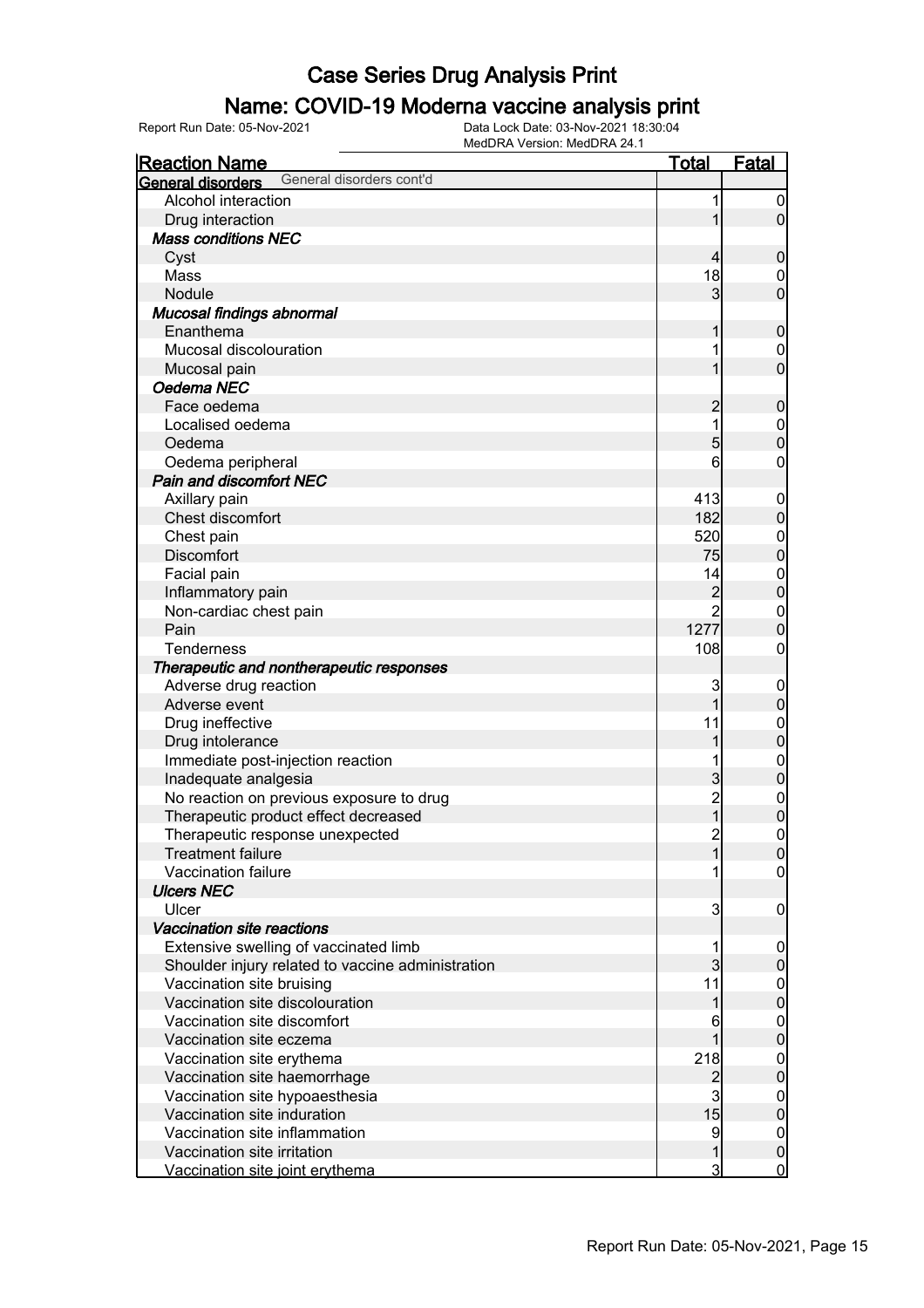### Name: COVID-19 Moderna vaccine analysis print

| <b>Reaction Name</b>                              | <b>Total</b> | Fatal |
|---------------------------------------------------|--------------|-------|
| <b>General disorders</b> General disorders cont'd |              |       |
| Vaccination site joint movement impairment        |              |       |
| Vaccination site joint pain                       |              |       |
| Vaccination site mass                             | 50           |       |
| Vaccination site movement impairment              |              |       |
| Vaccination site oedema                           |              |       |
| Vaccination site pain                             | 202          |       |
| Vaccination site papule                           |              |       |
| Vaccination site paraesthesia                     |              |       |
| Vaccination site pruritus                         | 56           |       |
| Vaccination site rash                             | 117          |       |
| Vaccination site reaction                         |              |       |
| Vaccination site scar                             |              |       |
| Vaccination site swelling                         | 137          |       |
| Vaccination site urticaria                        | 10           |       |
| Vaccination site vesicles                         |              |       |
| Vaccination site warmth                           | 99           |       |
| Withdrawal and rebound effects                    |              |       |
| Drug withdrawal syndrome                          |              |       |
| Withdrawal syndrome                               |              |       |
| General disorders SOC TOTAL                       | 15988        | 10    |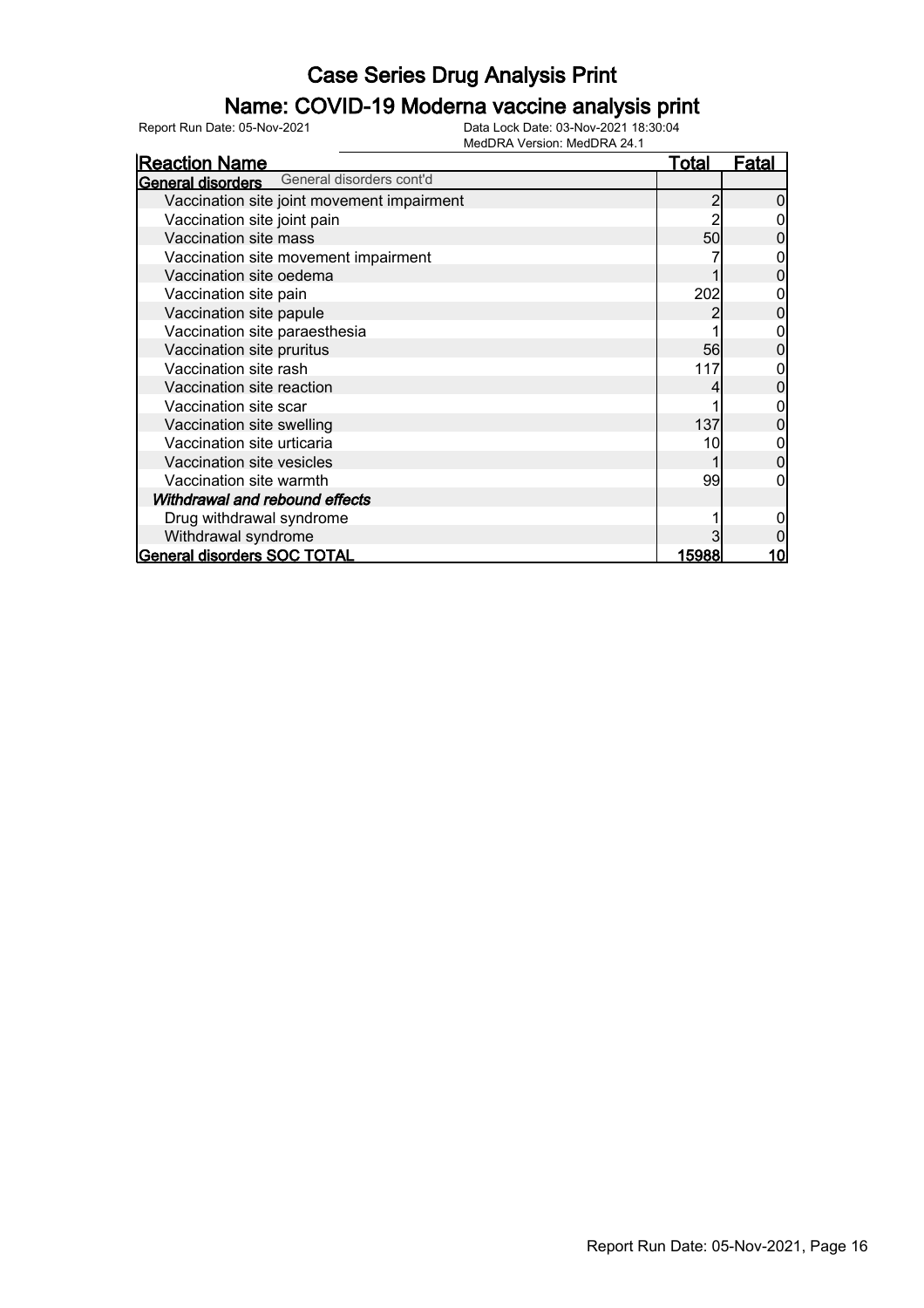#### Name: COVID-19 Moderna vaccine analysis print

Report Run Date: 05-Nov-2021 Data Lock Date: 03-Nov-2021 18:30:04

| <b>Reaction Name</b>                          | Total | Fata |
|-----------------------------------------------|-------|------|
| <b>Hepatic disorders</b>                      |       |      |
| <b>Bile duct infections and inflammations</b> |       |      |
| <b>Biliary colic</b>                          |       |      |
| <b>Cholestasis and jaundice</b>               |       |      |
| Jaundice                                      |       |      |
| Jaundice cholestatic                          |       |      |
| Hepatic and hepatobiliary disorders NEC       |       |      |
| Hepatic cyst                                  |       |      |
| Hepatic vascular disorders                    |       |      |
| Portal vein thrombosis                        |       |      |
| <b>Hepatobiliary signs and symptoms</b>       |       |      |
| Hepatic pain                                  |       |      |
| Hepatocellular damage and hepatitis NEC       |       |      |
| Autoimmune hepatitis                          |       |      |
| Hepatic steatosis                             |       |      |
| <b>Hepatic disorders SOC TOTAL</b>            |       |      |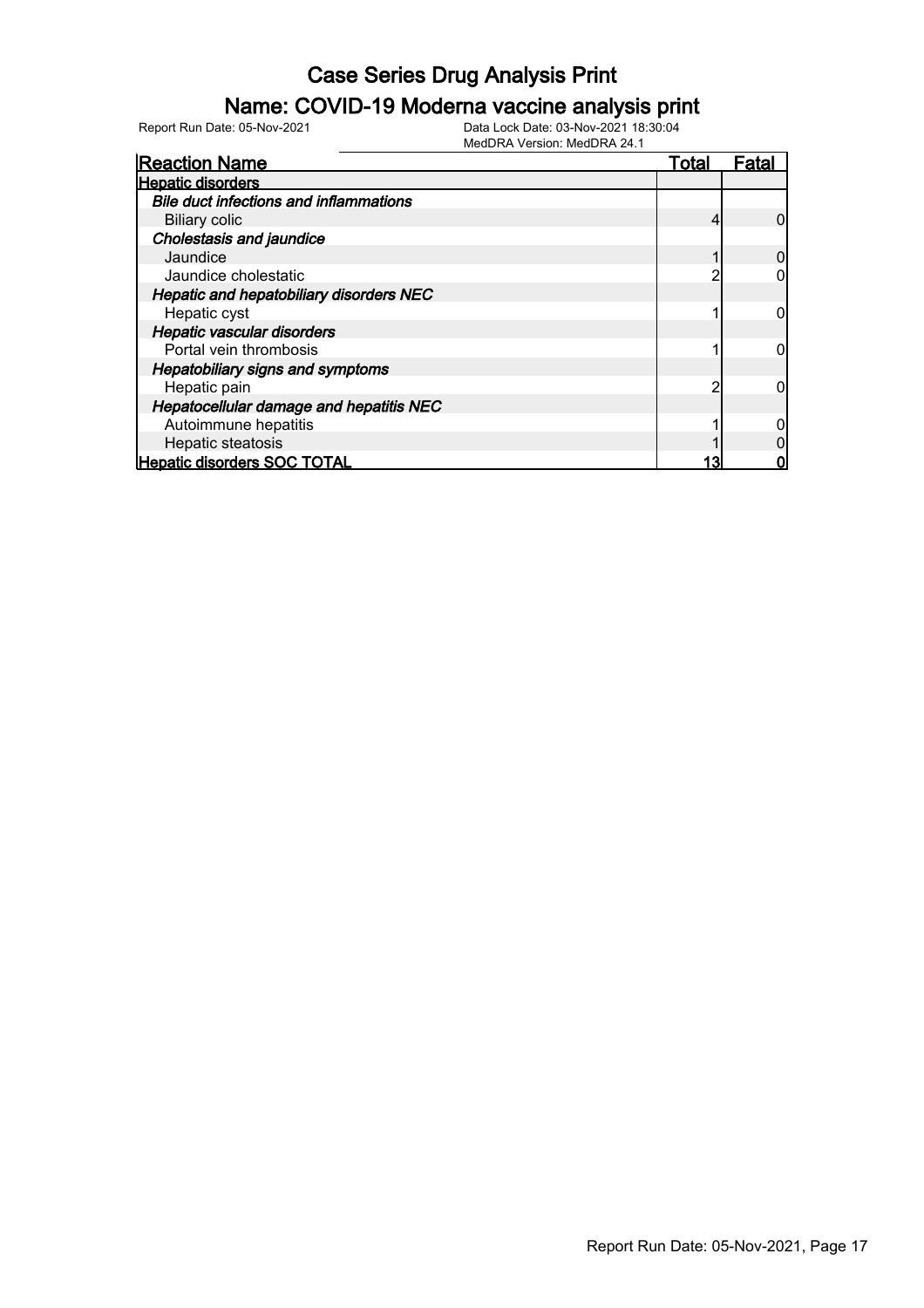#### Name: COVID-19 Moderna vaccine analysis print

| <b>Reaction Name</b>                                          | <u>Total</u>   | Fatal            |
|---------------------------------------------------------------|----------------|------------------|
| Immune system disorders                                       |                |                  |
| Acute and chronic sarcoidosis                                 |                |                  |
| Sarcoidosis                                                   |                | 0                |
| <b>Allergic conditions NEC</b>                                |                |                  |
| Allergic oedema                                               |                | 0                |
| Allergy to animal                                             |                | 0                |
| Allergy to metals                                             |                | $\overline{0}$   |
| Hypersensitivity                                              | 186            | $\boldsymbol{0}$ |
| Infusion related hypersensitivity reaction                    | 11             | $\overline{0}$   |
| Multiple allergies                                            |                | $\boldsymbol{0}$ |
| Type IV hypersensitivity reaction                             | 13             | $\overline{0}$   |
| Allergies to foods, food additives, drugs and other chemicals |                |                  |
| Allergy to chemicals                                          |                | 0                |
| Allergy to vaccine                                            | 8              | 0                |
| Drug hypersensitivity                                         | 8              | 0                |
| Milk allergy                                                  |                | 0                |
| Reaction to excipient                                         | 1              | $\overline{0}$   |
| Anaphylactic and anaphylactoid responses                      |                |                  |
| Anaphylactic reaction                                         | 35             | $\boldsymbol{0}$ |
| Anaphylactic shock                                            |                | 0                |
| Anaphylactoid reaction                                        | $\overline{2}$ | $\overline{0}$   |
| <b>Atopic disorders</b>                                       |                |                  |
| Seasonal allergy                                              | 14             | $\mathbf 0$      |
| Autoimmune disorders NEC                                      |                |                  |
| Autoimmune disorder                                           | 2              | $\mathbf 0$      |
| Immune and associated conditions NEC                          |                |                  |
| Bacille Calmette-Guerin scar reactivation                     | 31             | $\mathbf 0$      |
| Immune-mediated adverse reaction                              |                | 0                |
| Sensitisation                                                 | 3              | $\overline{0}$   |
| Systemic immune activation                                    |                | 0                |
| Immunodeficiency disorders NEC                                |                |                  |
| Hypogammaglobulinaemia                                        |                | 0                |
| Immunodeficiency                                              |                | 0                |
| Immune system disorders SOC TOTAL                             | 332            | $\overline{0}$   |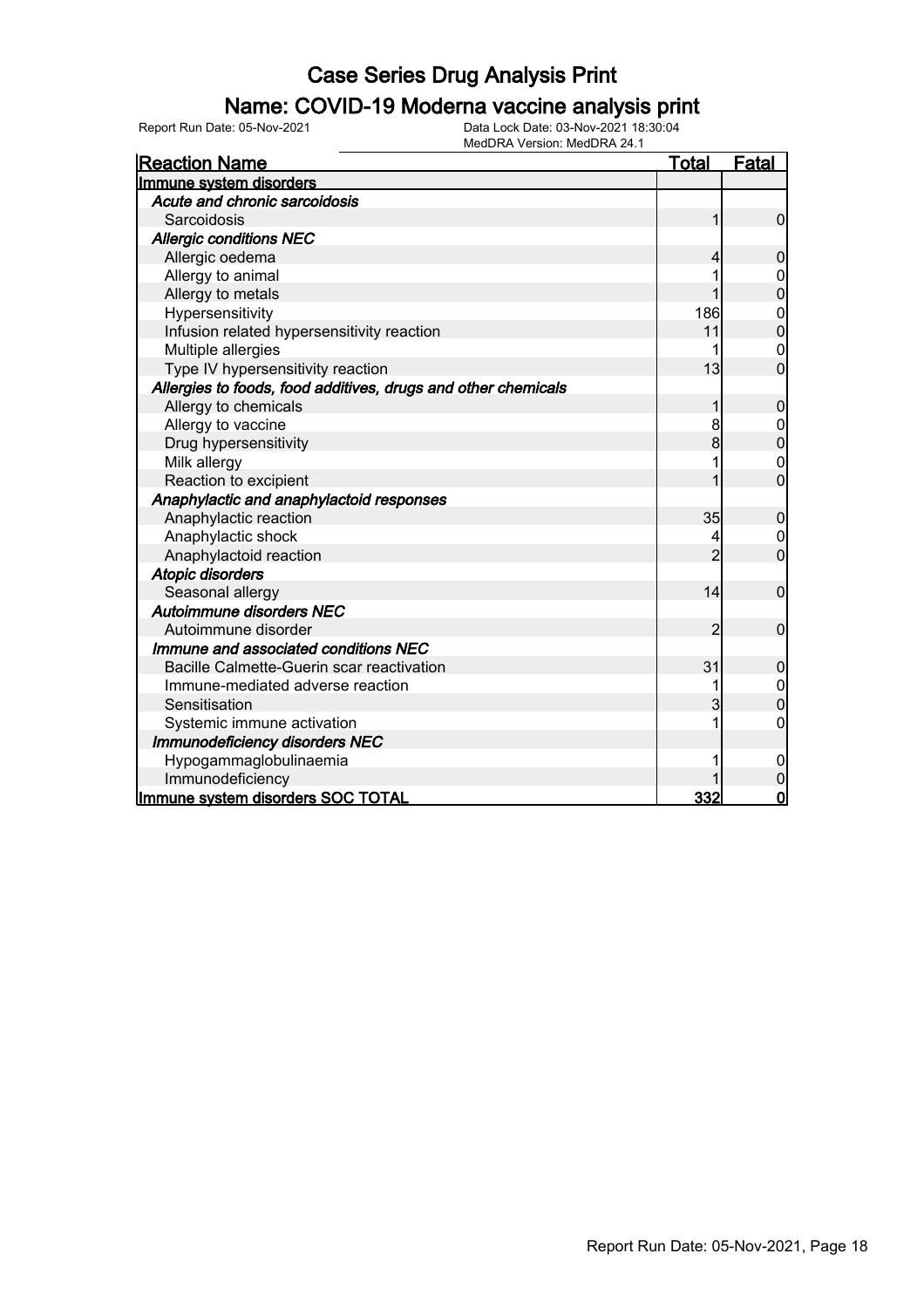#### Name: COVID-19 Moderna vaccine analysis print

| <b>Reaction Name</b>                                                | Total          | <b>Fatal</b>        |
|---------------------------------------------------------------------|----------------|---------------------|
| Infections                                                          |                |                     |
| Abdominal and gastrointestinal infections                           |                |                     |
| Appendicitis                                                        | 4              | 0                   |
| <b>Diverticulitis</b>                                               | 2              | 0                   |
| Gastroenteritis                                                     | $\overline{2}$ | 0                   |
| <b>Bacterial infections NEC</b>                                     |                |                     |
| Application site cellulitis                                         |                | 0                   |
| <b>Bacterial infection</b>                                          |                | 0                   |
| <b>Cellulitis</b>                                                   | 48             | 0                   |
| <b>Folliculitis</b>                                                 |                | 0                   |
| Injection site cellulitis                                           |                | 0                   |
| Skin bacterial infection                                            |                | 0                   |
| Vaccination site cellulitis                                         |                | 0                   |
| <b>Breast infections</b>                                            |                |                     |
| <b>Breast abscess</b>                                               |                | 0                   |
| <b>Mastitis</b>                                                     | 3              | 0                   |
| Candida infections                                                  |                |                     |
| Candida infection                                                   | 4              | 0                   |
| Oral candidiasis                                                    |                | 0                   |
| Vulvovaginal candidiasis                                            | 7              | 0                   |
| <b>Cardiac infections</b>                                           |                |                     |
| Endocarditis                                                        | 1              | 0                   |
| Central nervous system and spinal infections                        |                |                     |
| Central nervous system infection                                    |                | 0                   |
| Meningitis                                                          |                | 0                   |
| <b>Coronavirus infections</b>                                       |                |                     |
| COVID-19                                                            | 69             | 0                   |
| COVID-19 pneumonia                                                  | 3              | 0                   |
| Suspected COVID-19                                                  |                | 0                   |
| Coxiella infections                                                 |                |                     |
| Q fever                                                             | 3              | 0                   |
| <b>Cytomegaloviral infections</b>                                   |                |                     |
| Cytomegalovirus infection<br>Cytomegalovirus infection reactivation | 1              | 0<br>0              |
| Dental and oral soft tissue infections                              |                |                     |
| Gingivitis                                                          | 1              | 0                   |
| Tooth abscess                                                       |                |                     |
| <b>Tooth infection</b>                                              | 1              | U<br>$\overline{0}$ |
| <b>Ear infections</b>                                               |                |                     |
| Ear infection                                                       | 3              | 0                   |
| Labyrinthitis                                                       | $\overline{2}$ | $\mathbf 0$         |
| <b>Ectoparasitic infestations</b>                                   |                |                     |
| Acarodermatitis                                                     |                | 0                   |
| <b>Enteroviral infections NEC</b>                                   |                |                     |
| Hand-foot-and-mouth disease                                         |                | 0                   |
| <b>Epstein-Barr viral infections</b>                                |                |                     |
| Infectious mononucleosis                                            | 2              | 0                   |
| Eye and eyelid infections                                           |                |                     |
| Conjunctivitis                                                      | 9              | 0                   |
| Eye infection                                                       | $\overline{c}$ | 0                   |
| Eyelid boil                                                         |                | 0                   |
| Hordeolum                                                           | 1              | 0                   |
| Female reproductive tract infections                                |                |                     |
| Vaginal infection                                                   | 1              | 0                   |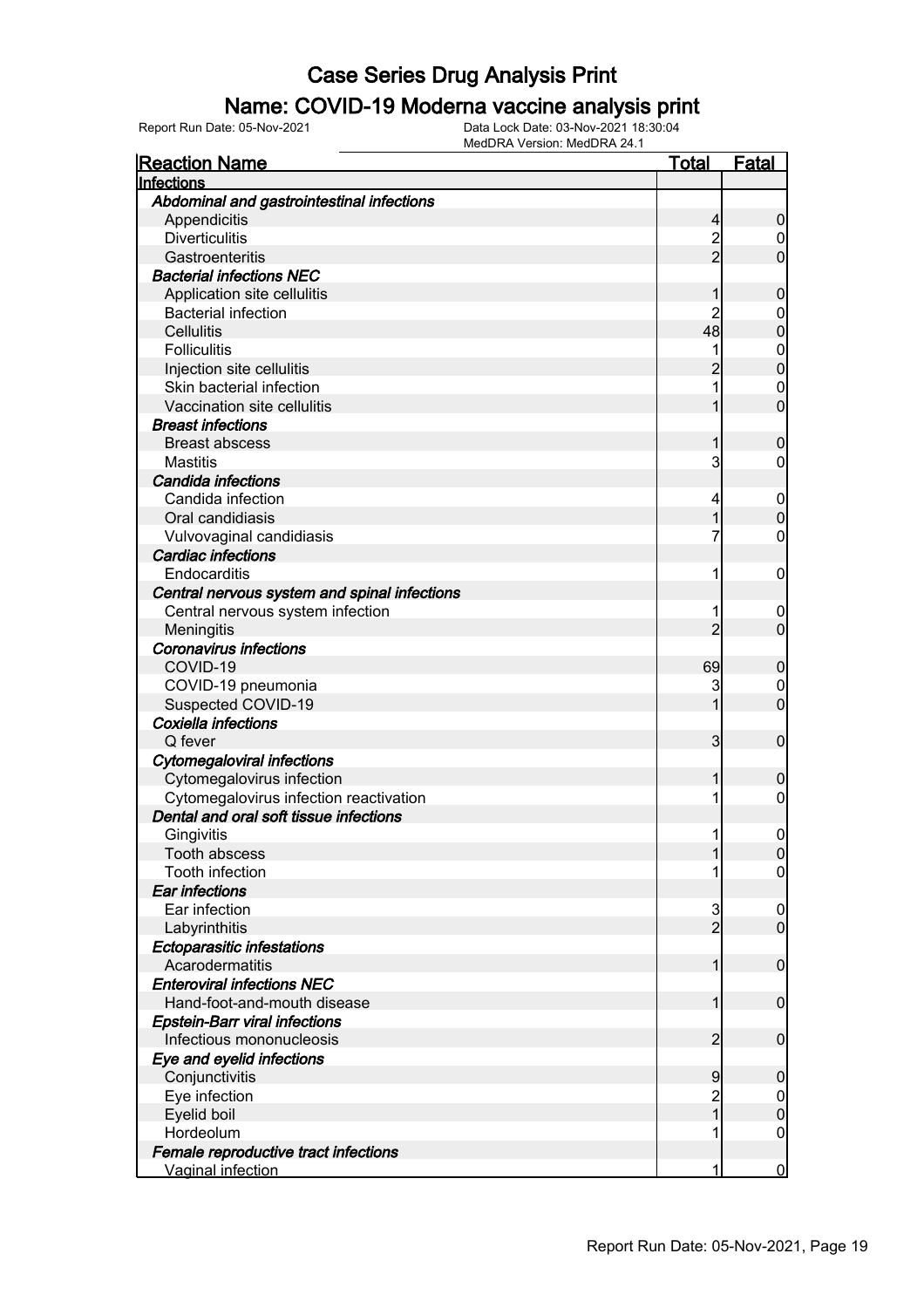#### Name: COVID-19 Moderna vaccine analysis print

| <b>Reaction Name</b>                            | <b>Total</b>            | <b>Fatal</b>     |
|-------------------------------------------------|-------------------------|------------------|
| Infections cont'd<br>Infections                 |                         |                  |
| <b>Flaviviral infections</b>                    |                         |                  |
| Dengue fever                                    | $\overline{\mathbf{c}}$ | $\mathbf 0$      |
| Encephalitis Japanese B                         | $\overline{1}$          | $\overline{0}$   |
| <b>Fungal infections NEC</b>                    |                         |                  |
| <b>Fungal infection</b>                         | $\overline{c}$          | $\mathbf 0$      |
| Fungal skin infection                           | 2<br>1                  | $\boldsymbol{0}$ |
| Overgrowth fungal                               |                         | $\overline{1}$   |
| Pneumonia fungal                                |                         | $\boldsymbol{0}$ |
| <b>Fusobacterium infections</b>                 |                         |                  |
| Necrotising ulcerative gingivostomatitis        | 1                       | $\mathbf 0$      |
| <b>Herpes viral infections</b>                  |                         |                  |
| Eczema herpeticum                               | 1                       | $\mathbf 0$      |
| <b>Genital herpes</b>                           | 8                       | $\mathbf 0$      |
| Herpes ophthalmic                               |                         | $\boldsymbol{0}$ |
| Herpes simplex                                  |                         | $\mathbf 0$      |
| Herpes zoster                                   | 43                      | $\boldsymbol{0}$ |
| Herpes zoster oticus                            | 1                       | $\overline{0}$   |
| Ophthalmic herpes simplex                       |                         | $\boldsymbol{0}$ |
| Oral herpes                                     | 38                      | $\mathbf 0$      |
| Varicella                                       |                         | $\boldsymbol{0}$ |
| <b>Infections NEC</b>                           |                         |                  |
| Abscess limb                                    |                         | $\mathbf 0$      |
| Abscess rupture                                 | 1                       | $\mathbf 0$      |
| Infection                                       | 54                      | $\mathbf 0$      |
| Injection site infection                        | 1                       | $\mathbf 0$      |
| Localised infection                             | 13                      | $\boldsymbol{0}$ |
| Respiratory tract infection                     | 1                       | $\mathbf 0$      |
| Vaccination site infection                      | 3                       | $\mathbf 0$      |
| Vestibulitis                                    | 1                       | $\mathbf 0$      |
| Infectious disorders carrier                    |                         |                  |
| SARS-CoV-2 carrier                              | $\overline{2}$          | $\boldsymbol{0}$ |
| Infectious transmissions                        |                         |                  |
| Secondary transmission                          | $\overline{2}$          | $\boldsymbol{0}$ |
| Influenza viral infections                      |                         |                  |
| Influenza                                       | 224                     | $\boldsymbol{0}$ |
| Lower respiratory tract and lung infections     |                         |                  |
| Atypical pneumonia                              | 1                       | $\boldsymbol{0}$ |
| <b>Bronchitis</b>                               | 3                       | $\overline{0}$   |
| Lower respiratory tract infection               | 17                      | $\mathbf{1}$     |
| Pneumonia                                       | 9                       | 1                |
| Male reproductive tract infections              |                         |                  |
| Epididymitis                                    | 1                       | $\boldsymbol{0}$ |
| Orchitis                                        | 1                       | $\overline{0}$   |
| <b>Mumps viral infections</b>                   |                         |                  |
| <b>Mumps</b>                                    | 1                       | $\mathbf 0$      |
| Nematode infections                             |                         |                  |
| Enterobiasis                                    | 1                       | $\mathbf 0$      |
| <b>Rabies viral infections</b>                  |                         |                  |
| Rabies                                          | 1                       | 1                |
| Rubella viral infections                        |                         |                  |
| <b>Rubella</b>                                  | $\overline{2}$          | $\mathbf 0$      |
| Sepsis, bacteraemia, viraemia and fungaemia NEC |                         |                  |
| <b>Sepsis</b>                                   | 1                       | $\mathbf 0$      |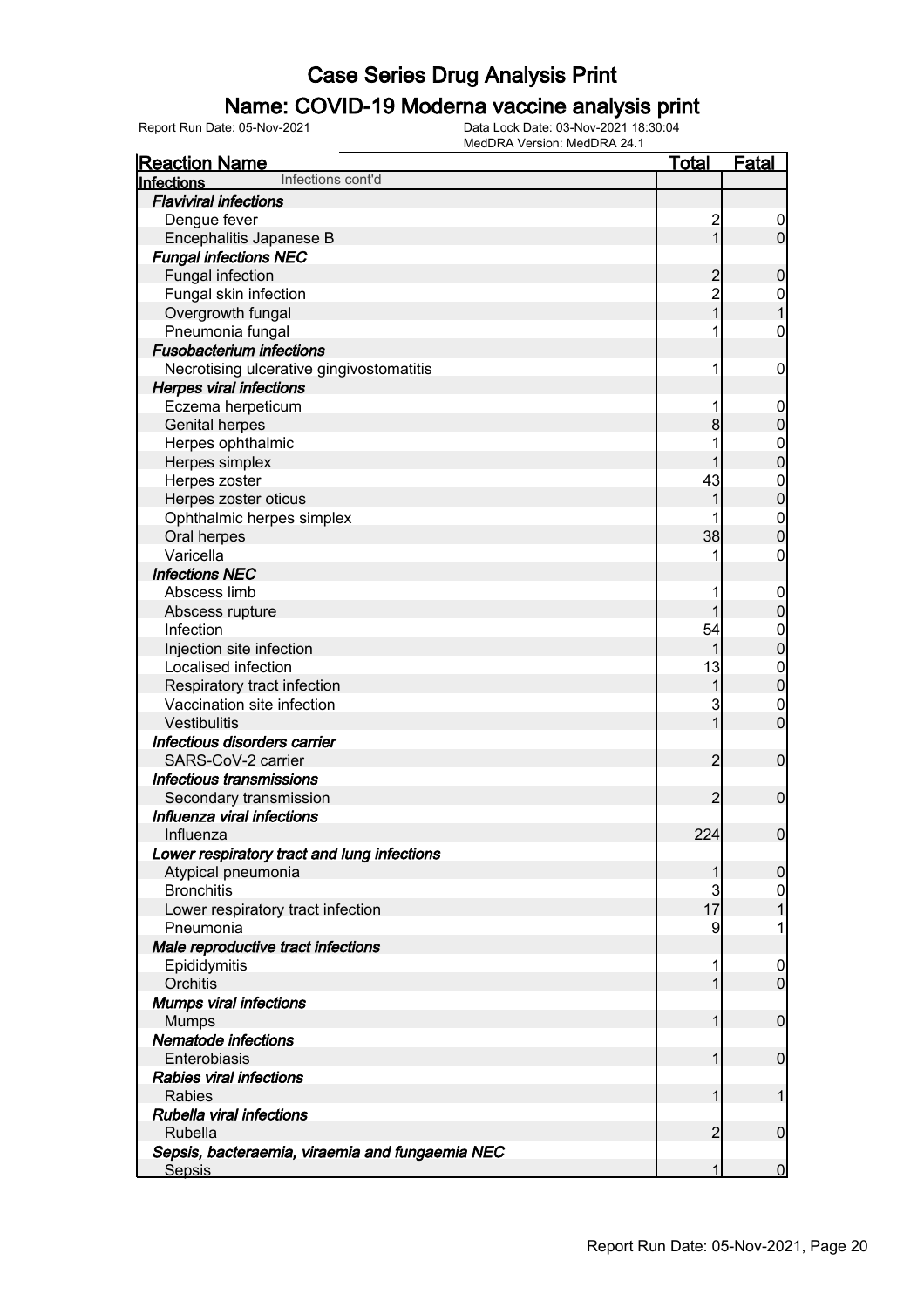#### Name: COVID-19 Moderna vaccine analysis print

| <b>Reaction Name</b>                            | <u>Total</u>            | Fatal            |
|-------------------------------------------------|-------------------------|------------------|
| Infections cont'd<br>Infections                 |                         |                  |
| Septic shock                                    | 1                       | $\boldsymbol{0}$ |
| Urosepsis                                       |                         | $\overline{0}$   |
| Skin structures and soft tissue infections      |                         |                  |
| Eczema infected                                 | 1                       | $\boldsymbol{0}$ |
| Impetigo                                        | $\frac{2}{9}$           | $\mathbf 0$      |
| Pustule                                         |                         | $\pmb{0}$        |
| Pyoderma                                        |                         | $\boldsymbol{0}$ |
| Rash pustular                                   | $\overline{c}$          | $\overline{0}$   |
| Skin infection                                  | 9                       | $\boldsymbol{0}$ |
| Staphylococcal infections                       |                         |                  |
| Furuncle                                        | 4                       | $\mathbf 0$      |
| <b>Tinea infections</b>                         |                         |                  |
| Body tinea                                      | 3                       | $\boldsymbol{0}$ |
| Tinea infection                                 | 1                       | $\overline{0}$   |
| <b>Tuberculous infections</b>                   |                         |                  |
| Disseminated Bacillus Calmette-Guerin infection | 1                       | $\boldsymbol{0}$ |
| Lymph node tuberculosis                         |                         | $\mathbf 0$      |
| <b>Upper respiratory tract infections</b>       |                         |                  |
| Laryngitis                                      |                         | $\mathbf 0$      |
| Nasopharyngitis                                 | 151                     | $\pmb{0}$        |
| Peritonsillar abscess                           |                         | $\boldsymbol{0}$ |
| Pharyngitis                                     | $\overline{c}$          | $\overline{0}$   |
| Rhinitis                                        | $\overline{\mathbf{c}}$ | $\mathbf 0$      |
| <b>Sinusitis</b>                                | $\bf{8}$                | $\overline{0}$   |
| <b>Tonsillitis</b>                              | 10                      | $\mathbf 0$      |
| Upper respiratory tract infection               | 1                       | $\mathbf 0$      |
| Urinary tract infections                        |                         |                  |
| Cystitis                                        | 5                       | $\boldsymbol{0}$ |
| Kidney infection                                | $\overline{2}$          | $\mathbf 0$      |
| Urinary tract infection                         | 18                      | $\overline{0}$   |
| <b>Vascular infections</b>                      |                         |                  |
| Lymphangitis                                    | $\overline{2}$          | $\overline{0}$   |
| <b>Viral infections NEC</b>                     |                         |                  |
| Conjunctivitis viral                            | 1                       | $\boldsymbol{0}$ |
| Gastroenteritis viral                           | 1                       | $\mathbf 0$      |
| Meningitis viral                                | 1                       | 0                |
| Post viral fatigue syndrome                     | 4                       | $\overline{0}$   |
| Sweating fever                                  | 25                      | $\overline{0}$   |
| Viral infection                                 | $\overline{\mathbf{c}}$ | $\boldsymbol{0}$ |
| Viral labyrinthitis                             | $\overline{1}$          | $\overline{0}$   |
| Viral pharyngitis                               | $\overline{\mathbf{c}}$ | $\overline{0}$   |
| Viral rash                                      | $\overline{4}$          | $\mathbf 0$      |
| Infections SOC TOTAL                            | 914                     | <u>4</u>         |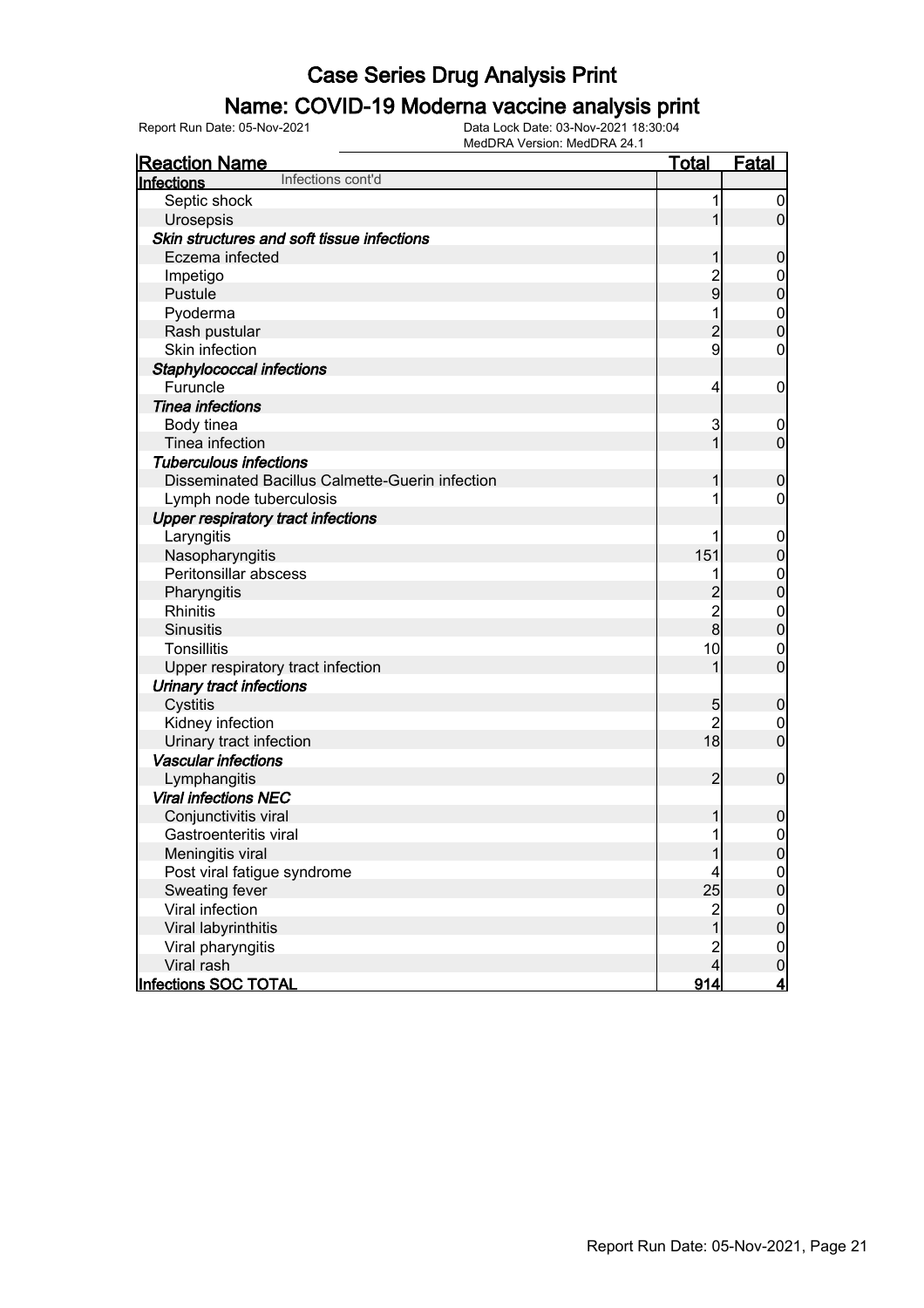### Name: COVID-19 Moderna vaccine analysis print

| <b>Reaction Name</b>                                        | <u>Total</u>    | <b>Fatal</b>     |
|-------------------------------------------------------------|-----------------|------------------|
| <b>Injuries</b>                                             |                 |                  |
| Abdominal and gastrointestinal injuries NEC                 |                 |                  |
| Oral contusion                                              | 1               | $\mathbf 0$      |
| Accidental exposures to product                             |                 |                  |
| Accidental exposure to product                              | 1               | $\mathbf 0$      |
| Anaesthetic and allied procedural complications             |                 |                  |
| Anaesthetic complication                                    | 1               | $\mathbf 0$      |
| Atmospheric pressure injuries<br>Barotrauma                 | 1               | $\mathbf 0$      |
| Cardiovascular injuries                                     |                 |                  |
| Vascular injury                                             | 1               | $\mathbf 0$      |
| Cerebral injuries NEC                                       |                 |                  |
| Concussion                                                  | 6               | $\mathbf 0$      |
| Chest and respiratory tract injuries NEC                    |                 |                  |
| Chest crushing                                              | 1               | $\mathbf 0$      |
| Conditions caused by cold                                   |                 |                  |
| Chillblains                                                 | 8               | $\mathbf 0$      |
| Cranial nerve injuries                                      |                 |                  |
| Optic nerve injury                                          | 1               | $\mathbf 0$      |
| Exposures associated with pregnancy, delivery and lactation |                 |                  |
| Exposure via breast milk                                    | 10              | $\mathbf 0$      |
| Foetal exposure during pregnancy                            |                 | 0                |
| Maternal exposure during breast feeding                     | 360             | $\overline{0}$   |
| Maternal exposure during pregnancy                          | 177             | $\boldsymbol{0}$ |
| Maternal exposure timing unspecified                        | 1               | $\overline{0}$   |
| <b>Exposures to agents or circumstances NEC</b>             |                 |                  |
| Exposure to SARS-CoV-2                                      | 2               | $\mathbf 0$      |
| <b>Fractures and dislocations NEC</b>                       |                 |                  |
| Joint dislocation                                           | 1               | $\mathbf 0$      |
| Heat injuries (excl thermal burns)                          |                 |                  |
| Heat oedema                                                 | 3               | 0                |
| Heat stroke                                                 | $6 \overline{}$ | $\mathbf 0$      |
| Limb fractures and dislocations                             |                 |                  |
| Clavicle fracture                                           | $\overline{3}$  | 0                |
| Medication errors, product use errors and issues NEC        |                 |                  |
| <b>Medication error</b>                                     | 6               | 0                |
| Wrong schedule                                              | 11              | 0                |
| Wrong technique in device usage process                     | 1               | $\overline{0}$   |
| Muscle, tendon and ligament injuries                        |                 |                  |
| Epicondylitis                                               | $\overline{c}$  | $\mathbf 0$      |
| Muscle injury                                               | $\mathbf{1}$    | $\boldsymbol{0}$ |
| Muscle strain                                               | 1               | $\mathbf 0$      |
| <b>Nerve injuries NEC</b>                                   |                 |                  |
| Nerve injury                                                | 9               | $\mathbf 0$      |
| Neurological and psychiatric procedural complications       |                 |                  |
| Procedural dizziness                                        | 3               | $\mathbf 0$      |
| Non-occupational environmental exposures                    |                 |                  |
| Exposure to extreme temperature                             | 1               | $\mathbf 0$      |
| Non-site specific injuries NEC                              |                 |                  |
| Arthropod bite                                              | 3               | $\mathbf 0$      |
| <b>Bite</b>                                                 |                 | $\pmb{0}$        |
| Electric shock                                              | 4               | $\overline{0}$   |
| Fall                                                        | 15              | $\pmb{0}$        |
| <u>Injury</u>                                               | 2               | $\overline{0}$   |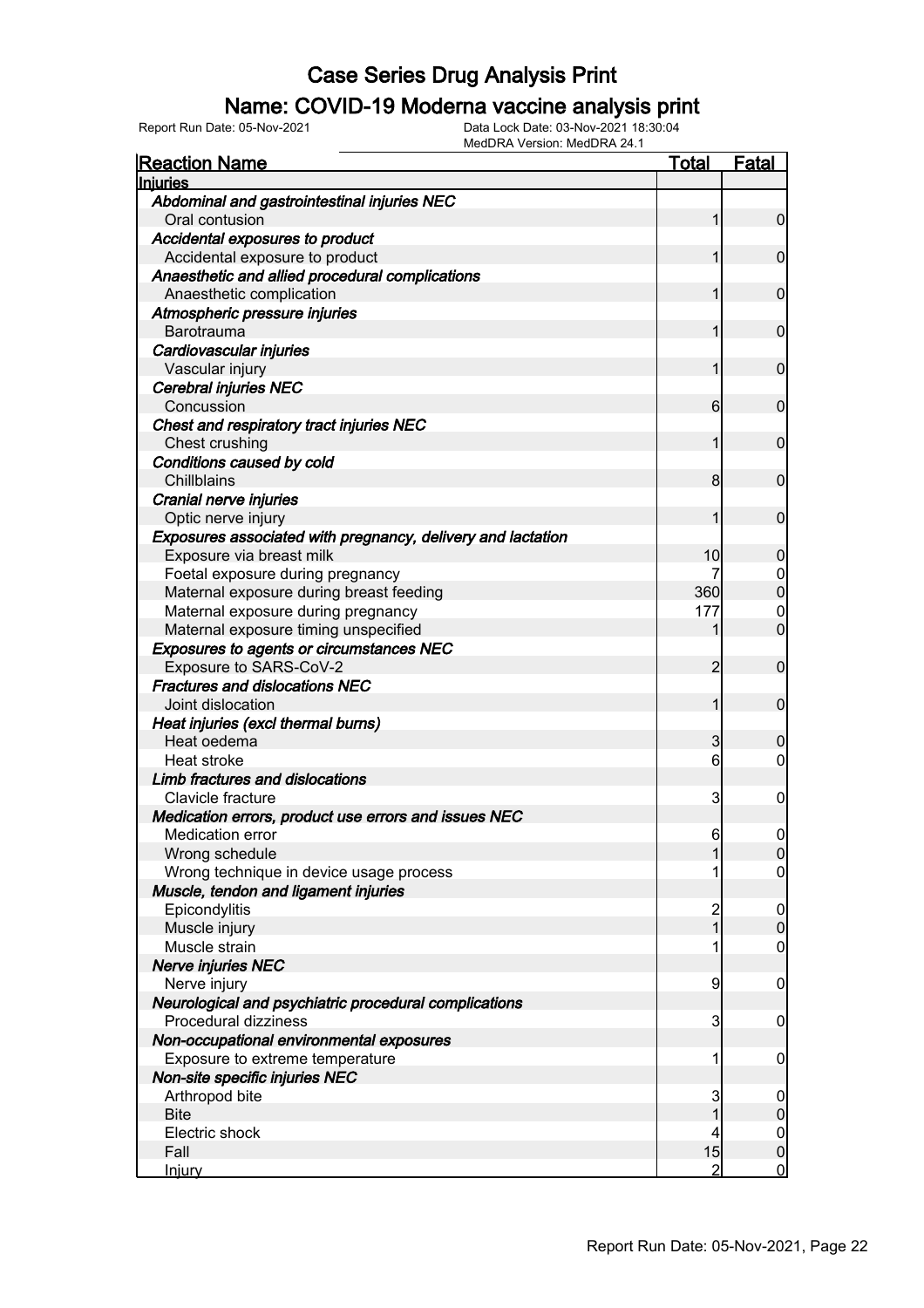### Name: COVID-19 Moderna vaccine analysis print

Report Run Date: 05-Nov-2021 Data Lock Date: 03-Nov-2021 18:30:04 Earliest Reaction Date: 15-Oct-1958 MedDRA Version: MedDRA 24.1

| <b>Reaction Name</b>                             | <u>Total</u>   | <b>Fatal</b>     |
|--------------------------------------------------|----------------|------------------|
| Injuries cont'd<br><b>Injuries</b>               |                |                  |
| Nervous system injury                            | 1              | $\boldsymbol{0}$ |
| Wound complication                               | $\overline{c}$ | $\boldsymbol{0}$ |
| Wound haemorrhage                                | $\overline{1}$ | $\mathbf 0$      |
| Non-site specific procedural complications       |                |                  |
| Injection related reaction                       | 3              | $\boldsymbol{0}$ |
| Procedural pain                                  | 1              | $\mathbf 0$      |
| <b>Occupational exposures</b>                    |                |                  |
| Occupational exposure to toxic agent             | 1              | $\mathbf 0$      |
| Off label uses                                   |                |                  |
| Off label use                                    | 1              | $\mathbf 0$      |
| <b>Overdoses NEC</b>                             |                |                  |
| Overdose                                         | 5              | $\mathbf 0$      |
| Peripheral nerve injuries                        |                |                  |
| Sciatic nerve injury                             | 1              | $\mathbf 0$      |
| Poisoning and toxicity                           |                |                  |
| Toxicity to various agents                       | 1              | $\mathbf 0$      |
| Product administration errors and issues         |                |                  |
| Expired product administered                     | 20             | $\mathbf 0$      |
| Inappropriate schedule of product administration | 14             | $\pmb{0}$        |
| Incorrect dose administered                      |                | $\mathbf{0}$     |
| Incorrect route of product administration        |                | $\overline{0}$   |
| Poor quality product administered                |                |                  |
| Product administered at inappropriate site       |                | $0\atop 0$       |
| Product administration interrupted               |                | $\boldsymbol{0}$ |
| Product dose omission issue                      | 5              | $\overline{0}$   |
| Wrong product administered                       |                | $\mathbf 0$      |
| Product dispensing errors and issues             |                |                  |
| Product dispensing error                         | 1              | $\mathbf 0$      |
| <b>Radiation injuries</b>                        |                |                  |
| Sunburn                                          | 10             | $\mathbf 0$      |
| Site specific injuries NEC                       |                |                  |
| Head injury                                      |                | $\boldsymbol{0}$ |
| Limb injury                                      | 17             | $\overline{0}$   |
| <b>Skin injuries NEC</b>                         |                |                  |
| Contusion                                        | 171            | $\pmb{0}$        |
| Scar                                             | 8              | $\overline{0}$   |
| Scratch                                          |                | $\overline{0}$   |
| Skin injury                                      |                | $\mathbf 0$      |
| Skin wound                                       |                | $\overline{0}$   |
| Subcutaneous haematoma                           | $\overline{c}$ | 0                |
| Spinal cord injuries NEC                         |                |                  |
| Spinal cord injury cervical                      | 1              | $\mathbf 0$      |
| Stoma complications                              |                |                  |
| Stoma site oedema                                | 1              | $\mathbf 0$      |
| <b>Thermal burns</b>                             |                |                  |
| Burn oesophageal                                 |                | $\mathbf 0$      |
| Burns third degree                               |                | $\mathbf 0$      |
| Cold burn                                        |                | $\mathbf{0}$     |
| Thermal burn                                     | 6              | $\mathbf 0$      |
| Thermal burns of eye                             |                | $\mathbf 0$      |
| Vaccination related complications                |                |                  |
| Vaccination complication                         | 4              | $\overline{0}$   |
| Injuries SOC TOTAL                               | 936            | $\overline{0}$   |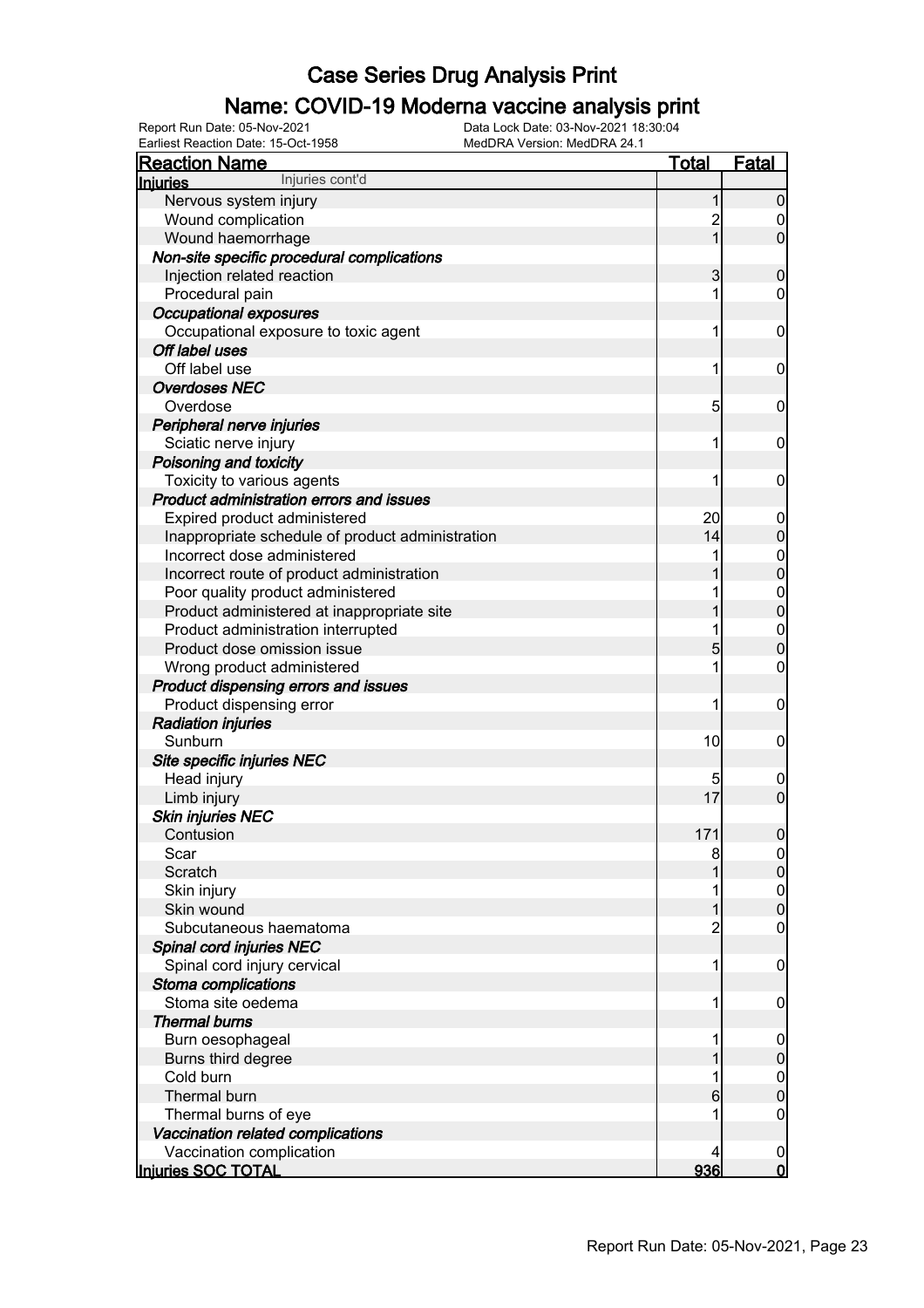### Name: COVID-19 Moderna vaccine analysis print

| <b>Reaction Name</b>                                     | Total                   | <b>Fatal</b>     |
|----------------------------------------------------------|-------------------------|------------------|
| Investigations                                           |                         |                  |
| Adrenal medulla tests                                    |                         |                  |
| Norepinephrine increased                                 | 2                       | 0                |
| Bacteria identification and serology (excl mycobacteria) |                         |                  |
| Campylobacter test positive                              |                         | $\mathbf 0$      |
| <b>Blood counts NEC</b>                                  |                         |                  |
| Full blood count abnormal                                |                         | $\mathbf 0$      |
| Blood gas and acid base analyses                         |                         |                  |
| Oxygen consumption decreased                             |                         | 0                |
| Oxygen saturation decreased                              | 4                       | 0                |
| Carbohydrate tolerance analyses (incl diabetes)          |                         |                  |
| Blood glucose                                            | 1                       | $\mathbf 0$      |
| Blood glucose decreased                                  |                         | 0                |
| Blood glucose increased                                  | 2                       | 0                |
| Cardiac auscultatory investigations                      |                         |                  |
| Cardiac murmur                                           | 1                       | $\boldsymbol{0}$ |
| Heart sounds                                             | 3                       | $\overline{0}$   |
| Central nervous system imaging procedures                |                         |                  |
| Computerised tomogram head                               |                         | $\mathbf 0$      |
| <b>Cholesterol analyses</b>                              |                         |                  |
| Low density lipoprotein increased                        |                         | $\mathbf 0$      |
| Coagulation and bleeding analyses                        |                         |                  |
| Fibrin D dimer increased                                 |                         | 0                |
|                                                          |                         |                  |
| <b>ECG</b> investigations                                |                         |                  |
| Electrocardiogram P wave abnormal                        |                         | 0                |
| Electrocardiogram QT prolonged                           |                         | 0                |
| Electrocardiogram ST segment elevation                   |                         | 0                |
| Electrocardiogram ST-T segment abnormal                  |                         | $\mathbf 0$      |
| Electrocardiogram T wave inversion                       |                         | 0                |
| Electrocardiogram abnormal                               | 1                       | 0                |
| Electrocardiogram change                                 |                         | $\overline{0}$   |
| <b>Endocrine analyses and imaging NEC</b>                |                         |                  |
| Hormone level abnormal                                   | 5                       | $\mathbf 0$      |
| <b>Fertility analyses</b>                                |                         |                  |
| Semen analysis abnormal                                  |                         | $\boldsymbol{0}$ |
| Foetal and neonatal diagnostic procedures                |                         |                  |
| Foetal heart rate decreased                              |                         | <sup>0</sup>     |
| Foetal heart rate increased                              |                         | $\overline{0}$   |
| <b>Fungus identification and serology</b>                |                         |                  |
| Fungal test                                              | 1                       | 0                |
| Gastrointestinal and abdominal imaging procedures        |                         |                  |
| X-ray with contrast upper gastrointestinal tract         | 1                       | 0                |
| Heart rate and pulse investigations                      |                         |                  |
| Heart rate                                               | 84                      | $\boldsymbol{0}$ |
| Heart rate abnormal                                      | 7                       | 0                |
| Heart rate decreased                                     |                         | 0                |
| Heart rate increased                                     | 142                     | $\boldsymbol{0}$ |
| Heart rate irregular                                     | 24                      | 0                |
| Heart rate variability decreased                         | 1                       | $\mathbf 0$      |
| <b>Investigations NEC</b>                                |                         |                  |
| Blood test abnormal                                      | $\overline{\mathbf{3}}$ | $\mathbf 0$      |
| <b>Liver function analyses</b>                           |                         |                  |
| Alanine aminotransferase increased                       | 4                       | 0                |
| Aspartate aminotransferase                               | 2                       | $\overline{0}$   |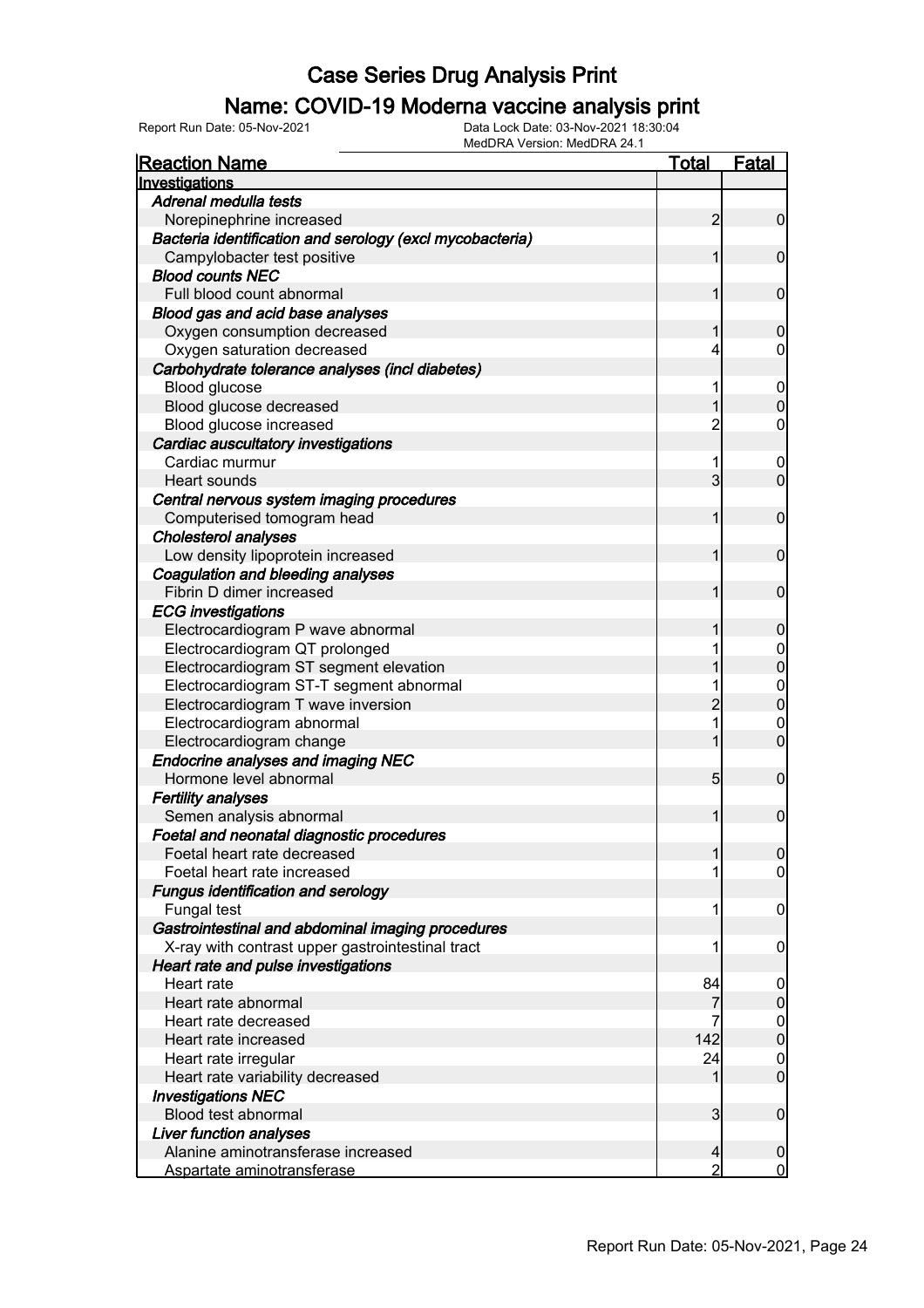### Name: COVID-19 Moderna vaccine analysis print

| <b>Reaction Name</b>                                                    | <u>Total</u>   | <b>Fatal</b>                     |
|-------------------------------------------------------------------------|----------------|----------------------------------|
| Investigations cont'd<br>Investigations                                 |                |                                  |
| Blood bilirubin increased                                               | 1              | $\mathbf 0$                      |
| Liver function test abnormal                                            | 6              | 0                                |
| Liver function test increased                                           |                | $\overline{0}$                   |
| Mineral and electrolyte analyses                                        |                |                                  |
| Blood iron decreased                                                    | $\overline{2}$ | $\boldsymbol{0}$                 |
| Blood magnesium decreased                                               | 1              | $\boldsymbol{0}$                 |
| Blood potassium decreased                                               | $\overline{2}$ | $\overline{0}$                   |
| Serum ferritin increased                                                | 1              | 0                                |
| Neurologic diagnostic procedures                                        |                |                                  |
| Coma scale abnormal                                                     | 1              | $\boldsymbol{0}$                 |
| Sensory level                                                           | 1              | $\overline{0}$                   |
| Ophthalmic function diagnostic procedures                               |                |                                  |
| Visual tracking test abnormal                                           | 1              | $\mathbf 0$                      |
| Physical examination procedures and organ system status                 |                |                                  |
| Body temperature                                                        | 40             | $\mathbf 0$                      |
| Body temperature abnormal                                               | $\overline{c}$ | $\mathbf 0$                      |
| Body temperature decreased                                              | $\overline{3}$ | $\overline{0}$                   |
| Body temperature fluctuation                                            | 11             |                                  |
| Body temperature increased                                              | 38             | $\begin{matrix}0\\0\end{matrix}$ |
| Grip strength                                                           |                |                                  |
| Grip strength decreased                                                 |                | $0\atop 0$                       |
| Lymph node palpable                                                     |                |                                  |
| Palpatory finding abnormal                                              |                | $0\atop 0$                       |
| Product residue present                                                 |                |                                  |
| Respiratory rate                                                        | $\overline{c}$ | $0\atop 0$                       |
| Respiratory rate decreased                                              |                | $\boldsymbol{0}$                 |
| Respiratory rate increased                                              | $\frac{2}{6}$  | $\overline{0}$                   |
| Skin temperature                                                        | 8              | $\boldsymbol{0}$                 |
| Temperature difference of extremities                                   | 1              | $\mathbf 0$                      |
| Weight decreased                                                        | 11             | $\mathbf 0$                      |
| Weight increased                                                        | 6              | $\overline{0}$                   |
| Pituitary analyses anterior                                             |                |                                  |
| Blood thyroid stimulating hormone increased                             | 1              | $\mathbf 0$                      |
| <b>Platelet analyses</b>                                                |                |                                  |
| Platelet count decreased                                                | $\overline{7}$ | $\mathbf 0$                      |
| <b>Protein analyses NEC</b>                                             |                |                                  |
| C-reactive protein increased                                            | $\overline{3}$ | $\overline{0}$                   |
| Red blood cell analyses                                                 |                |                                  |
| Haemoglobin E                                                           | 1              | $\boldsymbol{0}$                 |
| Haemoglobin decreased                                                   |                | 0                                |
| <b>Renal function analyses</b>                                          |                |                                  |
| Blood creatinine increased                                              | 1              | $\mathbf 0$                      |
| Reproductive hormone analyses                                           |                |                                  |
| Pregnancy test                                                          | 1              | $\mathbf 0$                      |
|                                                                         |                |                                  |
| Reproductive organ and breast histopathology procedures<br>Smear cervix | 1              | $\mathbf 0$                      |
|                                                                         |                |                                  |
| Respiratory and pulmonary function diagnostic procedures                |                |                                  |
| Forced expiratory volume increased                                      | 1              | 0                                |
| Skeletal and cardiac muscle analyses                                    |                |                                  |
| Blood creatine phosphokinase increased                                  |                | $\mathbf 0$                      |
| Troponin I increased                                                    |                | $\mathbf 0$                      |
| Troponin T increased                                                    |                | $\mathbf 0$                      |
| Troponin increased                                                      | $\overline{2}$ | $\overline{0}$                   |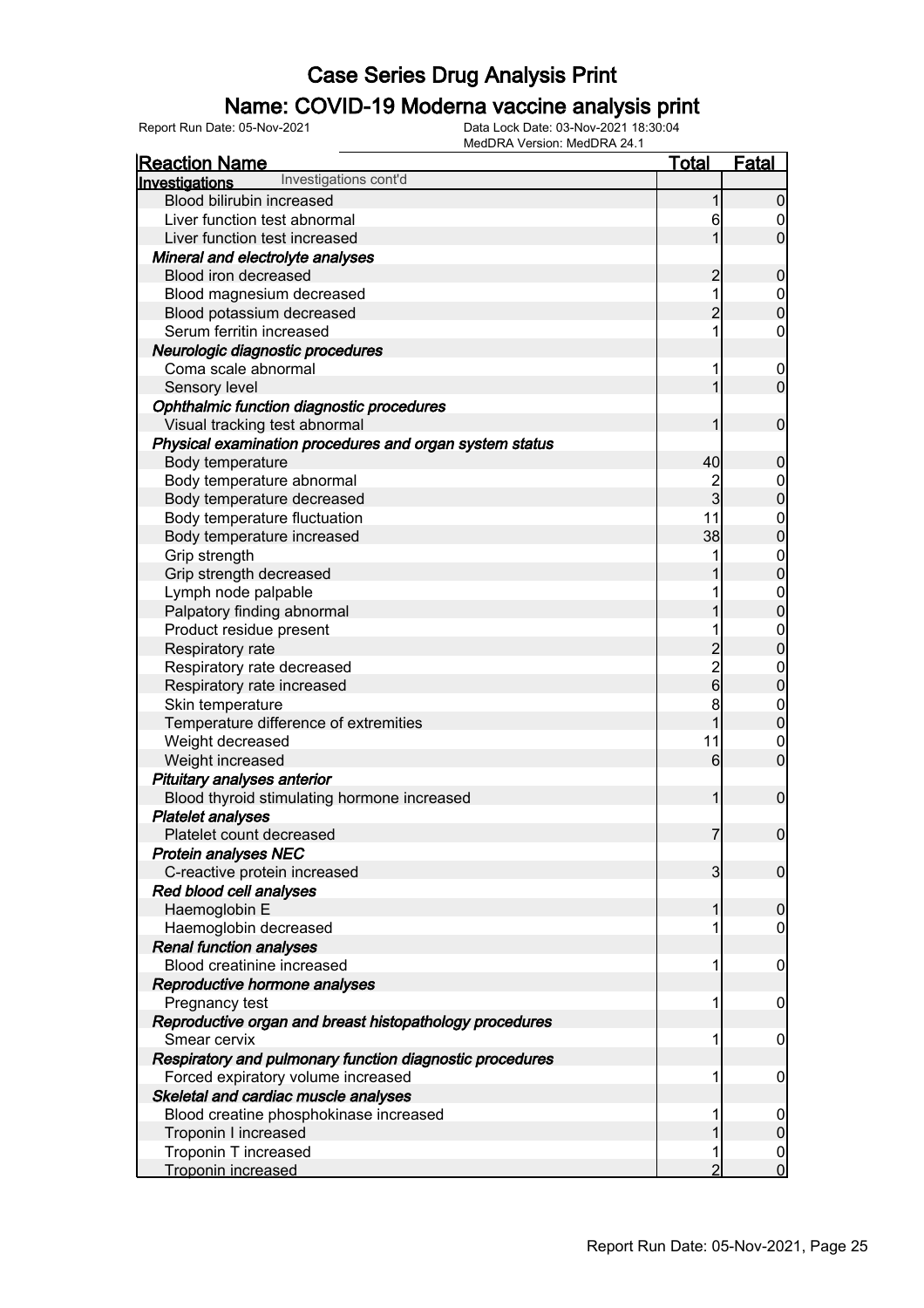### Name: COVID-19 Moderna vaccine analysis print

| <b>Reaction Name</b>                     | <u>Total</u>   | Fatal          |
|------------------------------------------|----------------|----------------|
| Investigations cont'd<br>Investigations  |                |                |
| Therapeutic drug monitoring analyses     |                |                |
| Analgesic drug level                     | 3              | $\mathbf 0$    |
| Tissue enzyme analyses NEC               |                |                |
| Blood lactate dehydrogenase increased    | 1              | $\overline{0}$ |
| <b>Urinalysis NEC</b>                    |                |                |
| Blood urine present                      | 7              | $\mathbf 0$    |
| Protein urine                            |                | 0              |
| Urinary tract function analyses NEC      |                |                |
| Urine output                             | 3              | 0              |
| Urine output decreased                   | 1              | $\overline{0}$ |
| Urinary tract imaging procedures         |                |                |
| <b>Bladder</b> scan                      |                | $\mathbf 0$    |
| Vascular tests NEC (incl blood pressure) |                |                |
| Blood pressure abnormal                  |                | 0              |
| Blood pressure decreased                 | 6              | 0              |
| Blood pressure diastolic increased       | 1              | $\mathbf 0$    |
| Blood pressure increased                 | 11             | 0              |
| Blood pressure measurement               | 3              | $\overline{0}$ |
| Virus identification and serology        |                |                |
| Coronavirus test                         | 4              | $\mathbf{0}$   |
| SARS-CoV-2 antibody test                 | 2<br>2         | 0              |
| SARS-CoV-2 antibody test negative        |                | 0              |
| SARS-CoV-2 test                          | 4              | $\mathbf 0$    |
| SARS-CoV-2 test negative                 | 3              | $\overline{0}$ |
| SARS-CoV-2 test positive                 | $\overline{2}$ | 0              |
| <b>Vitamin analyses</b>                  |                |                |
| Blood folate decreased                   | 1              | 0              |
| White blood cell analyses                |                |                |
| Neutrophil count                         |                |                |
| White blood cell count                   |                | 0              |
| White blood cell count decreased         |                | 0              |
| White blood cell count increased         |                | 0              |
| <b>Investigations SOC TOTAL</b>          | 547            | $\mathbf 0$    |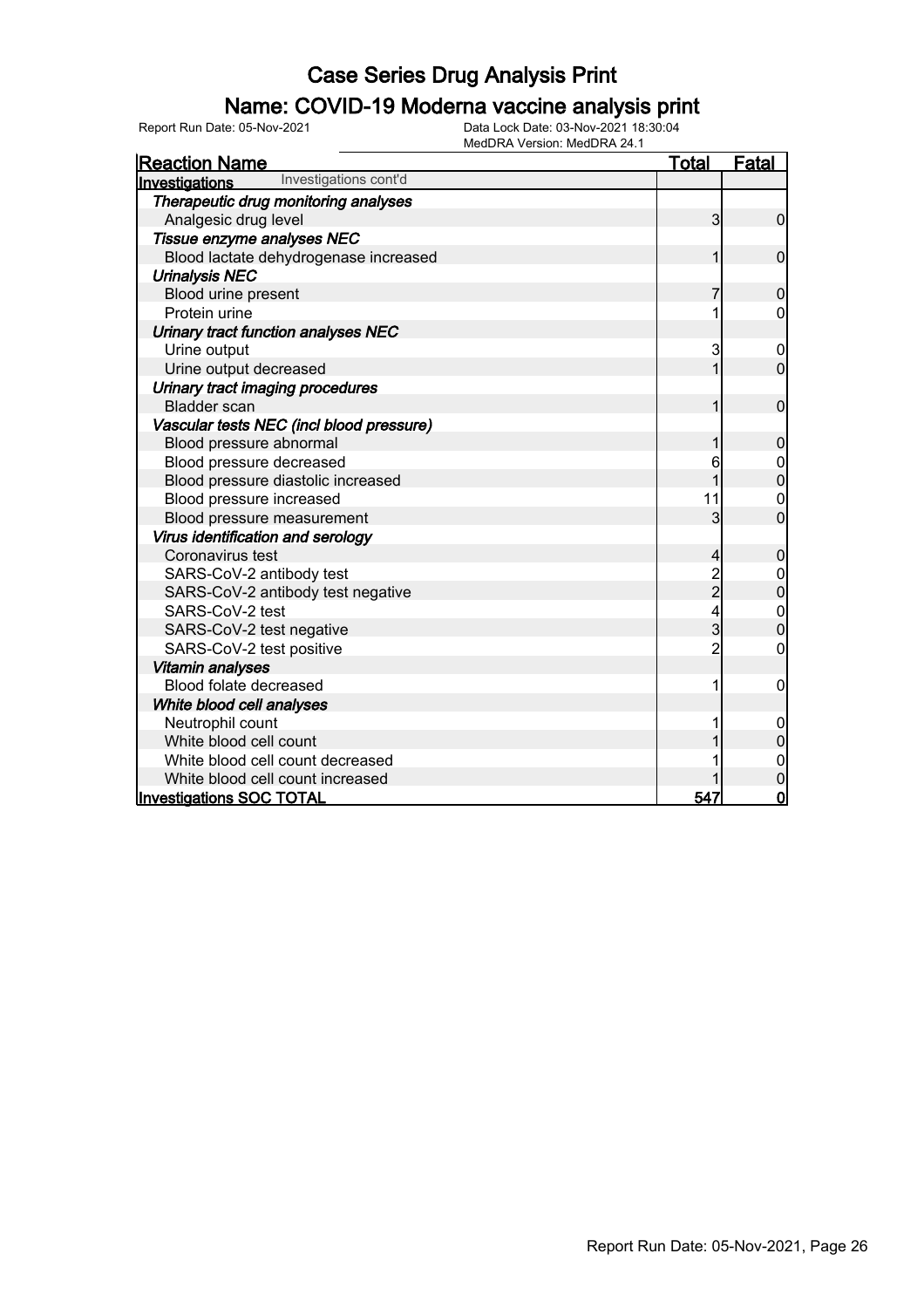#### Name: COVID-19 Moderna vaccine analysis print

| <b>Reaction Name</b>                                                  | <b>Total</b>   | <u>Fatal</u>     |
|-----------------------------------------------------------------------|----------------|------------------|
| <b>Metabolic disorders</b>                                            |                |                  |
| Appetite disorders                                                    |                |                  |
| Appetite disorder                                                     | 2              | $\boldsymbol{0}$ |
| Decreased appetite                                                    | 165            | 0                |
| Food craving                                                          |                | $\boldsymbol{0}$ |
| Food refusal                                                          |                | $\mathbf 0$      |
| Hyperphagia                                                           | 5              | $\overline{0}$   |
| Hypophagia                                                            | 1              | $\mathbf{0}$     |
| Increased appetite                                                    | 6              | $\mathbf 0$      |
| Salt craving                                                          | 1              | $\mathbf 0$      |
| Diabetes mellitus (incl subtypes)                                     |                |                  |
| Diabetes mellitus                                                     | 3              | $\mathbf 0$      |
| Diabetes mellitus inadequate control                                  | 1              | $\mathbf 0$      |
| Type 1 diabetes mellitus                                              |                | $\mathbf 0$      |
| Type 2 diabetes mellitus                                              | 1              | $\mathbf 0$      |
| <b>Diabetic complications NEC</b>                                     |                |                  |
| Diabetic ketoacidosis                                                 | 2              | $\mathbf 0$      |
| Disorders of purine metabolism                                        |                |                  |
| Gout                                                                  | 10             | $\mathbf 0$      |
| Fluid intake decreased                                                |                |                  |
| Fluid intake reduced                                                  | 1              | $\mathbf 0$      |
| <b>Fluid intake increased</b>                                         |                |                  |
| Polydipsia                                                            | 1              | $\mathbf 0$      |
| Food malabsorption and intolerance syndromes (excl sugar intolerance) |                |                  |
| Alcohol intolerance                                                   | 1              | $\boldsymbol{0}$ |
| Food intolerance                                                      | $\overline{2}$ | $\overline{0}$   |
| <b>General nutritional disorders NEC</b>                              |                |                  |
| Abnormal loss of weight                                               | 1              | $\mathbf 0$      |
| Abnormal weight gain                                                  | 5              | $\mathbf 0$      |
| Feeding disorder                                                      | 20             | $\mathbf 0$      |
| Food aversion                                                         | 3              | $\boldsymbol{0}$ |
| Neonatal insufficient breast milk syndrome                            | 4              | $\mathbf 0$      |
| <b>Hyperglycaemic conditions NEC</b>                                  |                |                  |
| Hyperglycaemia                                                        | 1              | $\mathbf 0$      |
| <b>Hypoglycaemic conditions NEC</b>                                   |                |                  |
| Hypoglycaemia                                                         | 5 <sub>5</sub> | $\mathbf 0$      |
| Potassium imbalance                                                   |                |                  |
| Hypokalaemia                                                          | 1              | $\overline{0}$   |
| Total fluid volume decreased                                          |                |                  |
| Dehydration                                                           | 44             | $\boldsymbol{0}$ |
| Total fluid volume increased                                          |                |                  |
| Fluid retention                                                       | 8              | $\mathbf 0$      |
| Water soluble vitamin deficiencies                                    |                |                  |
| Folate deficiency                                                     | 1              | $\boldsymbol{0}$ |
| <b>Metabolic disorders SOC TOTAL</b>                                  | 298            | $\mathsf{0}$     |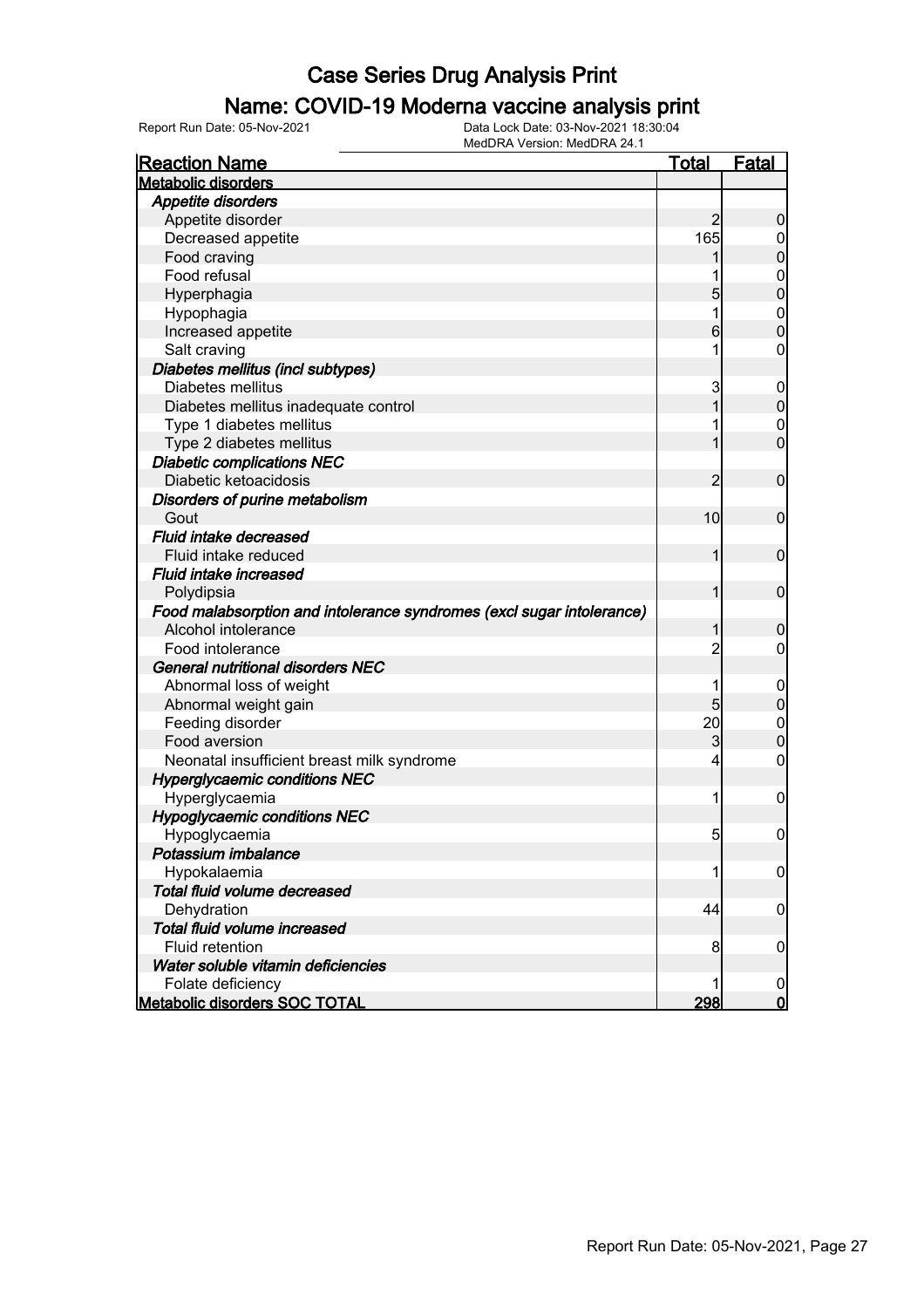#### Name: COVID-19 Moderna vaccine analysis print

Report Run Date: 05-Nov-2021 Data Lock Date: 03-Nov-2021 18:30:04

| <b>Reaction Name</b>                       | <u>Total</u>        | Fatal                              |
|--------------------------------------------|---------------------|------------------------------------|
| Muscle & tissue disorders                  |                     |                                    |
| <b>Arthropathies NEC</b>                   |                     |                                    |
| Arthritis                                  | 13                  | 0                                  |
| Arthritis enteropathic                     |                     | $\mathbf 0$                        |
| Arthropathy                                | 5                   | $\overline{0}$                     |
| Autoimmune arthritis                       | 1                   | 0                                  |
| <b>Bone disorders NEC</b>                  |                     |                                    |
| Jaw cyst                                   | 1                   | $\mathbf 0$                        |
| Jaw disorder                               |                     | $\overline{0}$                     |
| Osteitis                                   |                     | 0                                  |
| Bone related signs and symptoms            |                     |                                    |
| Bone pain                                  | 33                  | $\mathbf 0$                        |
| Bone swelling                              |                     | $\pmb{0}$                          |
| Pain in jaw                                | 38                  | $\mathbf 0$                        |
| Spinal pain                                | 7                   | $\overline{0}$                     |
| <b>Bursal disorders</b>                    |                     |                                    |
| <b>Bursitis</b>                            | 7                   | $\mathbf 0$                        |
| Cartilage disorders                        |                     |                                    |
| Costochondritis                            | 10                  | $\mathbf 0$                        |
| <b>Connective tissue disorders NEC</b>     |                     |                                    |
| Polymyalgia rheumatica                     |                     | 0                                  |
| Reynold's syndrome                         | 1                   | 0                                  |
| Intervertebral disc disorders NEC          |                     |                                    |
| Intervertebral disc protrusion             | 2                   | 0                                  |
| Joint related disorders NEC                |                     |                                    |
| Joint lock                                 | 3                   | $\overline{0}$                     |
| Periarthritis                              | 17                  | $\pmb{0}$                          |
| Rotator cuff syndrome                      | 3                   | $\mathbf 0$                        |
| Temporomandibular joint syndrome           |                     | $\overline{0}$                     |
| Joint related signs and symptoms           |                     |                                    |
| Arthralgia                                 | 911                 | 0                                  |
| Joint noise                                | 3                   | $\boldsymbol{0}$                   |
| Joint stiffness                            | 32                  | $\mathbf 0$                        |
| Joint swelling                             | 30                  |                                    |
| Joint vibration                            |                     | $\boldsymbol{0}$<br>$\overline{0}$ |
| Joint warmth                               | $\overline{2}$      | $\overline{0}$                     |
| Lupus erythematosus (incl subtypes)        |                     |                                    |
| Lupus-like syndrome                        | 1                   |                                    |
| <b>Muscle infections and inflammations</b> |                     | $\mathbf 0$                        |
|                                            |                     |                                    |
| <b>Myositis</b><br>Muscle pains            | $5\overline{)}$     | $\mathbf 0$                        |
|                                            | 7                   |                                    |
| Fibromyalgia                               | 1417                | $\mathbf 0$<br>$\mathbf 0$         |
| Myalgia                                    |                     |                                    |
| Muscle related signs and symptoms NEC      |                     |                                    |
| Muscle atrophy<br>Muscle discomfort        | $\overline{c}$<br>1 | $\boldsymbol{0}$                   |
|                                            |                     | $\mathbf 0$                        |
| Muscle fatigue                             | 45                  | $\mathbf 0$                        |
| Muscle haemorrhage                         |                     | $\mathbf 0$                        |
| Muscle spasms                              | 256                 | $\overline{0}$                     |
| Muscle swelling                            | 8                   | $\mathbf 0$                        |
| Muscle tightness                           | 17                  | $\overline{0}$                     |
| Muscle twitching                           | 48                  | $\mathbf 0$                        |
| Myosclerosis                               | $\mathbf{1}$        | $\mathbf 0$                        |
| <b>Muscle tone abnormalities</b>           |                     |                                    |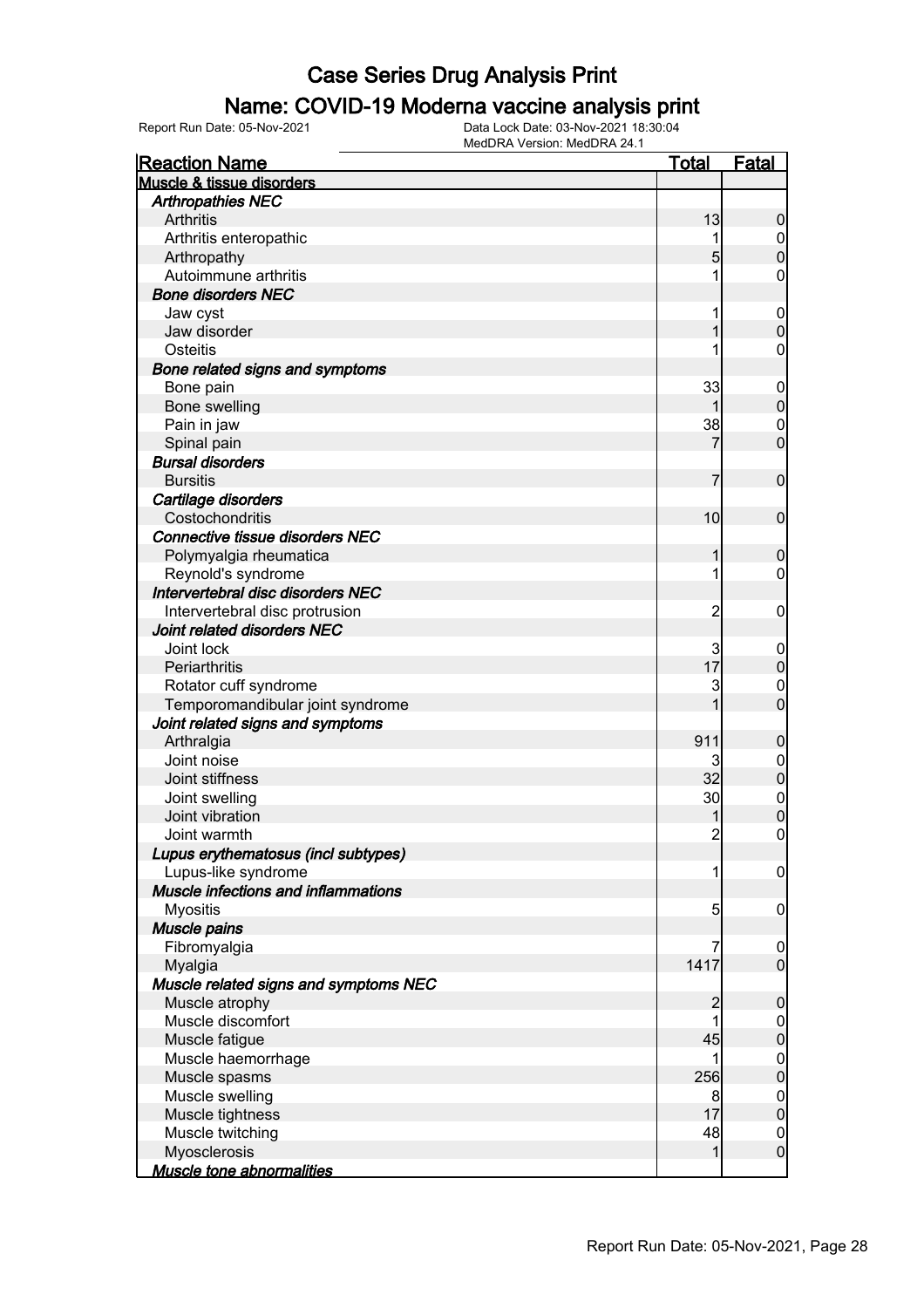### Name: COVID-19 Moderna vaccine analysis print

Report Run Date: 05-Nov-2021 Data Lock Date: 03-Nov-2021 18:30:04

| <u>Reaction Name</u>                                                                  | <b>Total</b>   | <b>Fatal</b>                 |
|---------------------------------------------------------------------------------------|----------------|------------------------------|
| Muscle & tissue disorders <sup>ie &amp; tissue disorders cont'd</sup>                 |                |                              |
| Muscle rigidity                                                                       | $\overline{2}$ | $\overline{0}$               |
| Nuchal rigidity                                                                       | $\mathbf{3}$   | $\boldsymbol{0}$             |
| <b>Trismus</b>                                                                        | $\overline{3}$ | $\overline{0}$               |
| Muscle weakness conditions                                                            |                |                              |
| Muscular weakness                                                                     | 93             | $\overline{0}$               |
| Musculoskeletal and connective tissue conditions NEC                                  |                |                              |
| Growth retardation                                                                    | 1              | $\mathbf 0$                  |
| <b>Mastication disorder</b>                                                           | $\overline{c}$ | $\mathbf 0$                  |
| Mobility decreased                                                                    | $\overline{5}$ | $\mathbf 0$                  |
| Muscle contracture                                                                    |                | $\mathbf{0}$                 |
| Musculoskeletal disorder                                                              |                | $\overline{0}$               |
| Musculoskeletal stiffness                                                             | 219            | 0                            |
| Musculoskeletal and connective tissue deformities of skull, face and<br>buccal cavity |                |                              |
| Facial asymmetry                                                                      | 1              | $\mathbf 0$                  |
| Musculoskeletal and connective tissue infections and inflammations NEC                |                |                              |
| Dupuytren's contracture                                                               | 1              | $\mathbf 0$                  |
| Fasciitis                                                                             | 1              | $\mathbf 0$                  |
| Musculoskeletal and connective tissue pain and discomfort                             |                |                              |
| Back pain                                                                             | 340            | $\mathbf 0$                  |
| Flank pain                                                                            | 6              | $\mathbf 0$                  |
| Limb discomfort                                                                       | 202            | $\overline{0}$               |
| Musculoskeletal chest pain                                                            | 20             | $\mathbf{0}$                 |
| Musculoskeletal discomfort                                                            | 9              | $\overline{0}$               |
| Musculoskeletal pain                                                                  | 8              | $\boldsymbol{0}$             |
| Neck pain                                                                             | 176            | $\overline{0}$               |
| Pain in extremity                                                                     | 1937           | $\mathbf 0$                  |
| Sacral pain                                                                           | 1              | $\mathbf 0$                  |
| <b>Myopathies</b>                                                                     |                |                              |
| Rhabdomyolysis                                                                        | 1              | $\mathbf 0$                  |
| <b>Osteoarthropathies</b>                                                             |                |                              |
| Osteoarthritis                                                                        | $\overline{2}$ | $\mathbf 0$                  |
| <b>Psoriatic arthropathies</b>                                                        |                |                              |
| Psoriatic arthropathy                                                                 | 1              | $\mathbf 0$                  |
| <b>Rheumatoid arthropathies</b>                                                       |                |                              |
| Rheumatoid arthritis                                                                  | $\overline{4}$ | 0                            |
| Soft tissue disorders NEC                                                             |                |                              |
| Axillary mass                                                                         | 23             | $\boldsymbol{0}$             |
| Groin pain                                                                            | 10             | $\overline{0}$               |
| Neck mass                                                                             | 5              | $\pmb{0}$                    |
| Soft tissue swelling                                                                  | 1              | $\mathbf 0$                  |
| Spondyloarthropathies                                                                 |                |                              |
| Ankylosing spondylitis                                                                |                | $\boldsymbol{0}$             |
| Arthritis reactive                                                                    | $\frac{2}{4}$  | $\mathbf 0$                  |
| Axial spondyloarthritis                                                               | 1              | $\mathbf 0$                  |
| <b>Synovial disorders</b>                                                             |                |                              |
| Synovial cyst                                                                         | $\overline{3}$ | $\mathbf 0$                  |
| <b>Tendon disorders</b>                                                               |                |                              |
| Tendon pain                                                                           | 1              | $\mathbf 0$                  |
| Trigger finger                                                                        | $\overline{2}$ | $\mathbf 0$                  |
| <b>Trunk deformities</b>                                                              |                |                              |
| Shoulder deformity                                                                    | 1              |                              |
| Muscle & tissue disorders SOC TOTAL                                                   | 6028           | $\boldsymbol{0}$<br><u>0</u> |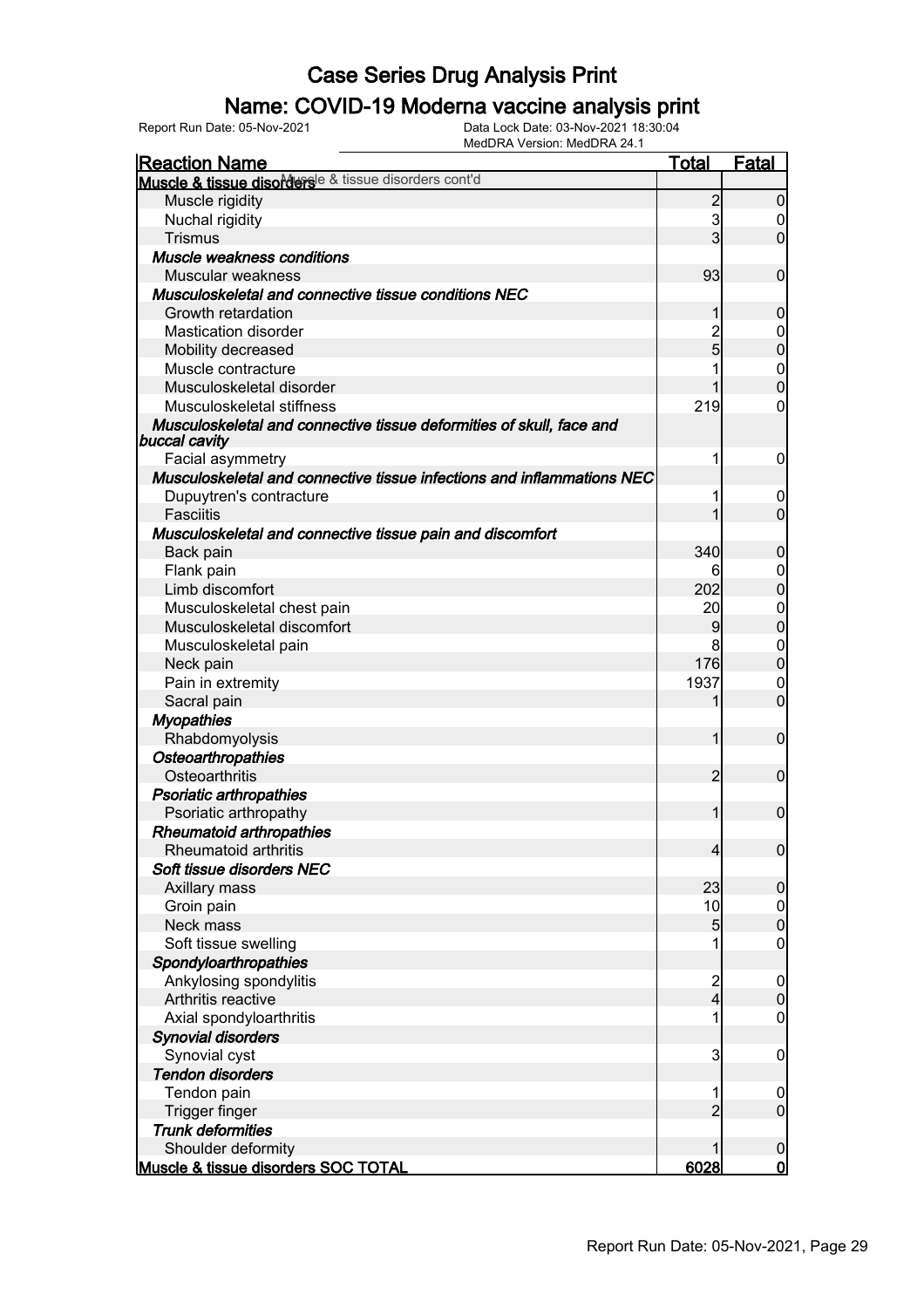### Name: COVID-19 Moderna vaccine analysis print

Report Run Date: 05-Nov-2021 Data Lock Date: 03-Nov-2021 18:30:04

| <b>Reaction Name</b>                                                               | <b>Total</b>   | <u>Fatal</u>   |
|------------------------------------------------------------------------------------|----------------|----------------|
| <b>Neoplasms</b>                                                                   |                |                |
| <b>B-cell lymphomas NEC</b>                                                        |                |                |
| B-cell lymphoma stage III                                                          |                | $\overline{0}$ |
| Breast and nipple neoplasms benign                                                 |                |                |
| Benign breast neoplasm                                                             | 1              | $\mathbf 0$    |
| <b>Breast and nipple neoplasms malignant</b>                                       |                |                |
| <b>Breast cancer</b>                                                               | 1              | 0              |
| Leukaemias NEC                                                                     |                |                |
| Leukaemia                                                                          |                | $\mathbf 0$    |
| <b>Lymphomas unspecified NEC</b>                                                   |                |                |
| Lymphoma                                                                           | 4              | $\mathbf 0$    |
| Mediastinal neoplasms malignancy unspecified NEC                                   |                |                |
| Good syndrome                                                                      |                | $\mathbf 0$    |
| Metastases to specified sites                                                      |                |                |
| Metastases to lymph nodes                                                          |                | $\overline{0}$ |
| Oropharyngeal, nasopharyngeal and tonsillar neoplasms malignant and<br>unspecified |                |                |
| <b>Tonsil cancer</b>                                                               | $\overline{2}$ | $\overline{0}$ |
| Skin neoplasms benign                                                              |                |                |
| Anogenital warts                                                                   |                | 0              |
| Haemangioma of skin                                                                | 3              | 0              |
| Skin papilloma                                                                     | 3              | $\overline{0}$ |
| Small intestinal neoplasms malignant                                               |                |                |
| Small intestine adenocarcinoma                                                     | 1              | $\overline{0}$ |
| Uterine neoplasms benign                                                           |                |                |
| Uterine leiomyoma                                                                  |                | 0              |
| Neoplasms SOC TOTAL                                                                | 21             | $\mathbf 0$    |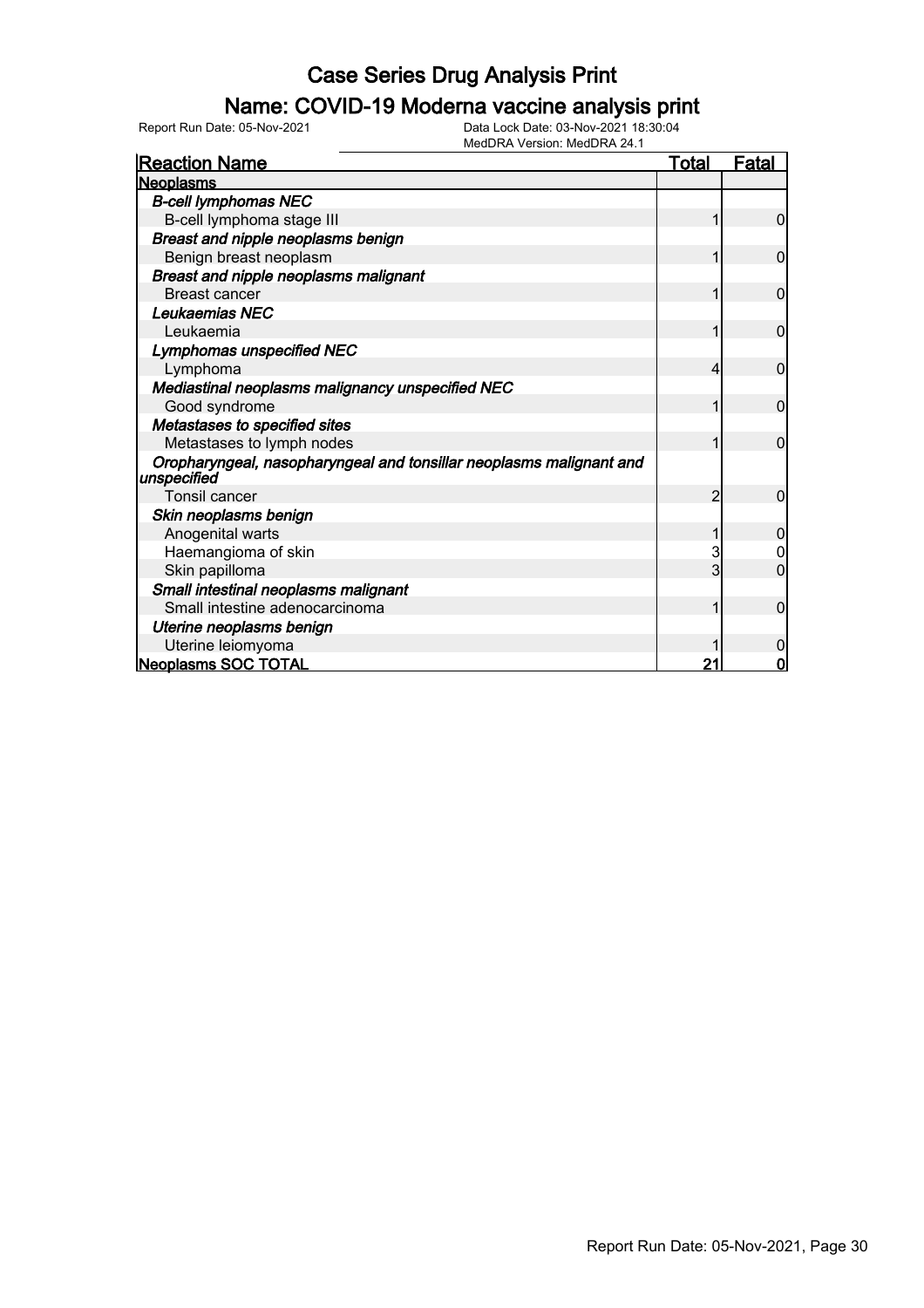#### Name: COVID-19 Moderna vaccine analysis print

| <b>Reaction Name</b>                                              | <b>Total</b>   | <b>Fatal</b>                         |
|-------------------------------------------------------------------|----------------|--------------------------------------|
| Nervous system disorders                                          |                |                                      |
| Abnormal sleep-related events                                     |                |                                      |
| Sleep paralysis                                                   | $\overline{2}$ | $\overline{0}$                       |
| Acute polyneuropathies                                            |                |                                      |
| Guillain-Barre syndrome                                           | 5 <sub>5</sub> | $\overline{0}$                       |
| Autonomic nervous system disorders                                |                |                                      |
| Orthostatic intolerance                                           | 1              | $\mathbf 0$                          |
| Central nervous system haemorrhages and cerebrovascular accidents |                |                                      |
| Brain stem infarction                                             | 1              | $\boldsymbol{0}$                     |
| Cerebral haemorrhage                                              | $\overline{c}$ |                                      |
| Cerebral infarction                                               | $\overline{1}$ | $\mathbf 0$                          |
| Cerebrovascular accident                                          | 10             |                                      |
| Haemorrhage intracranial                                          |                | $\mathbf 0$                          |
| Intracranial haematoma                                            |                | $\mathbf{0}$                         |
| Ischaemic stroke                                                  |                | $\overline{0}$                       |
| Subarachnoid haemorrhage                                          | $\overline{c}$ | 0                                    |
| Central nervous system inflammatory disorders NEC                 |                |                                      |
| Central nervous system inflammation                               | 1              | $\boldsymbol{0}$                     |
| Central nervous system vascular disorders NEC                     |                |                                      |
| Cerebral congestion                                               | 1              | $\mathbf 0$                          |
| Cerebrovascular venous and sinus thrombosis                       |                |                                      |
| Cerebral venous sinus thrombosis                                  | 1              | $\mathbf 0$                          |
| Chronic polyneuropathies                                          |                |                                      |
| Demyelinating polyneuropathy                                      | 1              | $\mathbf 0$                          |
| Coordination and balance disturbances                             |                |                                      |
| Balance disorder                                                  | 25             | $\mathbf 0$                          |
| Coordination abnormal                                             |                | $\mathbf 0$                          |
| Dysstasia                                                         | 4              | $\mathbf 0$                          |
| Nystagmus                                                         |                | $\overline{0}$                       |
| <b>Cortical dysfunction NEC</b>                                   |                |                                      |
| Aphasia                                                           | 1              | $\mathbf 0$                          |
| <b>Demyelinating disorders NEC</b>                                |                |                                      |
| Demyelination                                                     | 1              | $\mathbf 0$                          |
| Disturbances in consciousness NEC                                 |                |                                      |
| Depressed level of consciousness                                  | 8              | $\boldsymbol{0}$                     |
| Lethargy                                                          | 212            | $\mathbf 0$                          |
| Loss of consciousness                                             | 122            | $\overline{0}$                       |
| Somnolence                                                        | 129            | 0                                    |
| Stupor                                                            | 1              | $\overline{0}$                       |
| Syncope                                                           | 594            | $\mathbf 0$                          |
| Dyskinesias and movement disorders NEC                            |                |                                      |
| Bradykinesia                                                      |                | $\overline{0}$                       |
| Clumsiness                                                        | $\frac{2}{2}$  | $\pmb{0}$                            |
| Dyskinesia                                                        | 5              |                                      |
| Extrapyramidal disorder                                           | 1              | $\begin{matrix} 0 \\ 0 \end{matrix}$ |
| Fine motor delay                                                  |                |                                      |
| Fine motor skill dysfunction                                      | 3              | $\begin{matrix} 0 \\ 0 \end{matrix}$ |
| Foetal movement disorder                                          | 1              |                                      |
| Hyperkinesia                                                      |                | $\begin{matrix} 0 \\ 0 \end{matrix}$ |
| Hypokinesia                                                       | 5              |                                      |
| Movement disorder                                                 | $\overline{5}$ | $\begin{matrix} 0 \\ 0 \end{matrix}$ |
| Psychomotor hyperactivity                                         | 1              | $\mathbf 0$                          |
| <b>Dystonias</b>                                                  |                |                                      |
| <b>Dystonia</b>                                                   | 1              | $\overline{0}$                       |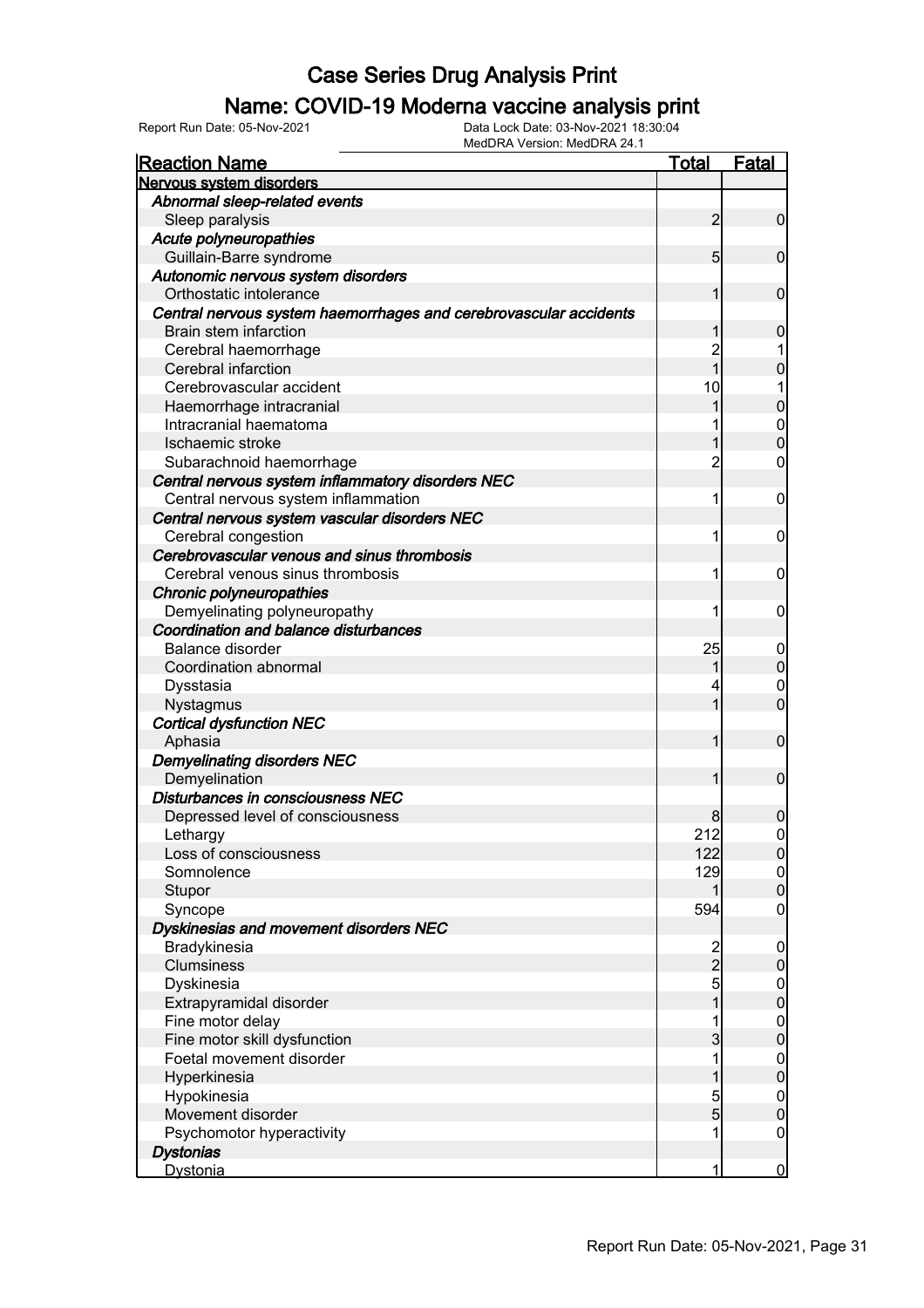### Name: COVID-19 Moderna vaccine analysis print

| <b>Reaction Name</b>                               | <b>Total</b>            | <b>Fatal</b>     |
|----------------------------------------------------|-------------------------|------------------|
| Nervous system disordersus system disorders cont'd |                         |                  |
| Eye movement disorders                             |                         |                  |
| IVth nerve paresis                                 |                         | $\boldsymbol{0}$ |
| <b>Facial cranial nerve disorders</b>              |                         |                  |
| Bell's palsy                                       | 36                      | $\mathbf 0$      |
| Facial paralysis                                   | 25                      | $\boldsymbol{0}$ |
| <b>Facial paresis</b>                              | 3                       | $\mathbf 0$      |
| Facial spasm                                       | 4                       | $\mathbf 0$      |
| Generalised tonic-clonic seizures                  |                         |                  |
| Generalised tonic-clonic seizure                   |                         | $\mathbf 0$      |
| Glossopharyngeal nerve disorders                   |                         |                  |
| Glossopharyngeal neuralgia                         |                         | $\mathbf 0$      |
| <b>Headaches NEC</b>                               |                         |                  |
| Cluster headache                                   | 27                      | $\boldsymbol{0}$ |
| Cold-stimulus headache                             | 3                       | $\mathbf 0$      |
| Drug withdrawal headache                           |                         | $\overline{0}$   |
| Headache                                           | 3252                    | $\boldsymbol{0}$ |
| New daily persistent headache                      |                         | $\overline{0}$   |
| Occipital neuralgia                                |                         | $\mathbf{0}$     |
| Sinus headache                                     | 35                      | $\overline{0}$   |
| <b>Tension headache</b>                            | 65                      | $\mathbf 0$      |
| Thunderclap headache                               |                         | $\overline{0}$   |
| Vascular headache                                  | $\overline{c}$          | $\mathbf 0$      |
| Increased intracranial pressure disorders          |                         |                  |
| Idiopathic intracranial hypertension               |                         | $\mathbf 0$      |
| Intracranial pressure increased                    | 3                       | $\mathbf 0$      |
| Lumbar spinal cord and nerve root disorders        |                         |                  |
| Sciatica                                           | 3 <sub>l</sub>          | $\mathbf 0$      |
| Memory loss (excl dementia)                        |                         |                  |
| Amnesia                                            | 20                      | $\boldsymbol{0}$ |
| Memory impairment                                  | 17                      | $\mathbf 0$      |
| Transient global amnesia                           |                         | $\mathbf 0$      |
| Mental impairment (excl dementia and memory loss)  |                         |                  |
| Cognitive disorder                                 | 10                      | $\mathbf 0$      |
| Disturbance in attention                           | 45                      | $\mathbf 0$      |
| Mental impairment                                  | 6                       | $\overline{0}$   |
| <b>Migraine headaches</b>                          |                         |                  |
| Hemiplegic migraine                                | 3                       | $\overline{0}$   |
| Migraine                                           | 366                     | $\overline{0}$   |
| Migraine with aura                                 | 28                      | $\pmb{0}$        |
| Migraine without aura                              | $\overline{\mathbf{c}}$ | $\boldsymbol{0}$ |
| Retinal migraine                                   | $\overline{2}$          | $\overline{0}$   |
| Typical aura without headache                      |                         | $\mathbf 0$      |
| Vestibular migraine                                | $\overline{2}$          | $\overline{0}$   |
| <b>Mononeuropathies</b>                            |                         |                  |
| Carpal tunnel syndrome                             |                         | $\boldsymbol{0}$ |
| Cubital tunnel syndrome                            |                         | $\mathbf 0$      |
| Mononeuritis                                       | 2                       | $\mathbf 0$      |
| Multiple sclerosis acute and progressive           |                         |                  |
| <b>Band sensation</b>                              |                         | $\boldsymbol{0}$ |
| Multiple sclerosis                                 |                         | $\mathbf 0$      |
| Muscle tone abnormal                               |                         |                  |
| Hypotonia                                          | 3                       | $\mathbf 0$      |
| Stiff leg syndrome                                 | $\overline{2}$          | $\mathbf 0$      |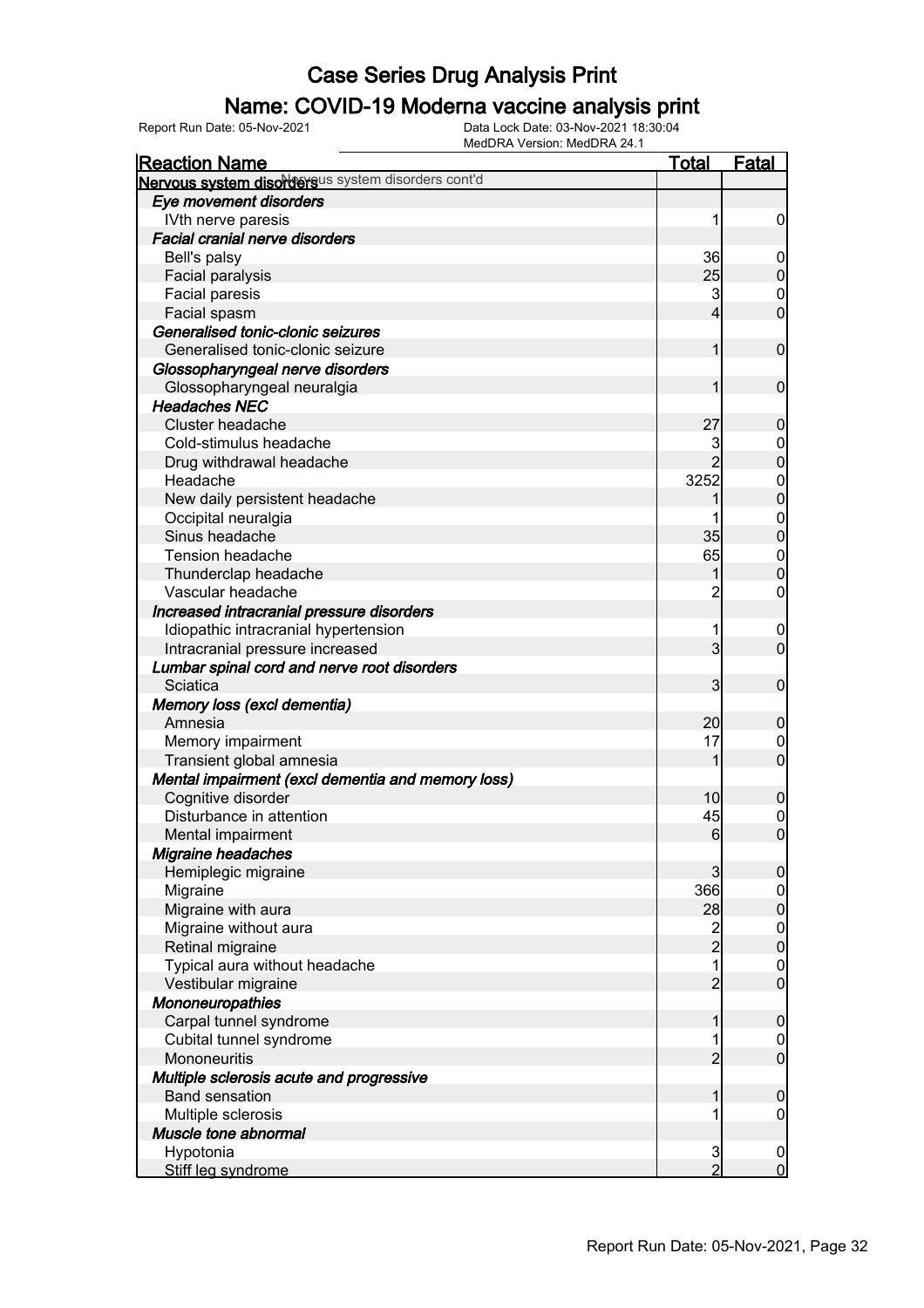### Name: COVID-19 Moderna vaccine analysis print

Report Run Date: 05-Nov-2021 Data Lock Date: 03-Nov-2021 18:30:04

| MEUDINA VEISIUII. MEUDINA 24. I<br><b>Reaction Name</b> | <b>Total</b>   | Fatal                            |
|---------------------------------------------------------|----------------|----------------------------------|
| Nervous system disordersus system disorders cont'd      |                |                                  |
| Myelitis (incl infective)                               |                |                                  |
| Myelitis transverse                                     | 1              | $\overline{0}$                   |
| Narcolepsy and hypersomnia                              |                |                                  |
| Hypersomnia                                             | 10             | $\mathbf 0$                      |
| Narcolepsy                                              |                | 0                                |
| Nervous system disorders NEC                            |                |                                  |
| Nervous system disorder                                 | 2              | $\mathbf 0$                      |
| Psychomotor skills impaired                             | $\overline{1}$ | $\overline{0}$                   |
| Neurologic visual problems NEC                          |                |                                  |
| <b>Tunnel vision</b>                                    | 5              | $\mathbf 0$                      |
| <b>Neurological signs and symptoms NEC</b>              |                |                                  |
| Agitation neonatal                                      |                | $\mathbf 0$                      |
| <b>Dizziness</b>                                        | 1654           |                                  |
|                                                         |                | $\mathbf 0$<br>$\overline{0}$    |
| Dizziness exertional                                    | 3              |                                  |
| Dizziness postural                                      | 73             | $\mathbf 0$<br>$\overline{0}$    |
| Drooling                                                | $\overline{2}$ |                                  |
| Exaggerated startle response                            |                | $\mathbf 0$                      |
| <b>Head discomfort</b>                                  | 32             | $\overline{0}$                   |
| Inability to crawl                                      |                | $\mathbf{0}$                     |
| Neurological symptom                                    | 5              | $\overline{0}$                   |
| Persistent postural-perceptual dizziness                |                | $\mathbf 0$                      |
| Presyncope                                              | 147            | $\overline{0}$                   |
| Unresponsive to stimuli                                 | 9              | 0                                |
| <b>Neuromuscular disorders NEC</b>                      |                |                                  |
| Muscle contractions involuntary                         | 2<br>3         | $\mathbf 0$                      |
| Muscle spasticity                                       |                | $\overline{0}$                   |
| <b>Olfactory nerve disorders</b>                        |                |                                  |
| Anosmia                                                 | 16             | 0                                |
| Parosmia                                                | 15             | 0                                |
| <b>Optic nerve disorders NEC</b>                        |                |                                  |
| Optic neuritis                                          | 2              | 0                                |
| Paraesthesias and dysaesthesias                         |                |                                  |
| Burning feet syndrome                                   |                | 0                                |
| <b>Burning sensation</b>                                | 57             | $\mathbf 0$                      |
| Formication                                             | 2              | 0                                |
| Hemianaesthesia                                         | 2              | $\overline{0}$                   |
| Hyperaesthesia                                          | 30             | $\overline{0}$                   |
| Hypoaesthesia                                           | 335            | $\overline{0}$                   |
| Paraesthesia                                            | 477            | 0                                |
| Paralysis and paresis (excl cranial nerve)              |                |                                  |
| Hemiparesis                                             |                | $\mathbf 0$                      |
| Hemiplegia                                              | 5              | $\overline{0}$                   |
| Monoparesis                                             | 9              |                                  |
| Monoplegia                                              | 13             | $\begin{matrix}0\\0\end{matrix}$ |
| Paralysis                                               | 13             | $\mathbf 0$                      |
| Paresis                                                 | 1              | $\overline{0}$                   |
| Parkinson's disease and parkinsonism                    |                |                                  |
| Freezing phenomenon                                     | 1              | $\boldsymbol{0}$                 |
| Reduced facial expression                               |                | 0                                |
| <b>Peripheral neuropathies NEC</b>                      |                |                                  |
|                                                         |                |                                  |
| Autoimmune neuropathy                                   |                | $\mathbf 0$                      |
| Neuralgic amyotrophy                                    | 1              | $\mathbf 0$                      |
| <b>Neuritis</b>                                         | 1              | $\overline{0}$                   |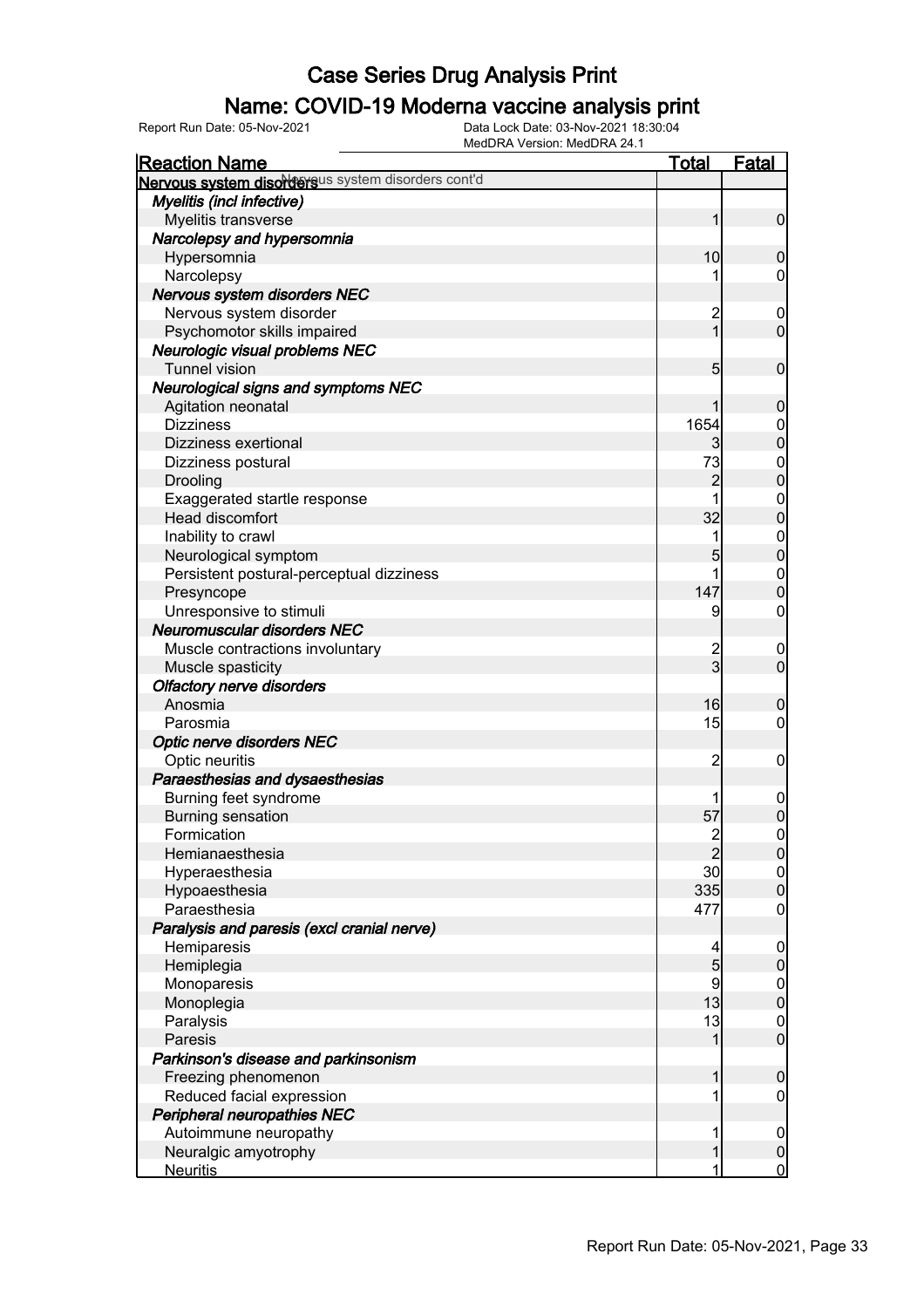### Name: COVID-19 Moderna vaccine analysis print

Report Run Date: 05-Nov-2021 Data Lock Date: 03-Nov-2021 18:30:04

| <b>Reaction Name</b>                               | <b>Total</b>   | <b>Fatal</b>     |
|----------------------------------------------------|----------------|------------------|
| Nervous system disordersus system disorders cont'd |                |                  |
| Neuropathy peripheral                              | 6              | $\boldsymbol{0}$ |
| Peripheral sensory neuropathy                      |                | 0                |
| Polyneuropathy                                     |                | $\overline{0}$   |
| Seizures and seizure disorders NEC                 |                |                  |
| Epilepsy                                           | 9              | $\mathbf 0$      |
| Febrile convulsion                                 |                | $\mathbf 0$      |
| Partial seizures                                   | 2<br>2         | $\mathbf 0$      |
| Psychogenic seizure                                |                | $\boldsymbol{0}$ |
| Seizure                                            | 102            | $\mathbf 0$      |
| Seizure anoxic                                     |                | $\boldsymbol{0}$ |
| Status epilepticus                                 | 24             | $\mathbf 0$      |
| Tonic clonic movements                             |                | $\mathbf 0$      |
| Tonic convulsion                                   | $\frac{2}{2}$  | $\mathbf 0$      |
| <b>Sensory abnormalities NEC</b>                   |                |                  |
| Ageusia                                            | 35             | $\mathbf 0$      |
| Allodynia                                          |                | $\mathbf 0$      |
| Complex regional pain syndrome                     |                | $\mathbf 0$      |
| Dysgeusia                                          | 106            | $\boldsymbol{0}$ |
| Electric shock sensation                           | 4              | $\mathbf 0$      |
| Hypogeusia                                         |                | $\boldsymbol{0}$ |
| Neuralgia                                          | 46             | $\mathbf 0$      |
| Post herpetic neuralgia                            | 2              | $\mathbf{0}$     |
| Restless legs syndrome                             | 24             | $\pmb{0}$        |
| Sensory disturbance                                | 8              | $\boldsymbol{0}$ |
| Sensory loss                                       | 13             | $\pmb{0}$        |
| Taste disorder                                     | 19             | $\mathbf 0$      |
| Vibratory sense increased                          | 1              | $\mathbf 0$      |
| <b>Sleep disturbances NEC</b>                      |                |                  |
| Sleep deficit                                      | $\overline{2}$ | $\mathbf 0$      |
| Speech and language abnormalities                  |                |                  |
| Dysarthria                                         | 18             | $\mathbf 0$      |
| Incoherent                                         | 5              | $\overline{0}$   |
| Slow speech                                        | 3              | $\mathbf 0$      |
| Speech disorder                                    | 10             | $\boldsymbol{0}$ |
| Spinal cord and nerve root disorders NEC           |                |                  |
| Radiculopathy                                      |                | $\overline{0}$   |
| Transient cerebrovascular events                   |                |                  |
| Transient ischaemic attack                         | 5              | 0                |
| Tremor (excl congenital)                           |                |                  |
| Tremor                                             | 218            | $\mathbf 0$      |
| <b>Trigeminal disorders</b>                        |                |                  |
| Trigeminal neuralgia                               | 2              | $\boldsymbol{0}$ |
| Nervous system disorders SOC TOTAL                 | 8758           | $\overline{2}$   |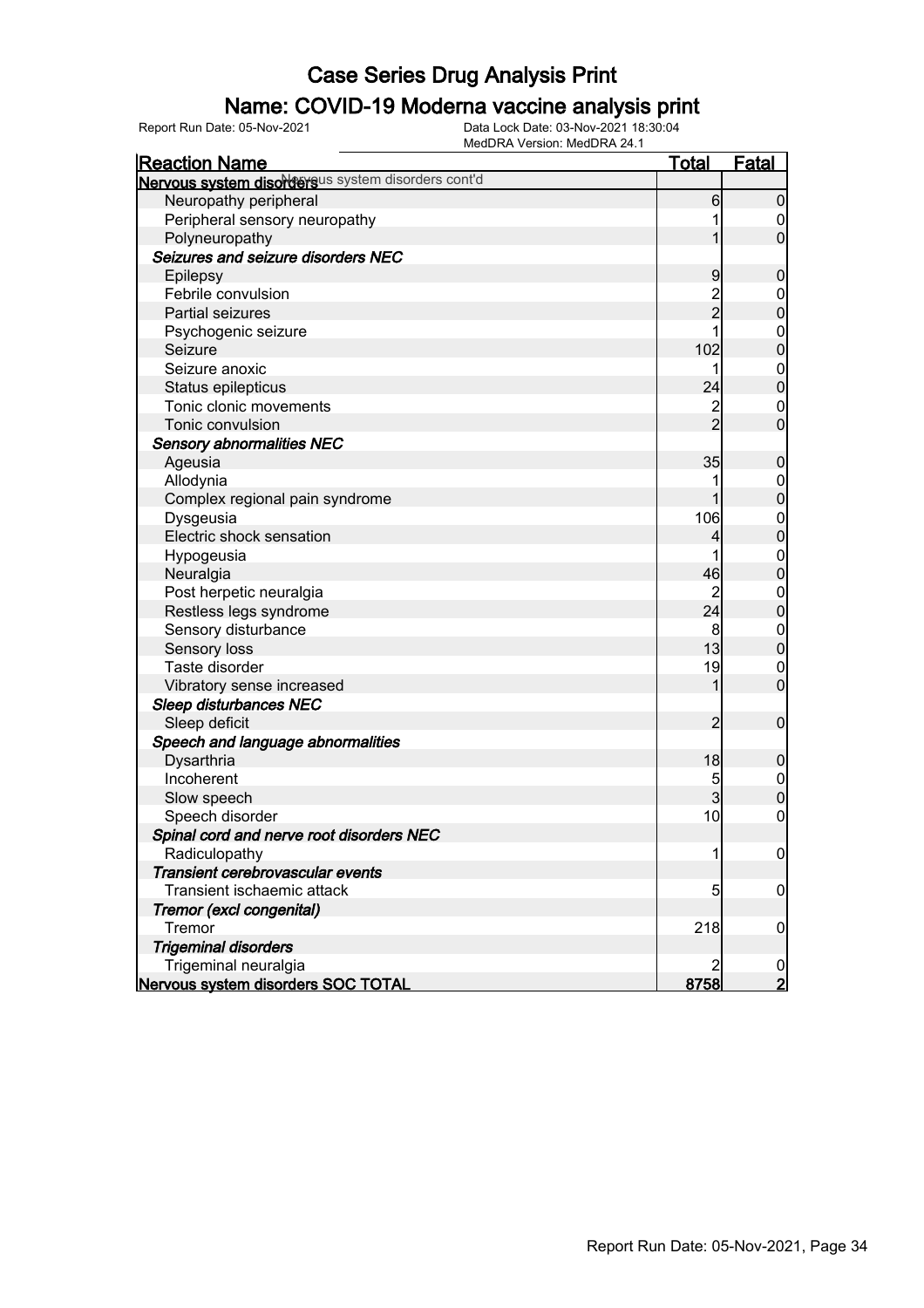### Name: COVID-19 Moderna vaccine analysis print

| <b>Reaction Name</b>                           | Total | <b>Fatal</b>   |
|------------------------------------------------|-------|----------------|
| <b>Pregnancy conditions</b>                    |       |                |
| Abortions spontaneous                          |       |                |
| Abortion spontaneous                           | 36    | 0              |
| <b>Foetal complications NEC</b>                |       |                |
| Foetal hypokinesia                             | 3     | 0              |
| Hydrops foetalis                               |       | $\Omega$       |
| <b>Foetal growth complications</b>             |       |                |
| Foetal growth restriction                      |       | $\mathbf 0$    |
| Gestational age and weight conditions          |       |                |
| Premature baby                                 | 1     | 0              |
| Labour onset and length abnormalities          |       |                |
| Premature labour                               | 3     | 0              |
| Maternal complications of labour NEC           |       |                |
| Uterine atony                                  |       | 0              |
| Uterine hypertonus                             | 2     | $\overline{0}$ |
| <b>Maternal complications of pregnancy NEC</b> |       |                |
| Decidual cast                                  |       | $\mathbf 0$    |
| Ectopic pregnancy                              | 3     |                |
| Somatic symptom disorder of pregnancy          |       | $\overline{0}$ |
| Normal pregnancy, labour and delivery          |       |                |
| Live birth                                     |       | 0              |
| Pregnancy                                      |       | 0              |
| <b>Postpartum complications NEC</b>            |       |                |
| Postpartum haemorrhage                         |       | 0              |
| Pregnancy complicated by maternal disorders    |       |                |
| <b>Gestational diabetes</b>                    |       | 0              |
| Stillbirth and foetal death                    |       |                |
| Foetal death                                   |       |                |
| <b>Pregnancy conditions SOC TOTAL</b>          | 62    |                |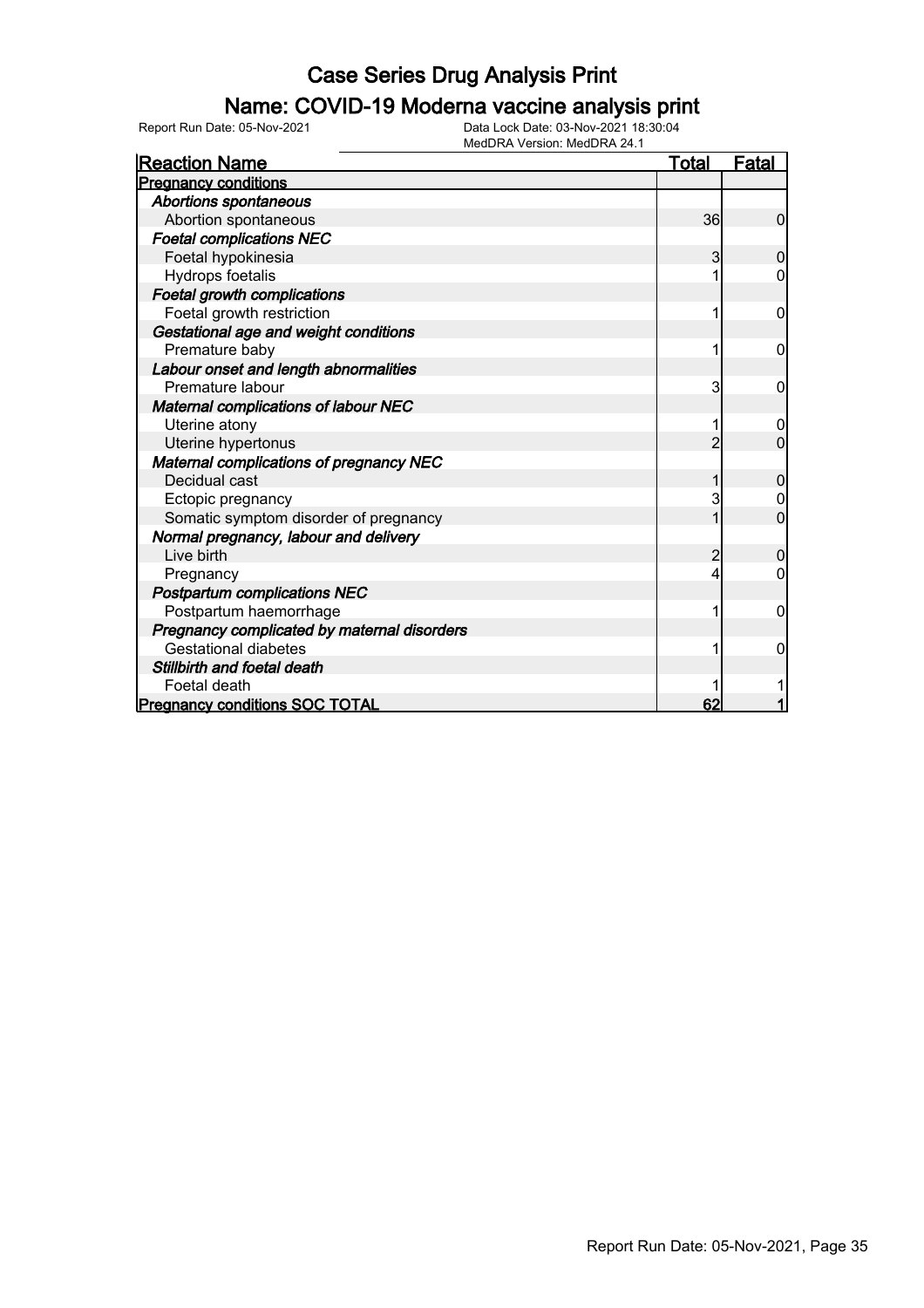### Name: COVID-19 Moderna vaccine analysis print

| <b>Reaction Name</b>                       | Total | Fatal |
|--------------------------------------------|-------|-------|
| <b>Device issues NEC</b>                   |       |       |
| Device expulsion                           |       |       |
| Device leakage                             |       |       |
| <b>Device malfunction events NEC</b>       |       |       |
| Thrombosis in device                       |       |       |
| <b>Manufacturing materials issues</b>      |       |       |
| Manufacturing materials issue              |       |       |
| Product contamination and sterility issues |       |       |
| Product contamination physical             | 8     |       |
| <b>Product physical issues</b>             |       |       |
| Product after taste                        |       |       |
| Product taste abnormal                     |       |       |
| <b>Product quality issues NEC</b>          |       |       |
| Product impurity                           |       |       |
| Product quality issue                      |       |       |
| Product supply and availability issues     |       |       |
| Product availability issue                 |       |       |
| <b>null SOC TOTAL</b>                      |       |       |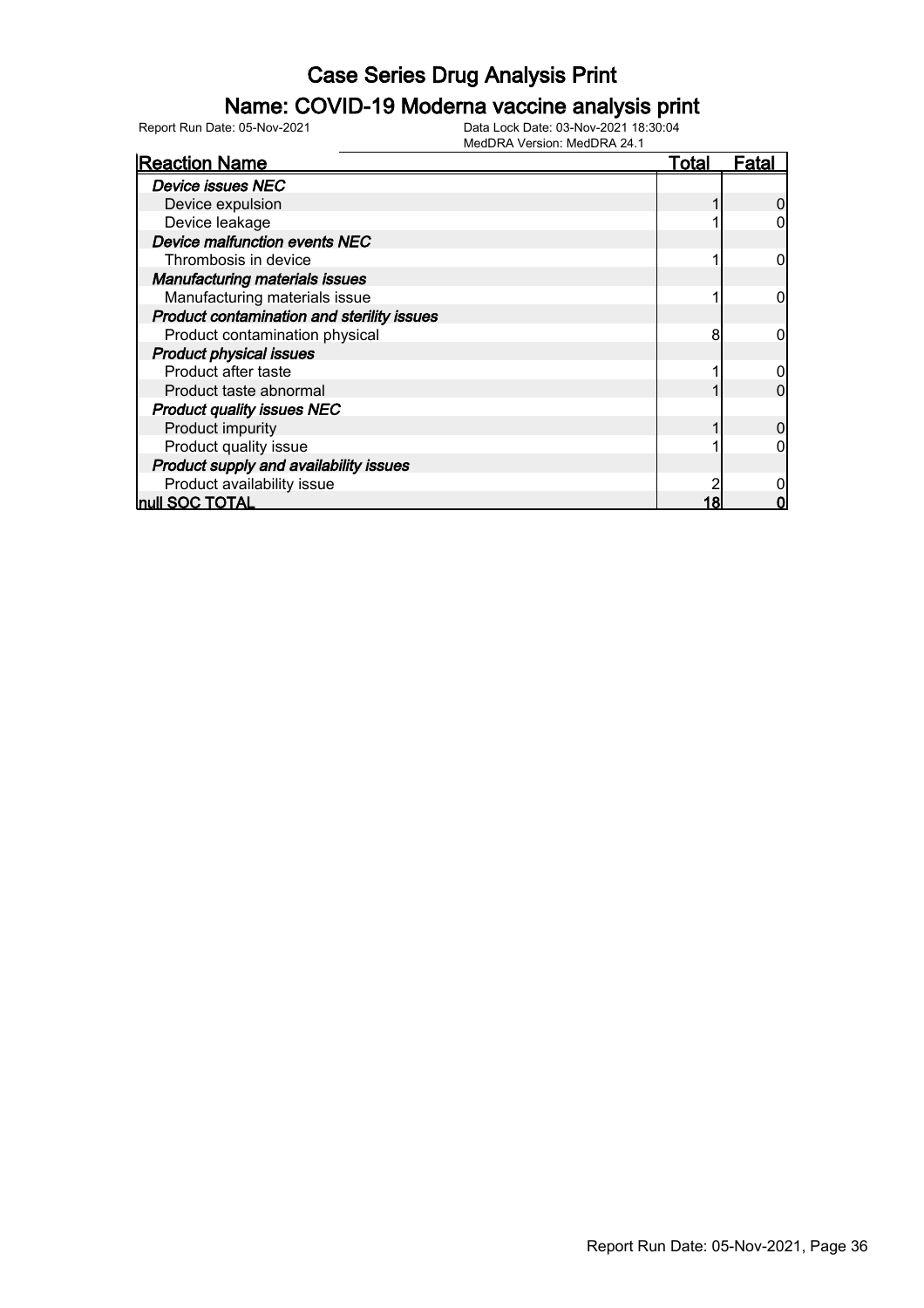#### Name: COVID-19 Moderna vaccine analysis print

Report Run Date: 05-Nov-2021 Data Lock Date: 03-Nov-2021 18:30:04

| <b>Reaction Name</b>                                   | <u>Total</u>    | <b>Fatal</b>                     |
|--------------------------------------------------------|-----------------|----------------------------------|
| <b>Psychiatric disorders</b>                           |                 |                                  |
| <b>Abnormal behaviour NEC</b>                          |                 |                                  |
| Abnormal behaviour                                     | $\mathbf{3}$    | $\mathbf 0$                      |
| <b>Affect alterations NEC</b>                          |                 |                                  |
| Affect lability                                        | 2               | $\mathbf 0$                      |
| Flat affect                                            | 3               | $\mathbf 0$                      |
| Inappropriate affect                                   | 1               | $\overline{0}$                   |
| <b>Anxiety symptoms</b>                                |                 |                                  |
| Agitation                                              | 12              | $\mathbf 0$                      |
| Anxiety                                                | 155             | $\mathbf{0}$                     |
| Nervousness                                            | 24              | $\overline{0}$                   |
| <b>Stress</b>                                          | 14              | $\mathbf 0$                      |
| Tension                                                | 6               | $\overline{0}$                   |
| Attention deficit and disruptive behaviour disorders   |                 |                                  |
| Attention deficit hyperactivity disorder               | 3               | $\mathbf 0$                      |
| <b>Behaviour and socialisation disturbances</b>        |                 |                                  |
| <b>Disinhibition</b>                                   | 1               | $\mathbf 0$                      |
| Paranoia                                               | 4               |                                  |
| Personality change                                     | 1               | $\begin{matrix}0\\0\end{matrix}$ |
| Social avoidant behaviour                              |                 | $\mathbf 0$                      |
| Cognitive and attention disorders and disturbances NEC |                 |                                  |
|                                                        |                 |                                  |
| Distractibility<br><b>Mental fatigue</b>               | 27              | $\mathbf 0$<br>$\overline{0}$    |
| <b>Confusion and disorientation</b>                    |                 |                                  |
|                                                        |                 |                                  |
| Confusional state                                      | 81              | $\mathbf 0$                      |
| Disorientation                                         | 34              | $\mathbf 0$                      |
| Deliria                                                |                 |                                  |
| Delirium                                               | 15              | $\mathbf 0$                      |
| <b>Delusional disorders</b>                            |                 |                                  |
| Alice in wonderland syndrome                           | 1               | 0                                |
| <b>Delusional symptoms</b>                             |                 |                                  |
| Delusion                                               | 1               | 0                                |
| Depressive disorders                                   |                 |                                  |
| Depression                                             | 48              | $\mathbf 0$                      |
| Depression suicidal                                    | 3               | $\mathbf 0$                      |
| Major depression                                       | 1               | $\mathbf 0$                      |
| Mixed anxiety and depressive disorder                  | 1               | 0                                |
| <b>Dissociative states</b>                             |                 |                                  |
| Depersonalisation/derealisation disorder               | 1               | $\mathbf 0$                      |
| <b>Dissociation</b>                                    | 8               | $\overline{0}$                   |
| Disturbances in initiating and maintaining sleep       |                 |                                  |
| Initial insomnia                                       | 2               | $\mathbf 0$                      |
| Insomnia                                               | 177             | $\mathbf 0$                      |
| Middle insomnia                                        | 9               | $\boldsymbol{0}$                 |
| Terminal insomnia                                      | 9               | $\overline{0}$                   |
| <b>Dyssomnias</b>                                      |                 |                                  |
| Poor quality sleep                                     | 39              | $\mathbf 0$                      |
| <b>Eating disorders NEC</b>                            |                 |                                  |
| <b>Binge eating</b>                                    | 1               | $\boldsymbol{0}$                 |
| <b>Emotional and mood disturbances NEC</b>             |                 |                                  |
| Anger                                                  | 7               | $\mathbf 0$                      |
| <b>Emotional disorder</b>                              | 14              | $\overline{0}$                   |
| <b>Emotional distress</b>                              | $6 \overline{}$ | $\boldsymbol{0}$                 |
| Euphoric mood                                          | 7               | $\overline{0}$                   |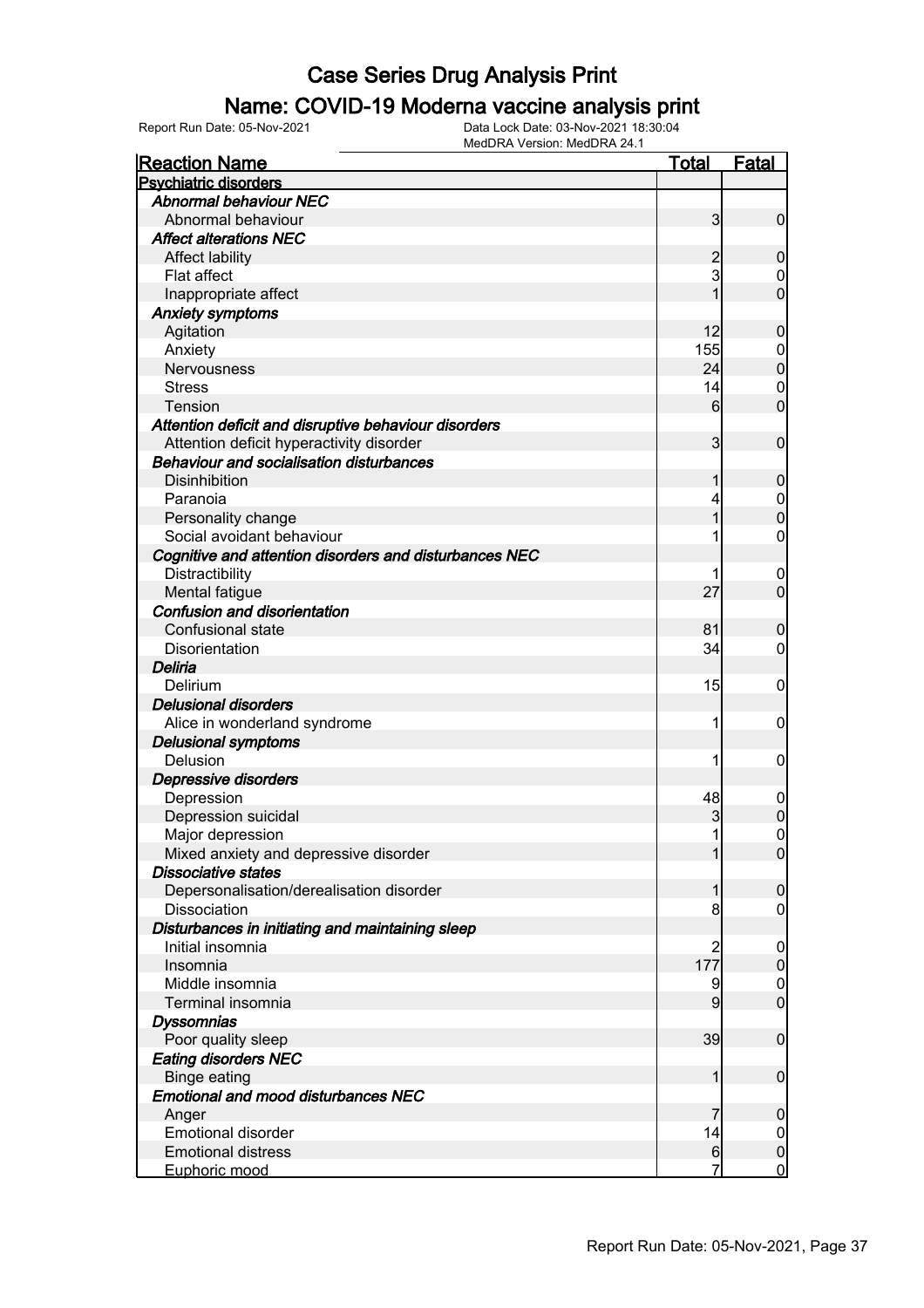### Name: COVID-19 Moderna vaccine analysis print

| <u>Reaction Name</u>                                          | <b>Total</b>   | <b>Fatal</b>     |
|---------------------------------------------------------------|----------------|------------------|
| Psychiatric disorders <sup>Psychiatric disorders cont'd</sup> |                |                  |
| Irritability                                                  | 34             | $\boldsymbol{0}$ |
| Mood altered                                                  | 8              | $\overline{0}$   |
| Fear symptoms and phobic disorders (incl social phobia)       |                |                  |
| Fear                                                          | $\overline{c}$ | $\mathbf 0$      |
| Fear of death                                                 | $\overline{1}$ | $\pmb{0}$        |
| Fear of injection                                             | 6              | $\boldsymbol{0}$ |
| Paruresis                                                     | 1              | $\overline{0}$   |
| Phobia                                                        |                | $\mathbf 0$      |
| <b>Fluctuating mood symptoms</b>                              |                |                  |
| Mood swings                                                   | 11             | $\mathbf 0$      |
| Hallucinations (excl sleep-related)                           |                |                  |
| Hallucination                                                 | 51             | $\mathbf 0$      |
| Hallucination, auditory                                       | $\overline{2}$ | $\mathbf 0$      |
| Hallucination, visual                                         |                | $\mathbf 0$      |
| Somatic hallucination                                         | 1              | $\mathbf 0$      |
| Increased physical activity levels                            |                |                  |
| Restlessness                                                  | 30             | $\mathbf 0$      |
| <b>Mental disorders NEC</b>                                   |                |                  |
| Mental disorder                                               | 3              | $\mathbf 0$      |
| Mood alterations with depressive symptoms                     |                |                  |
| Depressed mood                                                | 52             | $\mathbf 0$      |
| Feeling of despair                                            |                | $\mathbf 0$      |
| <b>Tearfulness</b>                                            | $\frac{2}{2}$  | $\overline{0}$   |
| Mood alterations with manic symptoms                          |                |                  |
| Mania                                                         | $\overline{4}$ | $\mathbf 0$      |
| <b>Mood disorders NEC</b>                                     |                |                  |
| Apathy                                                        | 5              | $\mathbf 0$      |
| Listless                                                      | $\overline{2}$ | $\overline{0}$   |
| Narcolepsy and associated conditions                          |                |                  |
| Hypnagogic hallucination                                      | 1              | $\mathbf 0$      |
| Orgasmic disorders and disturbances                           |                |                  |
| Orgasm abnormal                                               | 1              | $\mathbf 0$      |
| Orgasmic sensation decreased                                  | 1              | $\overline{0}$   |
| Panic attacks and disorders                                   |                |                  |
| Limited symptom panic attack                                  | 1              | $\boldsymbol{0}$ |
| Panic attack                                                  | 36             | 0                |
| Panic reaction                                                | 7              | $\overline{0}$   |
| Parasomnias                                                   |                |                  |
| Abnormal dreams                                               | 20             | $\boldsymbol{0}$ |
| Nightmare                                                     | 24             | $\mathbf 0$      |
| Sleep talking                                                 | $\overline{c}$ | $\pmb{0}$        |
| Sleep terror                                                  | 3              | $\overline{0}$   |
| Somnambulism                                                  | $\overline{1}$ | $\overline{0}$   |
| <b>Perception disturbances NEC</b>                            |                |                  |
| Autoscopy                                                     | $\mathbf{3}$   | $\boldsymbol{0}$ |
| Derealisation                                                 | $\overline{c}$ | $\overline{0}$   |
| Illusion                                                      | $\overline{1}$ | $\overline{0}$   |
| Psychiatric elimination disorders                             |                |                  |
| <b>Enuresis</b>                                               | $\overline{7}$ | $\boldsymbol{0}$ |
| <b>Psychiatric symptoms NEC</b>                               |                |                  |
| Psychiatric symptom                                           | 1              | $\mathbf 0$      |
| Psychological trauma                                          | 1              | $\boldsymbol{0}$ |
| <b>Psychotic disorder NEC</b>                                 |                |                  |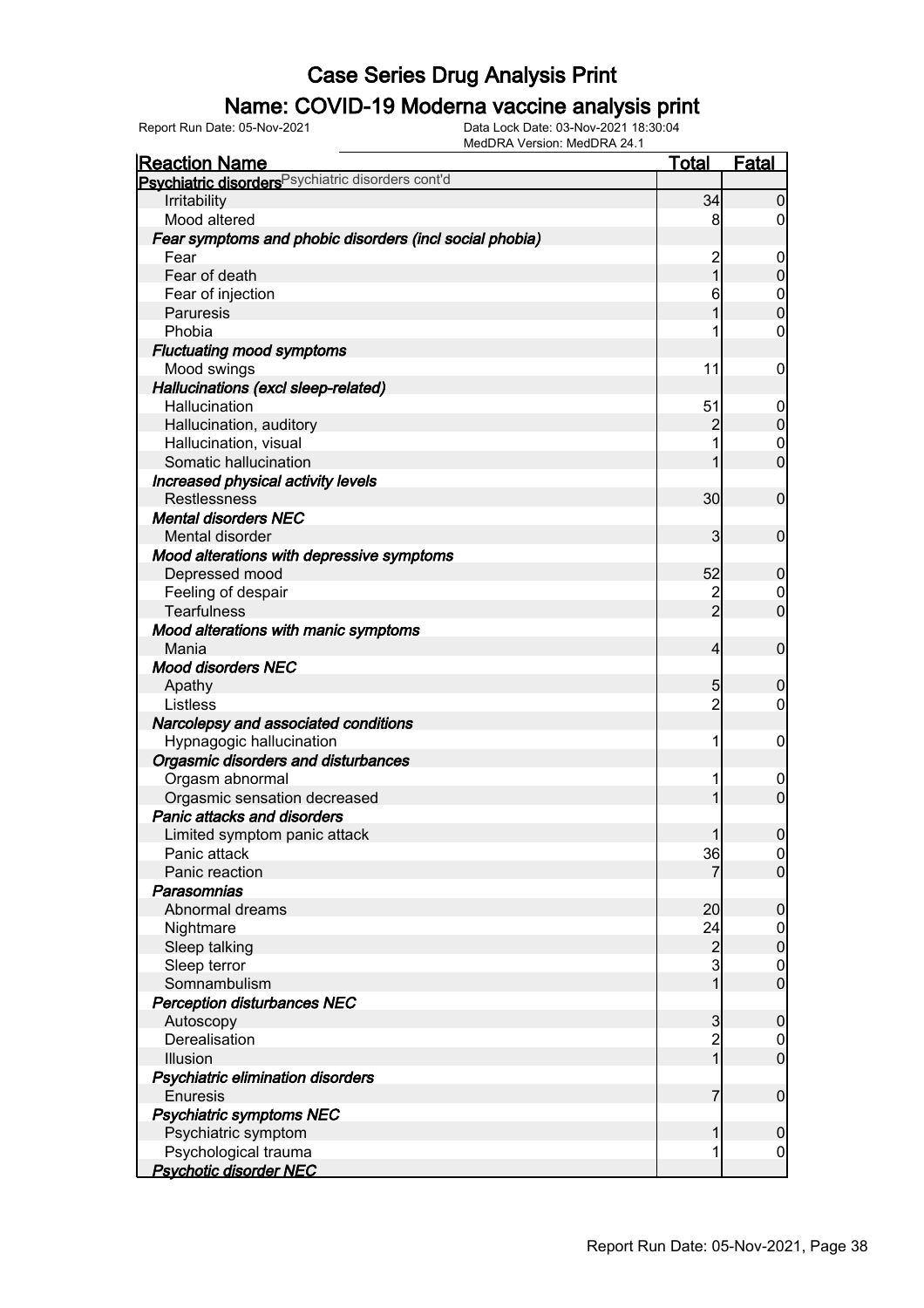### Name: COVID-19 Moderna vaccine analysis print

| <b>Reaction Name</b>                                          | <u>Total</u>   | <b>Fatal</b>   |
|---------------------------------------------------------------|----------------|----------------|
| Psychiatric disorders <sup>Psychiatric disorders cont'd</sup> |                |                |
| Acute psychosis                                               |                | 0              |
| Psychotic disorder                                            |                | $\Omega$       |
| Sexual desire disorders                                       |                |                |
| Libido decreased                                              | 3              | $\mathbf 0$    |
| Libido increased                                              |                | 0              |
| Loss of libido                                                |                | $\overline{0}$ |
| <b>Sleep disorders NEC</b>                                    |                |                |
| Sleep disorder                                                | 24             | $\mathbf 0$    |
| Somatic symptom disorders                                     |                |                |
| <b>Conversion disorder</b>                                    | 3              | $\mathbf 0$    |
| Habit cough                                                   | 4              | 0              |
| Speech and language usage disturbances                        |                |                |
| Disorganised speech                                           |                | 0              |
| Speech articulation and rhythm disturbances                   |                |                |
| Dysphemia                                                     | 3              | 0              |
| Lack of spontaneous speech                                    | $\mathbf{1}$   | $\overline{0}$ |
| <b>Stereotypies and automatisms</b>                           |                |                |
| <b>Bruxism</b>                                                |                | $\mathbf 0$    |
| Head banging                                                  |                | 0              |
| Substance related and addictive disorders                     |                |                |
| Alcoholism                                                    | 1              | 0              |
| Suicidal and self-injurious behaviour                         |                |                |
| Intentional self-injury                                       |                | 0              |
| Suicidal behaviour                                            | $\overline{2}$ | $\overline{0}$ |
| Suicidal ideation                                             | 8              | 0              |
| Suicide attempt                                               |                | 0              |
| <b>Thinking disturbances</b>                                  |                |                |
| Bradyphrenia                                                  | 3              | $\mathbf 0$    |
| Intrusive thoughts                                            |                | 0              |
| Tachyphrenia                                                  |                | $\mathbf 0$    |
| Thinking abnormal                                             |                | 0              |
| <b>Psychiatric disorders SOC TOTAL</b>                        | 1120           | $\overline{0}$ |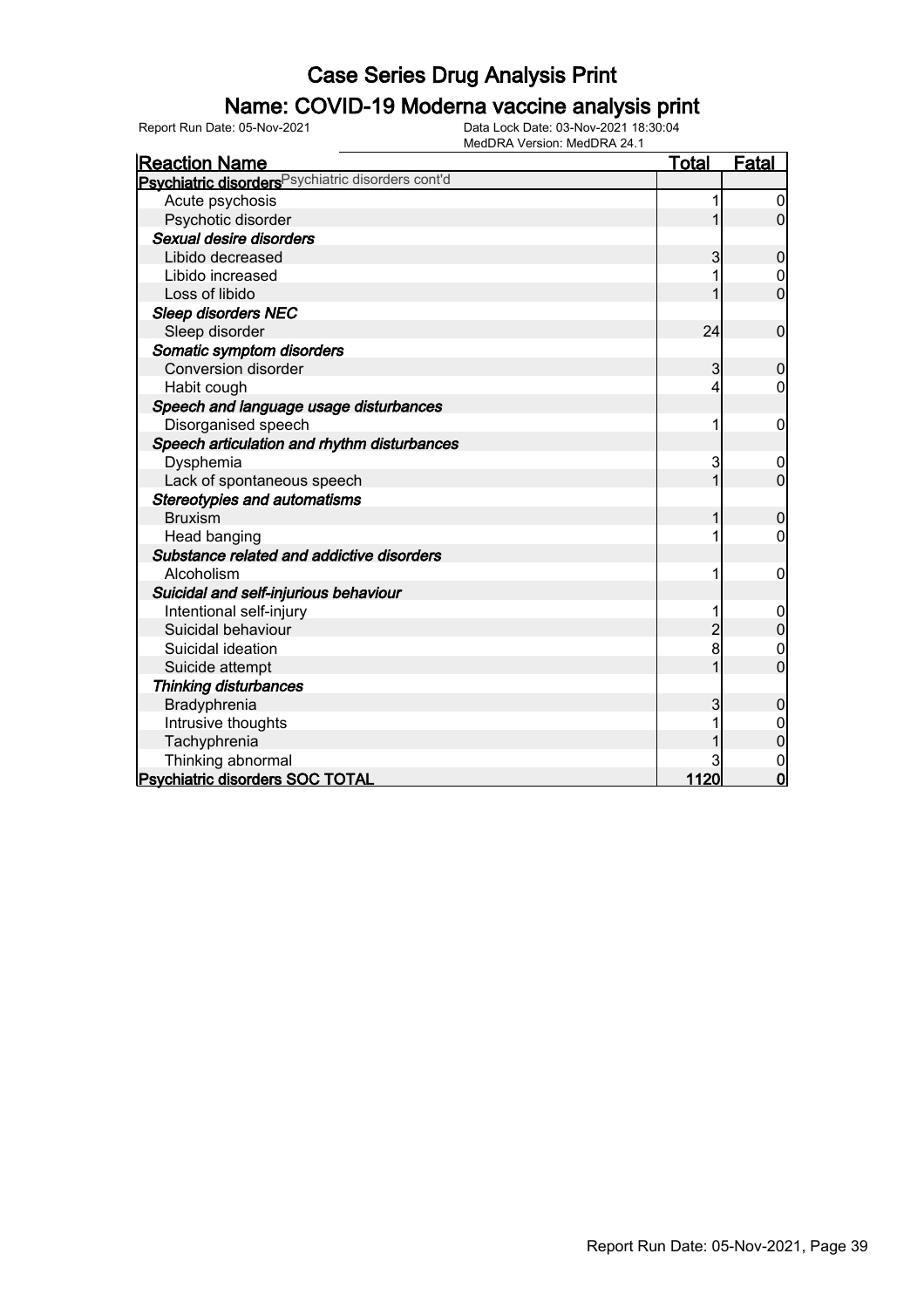#### Name: COVID-19 Moderna vaccine analysis print

| <b>Reaction Name</b>                      | <u>Total</u> | <u>Fatal</u>   |
|-------------------------------------------|--------------|----------------|
| <b>Renal &amp; urinary disorders</b>      |              |                |
| <b>Bladder and urethral symptoms</b>      |              |                |
| <b>Bladder pain</b>                       | 4            | $\overline{0}$ |
| Dysuria                                   | 6            |                |
| Incontinence                              |              | 0              |
| Micturition urgency                       |              |                |
| Pollakiuria                               | 17           | 0              |
| Urethral pain                             |              | $\mathbf 0$    |
| Urinary incontinence                      | 6            | $\overline{0}$ |
| Urinary retention                         |              | 0              |
| Urinary straining                         |              | $\overline{0}$ |
| Urine flow decreased                      |              | 0              |
| <b>Bladder disorders NEC</b>              |              |                |
| <b>Bladder disorder</b>                   |              | $\mathbf 0$    |
| Urinary bladder haemorrhage               | 2            | $\mathbf 0$    |
| Glomerulonephritis and nephrotic syndrome |              |                |
| IgA nephropathy                           | 2            | 0              |
| Renal failure and impairment              |              |                |
| Acute kidney injury                       | 4            | $\mathbf 0$    |
| Oliguria                                  |              | 0              |
| Renal impairment                          |              | $\overline{0}$ |
| <b>Urinary abnormalities</b>              |              |                |
| Chromaturia                               | 8            | $\mathbf 0$    |
| Haematuria                                |              |                |
| Urine abnormality                         | 4            | 0              |
| Urine odour abnormal                      | 2            | 0              |
| Urinary tract signs and symptoms NEC      |              |                |
| Haemorrhage urinary tract                 | 5            | 0              |
| Renal pain                                | 44           | $\overline{0}$ |
| Renal & urinary disorders SOC TOTAL       | 119          | $\mathbf 0$    |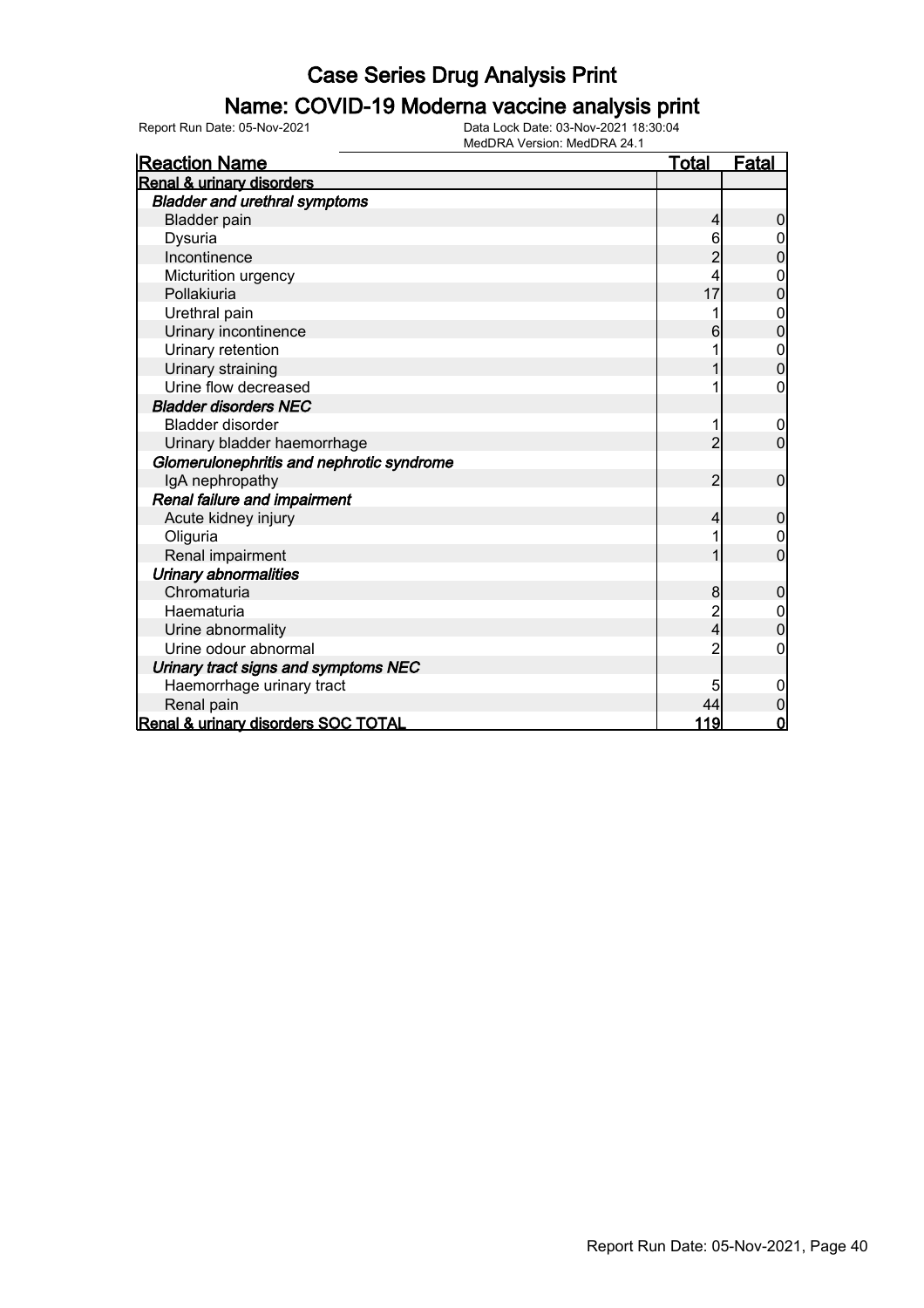#### Name: COVID-19 Moderna vaccine analysis print

| <b>Reaction Name</b>                              | <u>Total</u>   | <b>Fatal</b>        |
|---------------------------------------------------|----------------|---------------------|
| Reproductive & breast disorders                   |                |                     |
| Benign and malignant breast neoplasms             |                |                     |
| <b>Breast cyst</b>                                | 3              | $\mathbf 0$         |
| <b>Breast disorders NEC</b>                       |                |                     |
| Breast enlargement                                | 3              | $\mathbf 0$         |
| <b>Breast mass</b>                                | 9              | $\mathbf 0$         |
| Fibrocystic breast disease                        | 1              | $\overline{0}$      |
| Retracted nipple                                  | 1              | $\boldsymbol{0}$    |
| <b>Breast infections and inflammations</b>        |                |                     |
| <b>Breast inflammation</b>                        | 1              | $\boldsymbol{0}$    |
| <b>Breast signs and symptoms</b>                  |                |                     |
| Breast discharge                                  | 1              | $\mathbf 0$         |
| <b>Breast discomfort</b>                          | 1              | $\mathbf 0$         |
| Breast pain                                       | 65             | $\mathbf{0}$        |
| <b>Breast swelling</b>                            | 8              | $\mathbf 0$         |
| <b>Breast tenderness</b>                          | 8              | $\mathbf{0}$        |
| Nipple pain                                       | 1              | $\overline{0}$      |
| Nipple swelling                                   | $\overline{c}$ | $\mathbf 0$         |
| <b>Cervix disorders NEC</b>                       |                |                     |
| Ectropion of cervix                               | 1              | $\boldsymbol{0}$    |
| Erection and ejaculation conditions and disorders |                |                     |
| Ejaculation delayed                               | 1              | $\mathbf 0$         |
| Ejaculation failure                               | $\overline{c}$ | $\pmb{0}$           |
| Erectile dysfunction                              | 9              | $\mathbf{0}$        |
| Nocturnal emission                                | 1              | $\overline{0}$      |
| Organic erectile dysfunction                      | 5              | $\mathbf 0$         |
| Painful ejaculation                               | 1              | $\overline{0}$      |
| <b>Gender disorders</b>                           |                |                     |
| Feminisation acquired                             | 1              | $\boldsymbol{0}$    |
| <b>Lactation disorders</b>                        |                |                     |
| Galactorrhoea                                     | 1              | $\boldsymbol{0}$    |
| Lactation puerperal increased                     |                | $\mathbf 0$         |
| Suppressed lactation                              | $\frac{2}{5}$  | $\overline{0}$      |
| <b>Menopausal effects NEC</b>                     |                |                     |
| Menopausal symptoms                               | 6              | 0                   |
| Premature menopause                               | $\overline{c}$ | $\mathsf{O}\xspace$ |
| Menopausal effects on the genitourinary tract     |                |                     |
| Postmenopausal haemorrhage                        | 7              | $\overline{0}$      |
| <b>Menstruation and uterine bleeding NEC</b>      |                |                     |
| Dysmenorrhoea                                     | 290            | $\overline{0}$      |
| Intermenstrual bleeding                           | 142            | $\pmb{0}$           |
| Menstrual discomfort                              | $\overline{2}$ | $\boldsymbol{0}$    |
| Menstrual disorder                                | 251            | $\pmb{0}$           |
| Menstruation irregular                            | 409            | $\boldsymbol{0}$    |
| Premenstrual dysphoric disorder                   | 1              | $\mathbf 0$         |
| Premenstrual headache                             | $\overline{c}$ | $\boldsymbol{0}$    |
| Premenstrual pain                                 | 11             | $\mathbf 0$         |
| Premenstrual syndrome                             | 12             | $\boldsymbol{0}$    |
| Withdrawal bleed                                  | $\overline{2}$ | $\boldsymbol{0}$    |
| Menstruation with decreased bleeding              |                |                     |
| Amenorrhoea                                       | 59             | $\boldsymbol{0}$    |
| Hypomenorrhoea                                    | 83             | $\overline{0}$      |
| Menstruation delayed                              | 536            | $\pmb{0}$           |
| Oligomenorrhoea                                   | 20             | $\overline{0}$      |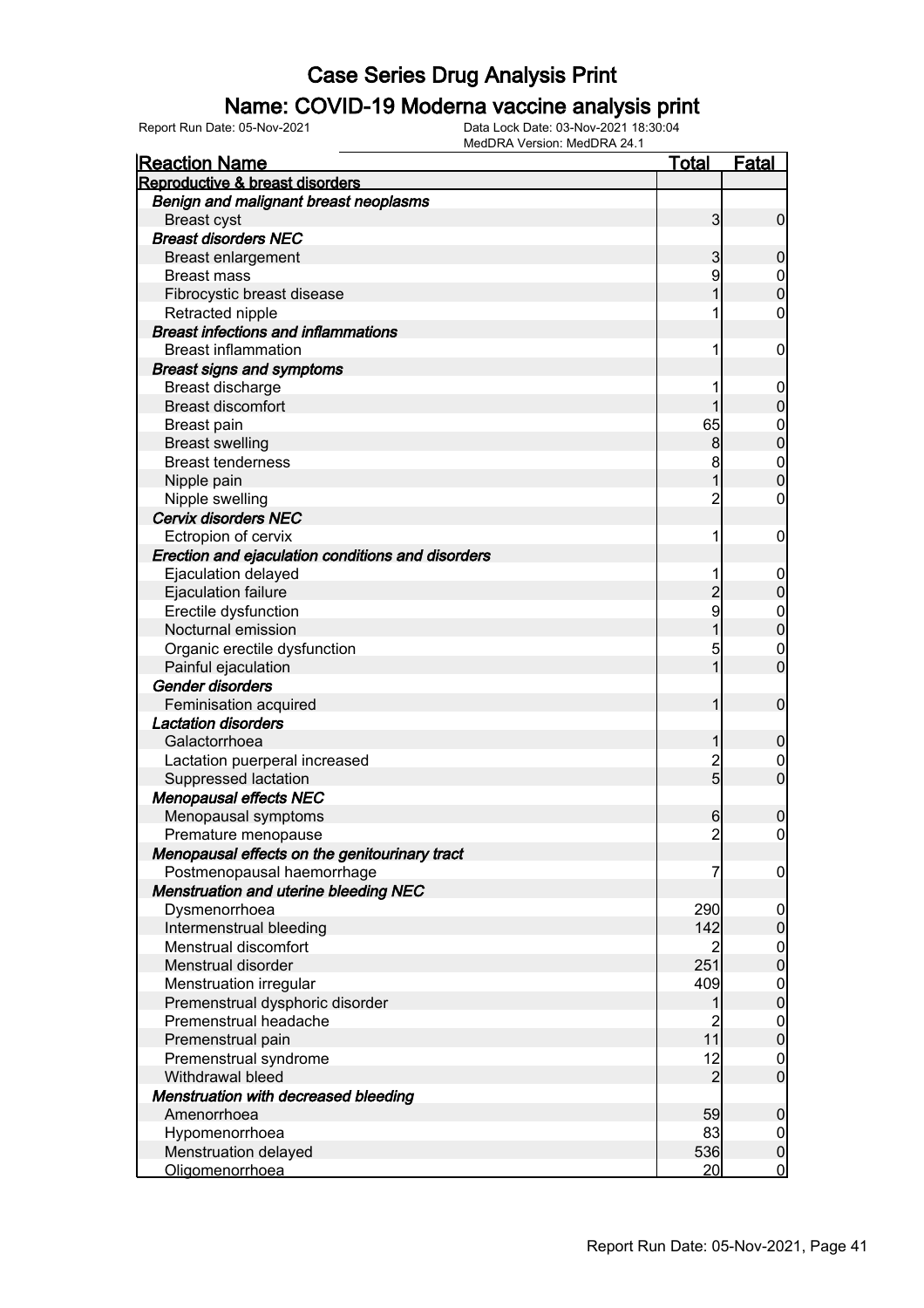### Name: COVID-19 Moderna vaccine analysis print

Report Run Date: 05-Nov-2021 Data Lock Date: 03-Nov-2021 18:30:04

| <b>Reaction Name</b>                                       | <b>Total</b>   | Fatal                                |
|------------------------------------------------------------|----------------|--------------------------------------|
| Reproductive & breast disorders & breast disorders cont'd  |                |                                      |
| Menstruation with increased bleeding                       |                |                                      |
| Heavy menstrual bleeding                                   | 688            | $\overline{0}$                       |
| Menometrorrhagia                                           | 5 <sub>5</sub> | $\overline{0}$                       |
| Polymenorrhoea                                             | 98             | $\overline{0}$                       |
| Ovarian and fallopian tube cysts and neoplasms             |                |                                      |
| Ovarian cyst                                               | 5              | $\boldsymbol{0}$                     |
| Polycystic ovaries                                         | 5              | $\overline{0}$                       |
| Ovarian and fallopian tube disorders NEC                   |                |                                      |
| Ovulation pain                                             | 14             | $\mathbf 0$                          |
| Premature ovulation                                        |                | $\overline{0}$                       |
| Pelvis and broad ligament disorders NEC                    |                |                                      |
| Adnexa uteri pain                                          | 10             | $\boldsymbol{0}$                     |
| Pelvic haemorrhage                                         | $\overline{2}$ | $\overline{0}$                       |
| Penile disorders NEC (excl erection and ejaculation)       |                |                                      |
| Penile pain                                                | 1              | $\mathbf 0$                          |
| Penis disorder                                             | 3              | $\overline{0}$                       |
| Prostate and seminal vesicles infections and inflammations |                |                                      |
| <b>Prostatitis</b>                                         | $\overline{c}$ | $\mathbf 0$                          |
| Prostatic signs, symptoms and disorders NEC                |                |                                      |
| Prostatic pain                                             | 1              | $\mathbf 0$                          |
| Reproductive tract disorders NEC (excl neoplasms)          |                |                                      |
| Genital haemorrhage                                        | $\overline{c}$ |                                      |
|                                                            | $\overline{1}$ | $\mathbf 0$<br>$\overline{0}$        |
| Genital paraesthesia<br>Genital ulceration                 |                | $\overline{0}$                       |
|                                                            |                |                                      |
| Reproductive tract signs and symptoms NEC                  |                |                                      |
| Pelvic pain                                                | 14             | $\mathbf 0$                          |
| <b>Scrotal disorders NEC</b>                               |                |                                      |
| Scrotal pain                                               | $\overline{c}$ | $\boldsymbol{0}$                     |
| Varicocele                                                 | 1              | $\overline{0}$                       |
| Sexual function and fertility disorders NEC                |                |                                      |
| Infertility                                                | 3              | $\mathbf 0$                          |
| Sexual dysfunction                                         | 1              | $\boldsymbol{0}$                     |
| Spermatogenesis and semen disorders                        |                |                                      |
| Haematospermia                                             |                | $\boldsymbol{0}$                     |
| Testicular and epididymal disorders NEC                    |                |                                      |
| Testicular disorder                                        |                | $\begin{matrix} 0 \\ 0 \end{matrix}$ |
| <b>Testicular mass</b>                                     |                |                                      |
| Testicular pain                                            | 9              | $\begin{matrix} 0 \\ 0 \end{matrix}$ |
| <b>Testicular swelling</b>                                 | 4              |                                      |
| <b>Uterine disorders NEC</b>                               |                |                                      |
| Endometriosis                                              | 10             | $\mathbf 0$                          |
| Uterine haemorrhage                                        | 6              | $\overline{0}$                       |
| Uterine pain                                               | $\overline{2}$ | $\overline{0}$                       |
| <b>Uterine tone disorders</b>                              |                |                                      |
| Uterine spasm                                              | 11             | $\mathbf 0$                          |
| Vulvovaginal cysts and neoplasms                           |                |                                      |
| Vaginal cyst                                               |                | $\boldsymbol{0}$                     |
| Vulva cyst                                                 |                | 0                                    |
| <b>Vulvovaginal disorders NEC</b>                          |                |                                      |
| Vaginal haemorrhage                                        | 194            | $\mathbf 0$                          |
| Vaginal ulceration                                         | 1              | $\mathbf 0$                          |
| Vulval haemorrhage                                         | 6              | $\overline{0}$                       |
| <b>Vulvovaginal signs and symptoms</b>                     |                |                                      |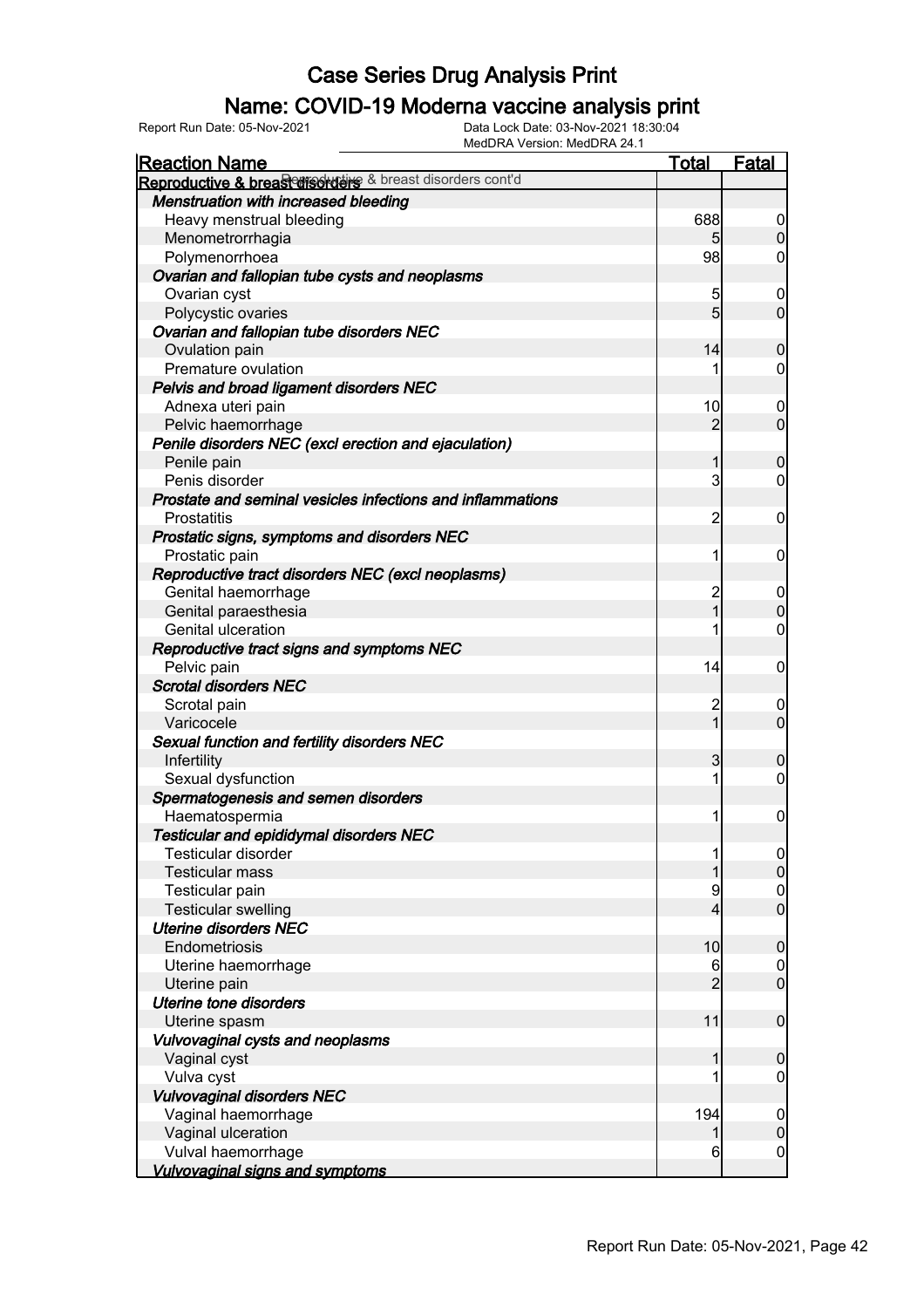### Name: COVID-19 Moderna vaccine analysis print

Report Run Date: 05-Nov-2021 Data Lock Date: 03-Nov-2021 18:30:04

| <b>Reaction Name</b>                                      | Total | -atal |
|-----------------------------------------------------------|-------|-------|
| Reproductive & breasterisorders & breast disorders cont'd |       |       |
| Labia enlarged                                            |       |       |
| Vaginal discharge                                         |       |       |
| Vulvovaginal burning sensation                            |       |       |
| Vulvovaginal discomfort                                   |       |       |
| Vulvovaginal dryness                                      |       |       |
| Vulvovaginal pain                                         | 5     |       |
| Reproductive & breast disorders SOC TOTAL                 | ana   |       |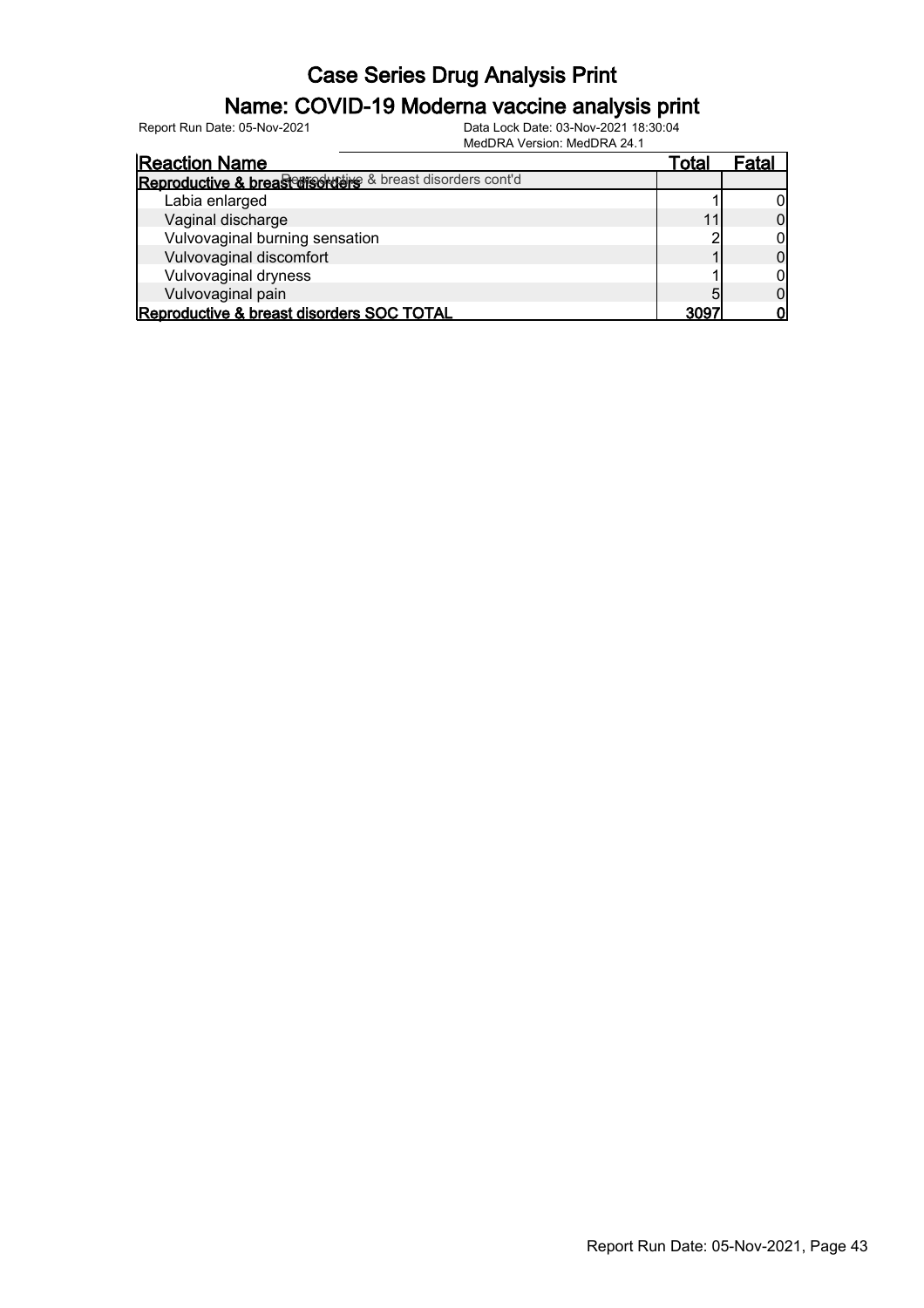### Name: COVID-19 Moderna vaccine analysis print

| <b>Reaction Name</b>                                            | Total          | <b>Fatal</b>     |
|-----------------------------------------------------------------|----------------|------------------|
| <b>Respiratory disorders</b>                                    |                |                  |
| <b>Breathing abnormalities</b>                                  |                |                  |
| Apnoea                                                          |                | 0                |
| Dyspnoea                                                        | 459            | 0                |
| Dyspnoea exertional                                             |                | 0                |
| Hyperventilation                                                | 4              | 0                |
| Hypopnoea                                                       | 10             | 0                |
| Hypoventilation                                                 | 1              | 0                |
| Irregular breathing                                             |                | 0                |
| Respiration abnormal                                            | 8              | 0                |
| Respiratory arrest                                              |                |                  |
| Respiratory distress                                            | 1              | 0                |
| Sleep apnoea syndrome                                           |                | $\Omega$         |
| Tachypnoea                                                      | 2              | 0                |
| Bronchospasm and obstruction                                    |                |                  |
| Asthma                                                          | 27             | $\mathbf 0$      |
| Asthma late onset                                               |                | 0                |
| Childhood asthma                                                |                | 0                |
| Chronic obstructive pulmonary disease                           |                | $\Omega$         |
| Wheezing                                                        | 42             | 0                |
| Conditions associated with abnormal gas exchange                |                |                  |
| Hypoxia                                                         | 1              | 0                |
| Coughing and associated symptoms                                |                |                  |
| Allergic cough                                                  | 1              | $\mathbf 0$      |
| Cough                                                           | 218            | 0                |
| Productive cough                                                | 16             | $\mathbf 0$      |
| Sputum discoloured                                              | 2              | $\overline{0}$   |
| Laryngeal and adjacent sites disorders NEC (excl infections and |                |                  |
| neoplasms)                                                      |                |                  |
| Reflux laryngitis                                               | 1              | $\mathbf 0$      |
| Laryngeal spasm, oedema and obstruction                         |                |                  |
| Stridor                                                         | 1              | $\mathbf 0$      |
| Lower respiratory tract inflammatory and immunologic conditions |                |                  |
| Pneumonitis                                                     | 2              | 0                |
| Pulmonary sarcoidosis                                           |                | 0                |
| Lower respiratory tract signs and symptoms                      |                |                  |
| <b>HICCUPS</b>                                                  | 14             |                  |
| Pulmonary haemorrhage                                           | 1              | $\overline{0}$   |
| Pulmonary pain                                                  | 9              | 0                |
| Nasal congestion and inflammations                              |                |                  |
| Nasal congestion                                                | 29             | 0                |
| <b>Nasal disorders NEC</b>                                      |                |                  |
| Epistaxis                                                       | 82             | $\boldsymbol{0}$ |
| Nasal oedema                                                    | 1              | $\mathbf 0$      |
| Nasal pruritus                                                  | 2              | 0                |
| Paranasal sinus disorders (excl infections and neoplasms)       |                |                  |
| Sinonasal obstruction                                           | 1              | 0                |
| Sinus congestion                                                | 5              | $\mathbf 0$      |
| Sinus disorder                                                  |                | 0                |
| Parenchymal lung disorders NEC                                  |                |                  |
| Interstitial lung disease                                       | 2              | 0                |
| Pharyngeal disorders (excl infections and neoplasms)            |                |                  |
| Pharyngeal erythema                                             | 1              | $\overline{0}$   |
| Pharyngeal hypoaesthesia                                        | $\overline{2}$ | $\overline{0}$   |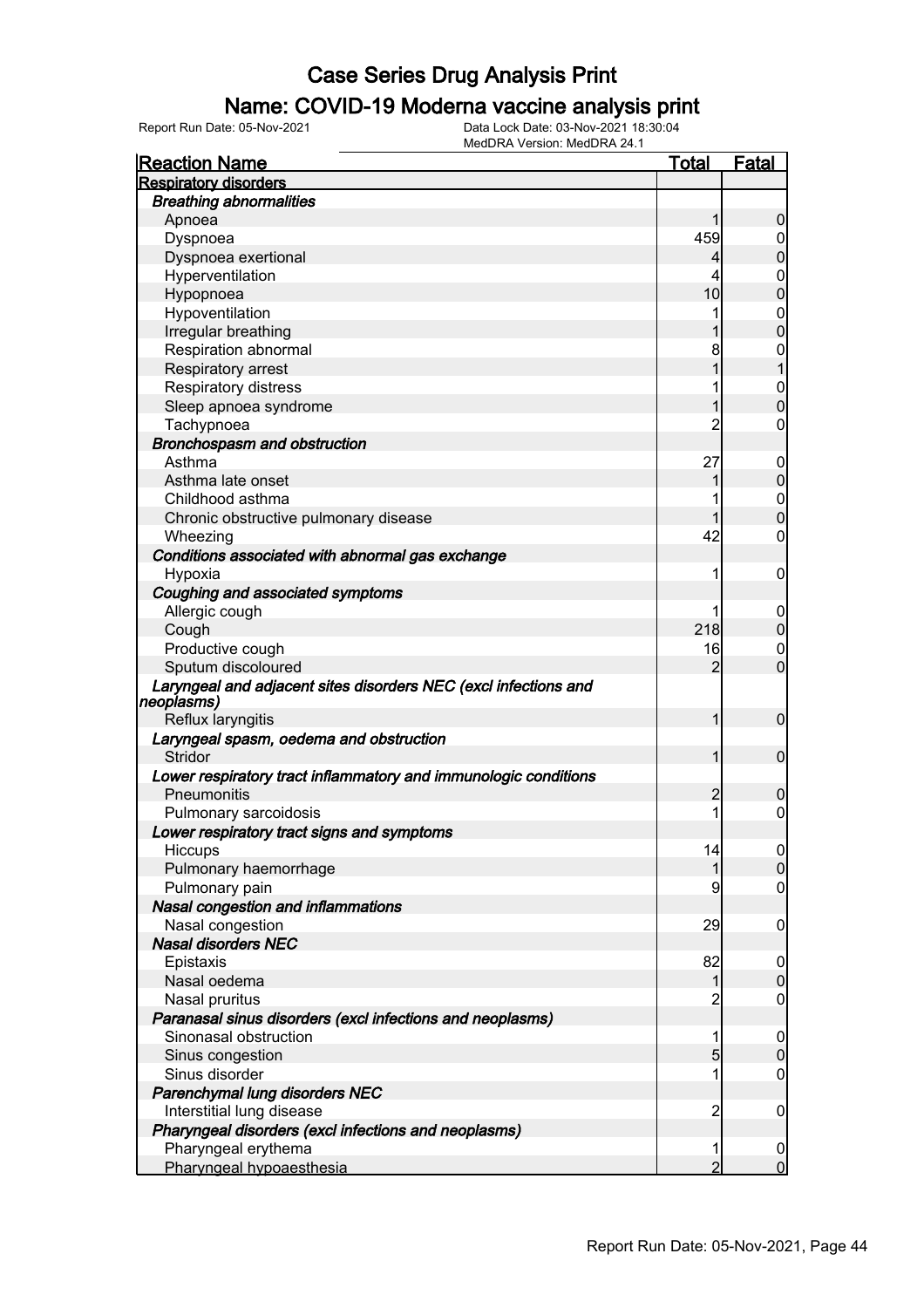### Name: COVID-19 Moderna vaccine analysis print

| <b>Reaction Name</b>                               | <b>Total</b>                           | <b>Fatal</b>                         |
|----------------------------------------------------|----------------------------------------|--------------------------------------|
| Respiratory disorders espiratory disorders cont'd  |                                        |                                      |
| Pharyngeal oedema                                  | $\frac{2}{3}$                          | $\boldsymbol{0}$                     |
| Pharyngeal paraesthesia                            |                                        | $\boldsymbol{0}$                     |
| Pharyngeal swelling                                | 38                                     | $\overline{0}$                       |
| Tonsillar erythema                                 | 1                                      | $\mathbf 0$                          |
| Tonsillar hypertrophy                              | 8                                      | $\mathbf 0$                          |
| <b>Pleural infections and inflammations</b>        |                                        |                                      |
| Pleurisy                                           | $\overline{4}$                         | $\mathbf 0$                          |
| Pneumothorax and pleural effusions NEC             |                                        |                                      |
| Pleural effusion                                   | $\overline{c}$                         | $\mathbf 0$                          |
| <b>Pulmonary hypertensions</b>                     |                                        |                                      |
| Pulmonary hypertension                             | 1                                      | $\mathbf 0$                          |
| <b>Pulmonary oedemas</b>                           |                                        |                                      |
| Pulmonary congestion                               | 1                                      | $\boldsymbol{0}$                     |
| Pulmonary oedema                                   | $\overline{2}$                         | $\mathbf 0$                          |
| Pulmonary thrombotic and embolic conditions        |                                        |                                      |
| Pulmonary embolism                                 | 15                                     | $\mathbf 0$                          |
| <b>Respiratory failures (excl neonatal)</b>        |                                        |                                      |
| Respiratory failure                                | 1                                      | $\mathbf 0$                          |
| <b>Respiratory signs and symptoms NEC</b>          |                                        |                                      |
| Diaphragmalgia                                     | 1                                      | $\mathbf 0$                          |
| Respiratory symptom                                |                                        | 0                                    |
| <b>Respiratory tract disorders NEC</b>             |                                        |                                      |
| Respiratory disorder                               |                                        | $\boldsymbol{0}$                     |
| Respiratory tract irritation                       | 1                                      | $\mathbf 0$                          |
| Upper respiratory tract signs and symptoms         |                                        |                                      |
| Aphonia                                            | $6\phantom{.0}$                        | $\mathbf 0$                          |
| Catarrh                                            | 1                                      | $\mathbf 0$                          |
| Choking                                            | $\overline{2}$                         | $\mathbf 0$                          |
| Dry throat                                         | 15                                     | $\mathbf 0$                          |
| Dysphonia                                          | $6\phantom{.0}$                        | $\mathbf 0$                          |
| Increased viscosity of upper respiratory secretion | $\frac{2}{3}$                          | $\boldsymbol{0}$                     |
| Nasal discomfort                                   |                                        | $\overline{0}$                       |
| Oropharyngeal blistering                           |                                        | $\begin{matrix} 0 \\ 0 \end{matrix}$ |
| Oropharyngeal discomfort                           | 3                                      |                                      |
| Oropharyngeal pain                                 | 258                                    | $\pmb{0}$                            |
| Paranasal sinus discomfort                         | 5                                      | 0                                    |
| Rhinalgia                                          | $\begin{array}{c} 2 \\ 67 \end{array}$ | 0                                    |
| Rhinorrhoea                                        |                                        | $\mathbf 0$                          |
| Sinus pain                                         | 29                                     | $\boldsymbol{0}$                     |
| Sneezing                                           | 18                                     | $\overline{0}$                       |
| Throat irritation                                  | 20                                     | $\boldsymbol{0}$                     |
| Throat tightness                                   | 33                                     | $\boldsymbol{0}$                     |
| Upper-airway cough syndrome                        | 1                                      | $\mathbf 0$                          |
| Yawning                                            | $\overline{4}$                         | $\pmb{0}$                            |
| Respiratory disorders SOC TOTAL                    | <u>1516 </u>                           | $\mathbf{1}$                         |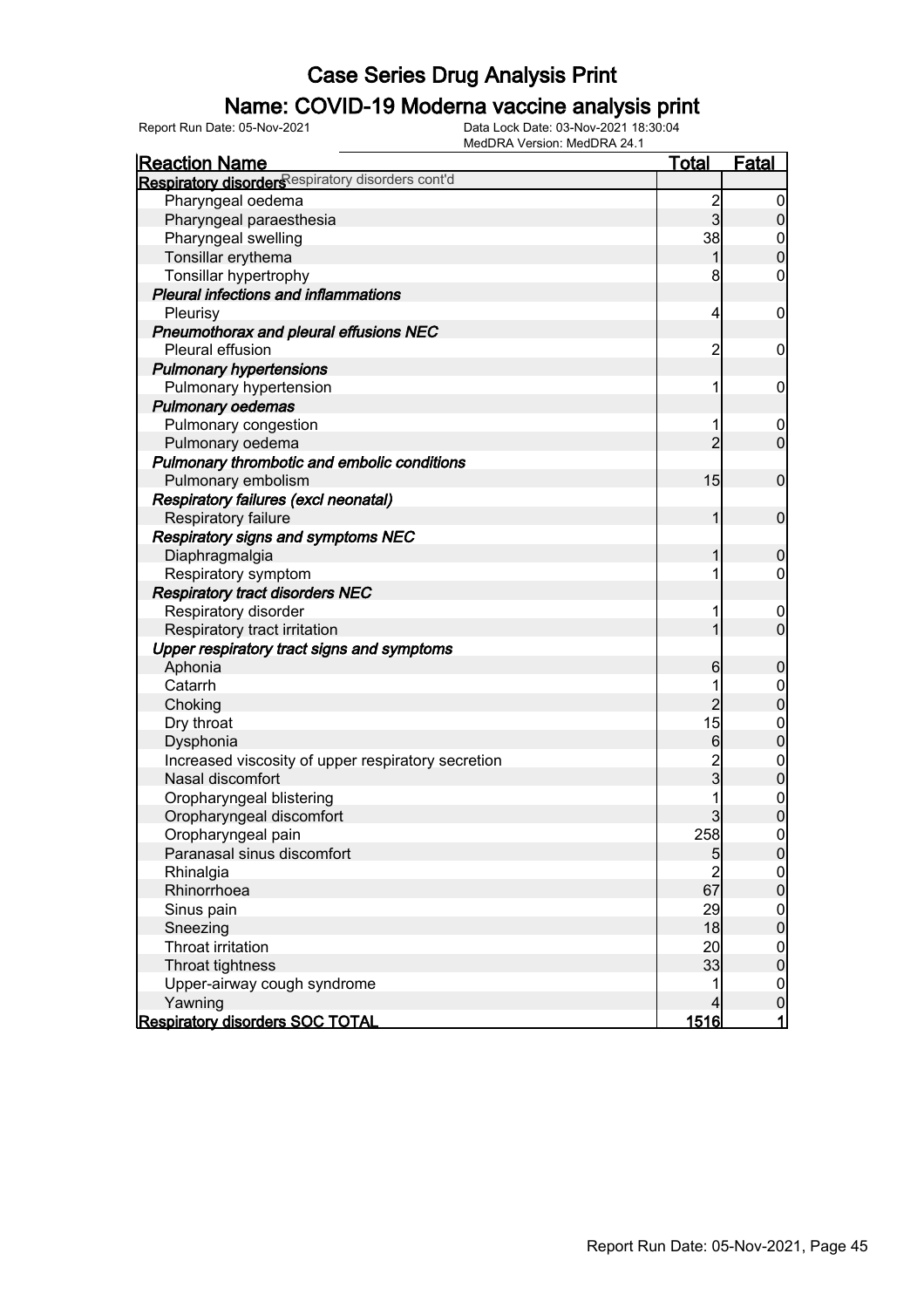#### Name: COVID-19 Moderna vaccine analysis print

Report Run Date: 05-Nov-2021 Data Lock Date: 03-Nov-2021 18:30:04

| <b>Reaction Name</b>                 | <u>Total</u>   | Fatal                            |
|--------------------------------------|----------------|----------------------------------|
| <b>Skin disorders</b>                |                |                                  |
| Acnes                                |                |                                  |
| Acne                                 | 24             | $\mathbf 0$                      |
| <b>Alopecias</b>                     |                |                                  |
| Alopecia                             | 31             | 0                                |
| Alopecia areata                      | 4              | $\overline{0}$                   |
| Alopecia totalis                     |                | O                                |
| Angioedemas                          |                |                                  |
| Angioedema                           | 22             | 0                                |
| Apocrine and eccrine gland disorders |                |                                  |
| Cold sweat                           | 153            | 0                                |
| Hidradenitis                         |                | $\overline{0}$                   |
| Hyperhidrosis                        | 477            | $\overline{0}$                   |
| Miliaria                             | 46             | $\mathbf 0$                      |
| Night sweats                         | 102            | O                                |
| <b>Bullous conditions</b>            |                |                                  |
| <b>Blister</b>                       | 39             | 0                                |
| <b>Blister rupture</b>               | 1              | $\boldsymbol{0}$                 |
| <b>Blood blister</b>                 |                | 0                                |
| <b>Dermatitis bullous</b>            |                | $\mathbf{0}$                     |
| Erythema multiforme                  | 11             | $\overline{0}$                   |
| Pemphigoid                           | 1              |                                  |
| Pemphigus                            |                | $\overline{0}$<br>$\overline{0}$ |
| Stevens-Johnson syndrome             | 1              | 0                                |
| Connective tissue disorders          |                |                                  |
|                                      |                |                                  |
| Cutaneous lupus erythematosus        | 1              | 0                                |
| Dermal and epidermal conditions NEC  |                |                                  |
| Dry skin                             | 56             | $\overline{0}$                   |
| Pain of skin                         | 53             | $\mathbf 0$                      |
| Papule                               | 20             | $\mathbf{0}$                     |
| Scab                                 | 4              | 0                                |
| Scar pain                            | $\overline{2}$ | $\mathbf 0$                      |
| Sensitive skin                       | 76             | $\overline{0}$                   |
| Skin burning sensation               | 33             | $\mathbf 0$                      |
| Skin discolouration                  | 19             | 0                                |
| Skin induration                      | 6              | 0                                |
| Skin lesion                          | 21             | $\boldsymbol{0}$                 |
| Skin reaction                        | 78             | $\overline{0}$                   |
| Skin sensitisation                   | 9              | 0                                |
| Skin swelling                        | 13             | $0\atop 0$                       |
| Skin tightness                       | 4              |                                  |
| Skin warm                            | 152            | $\mathbf{0}$                     |
| Yellow skin                          | 2              | $\overline{0}$                   |
| Dermatitis and eczema                |                |                                  |
| Autoimmune dermatitis                |                | 0                                |
| <b>Dermatitis</b>                    | 18             | $\mathbf 0$                      |
| Dermatitis allergic                  | 73             | 0                                |
| Dermatitis atopic                    | 9              | $\boldsymbol{0}$                 |
| Dermatitis contact                   | 5              | $\mathbf 0$                      |
| Dyshidrotic eczema                   | 9              | $\boldsymbol{0}$                 |
| Eczema                               | 38             | $\overline{0}$                   |
| Eczema nummular                      | $\overline{c}$ | $\boldsymbol{0}$                 |
| Neurodermatitis                      |                | $\overline{0}$                   |
| <b>Skin irritation</b>               | 17             | $\mathbf 0$                      |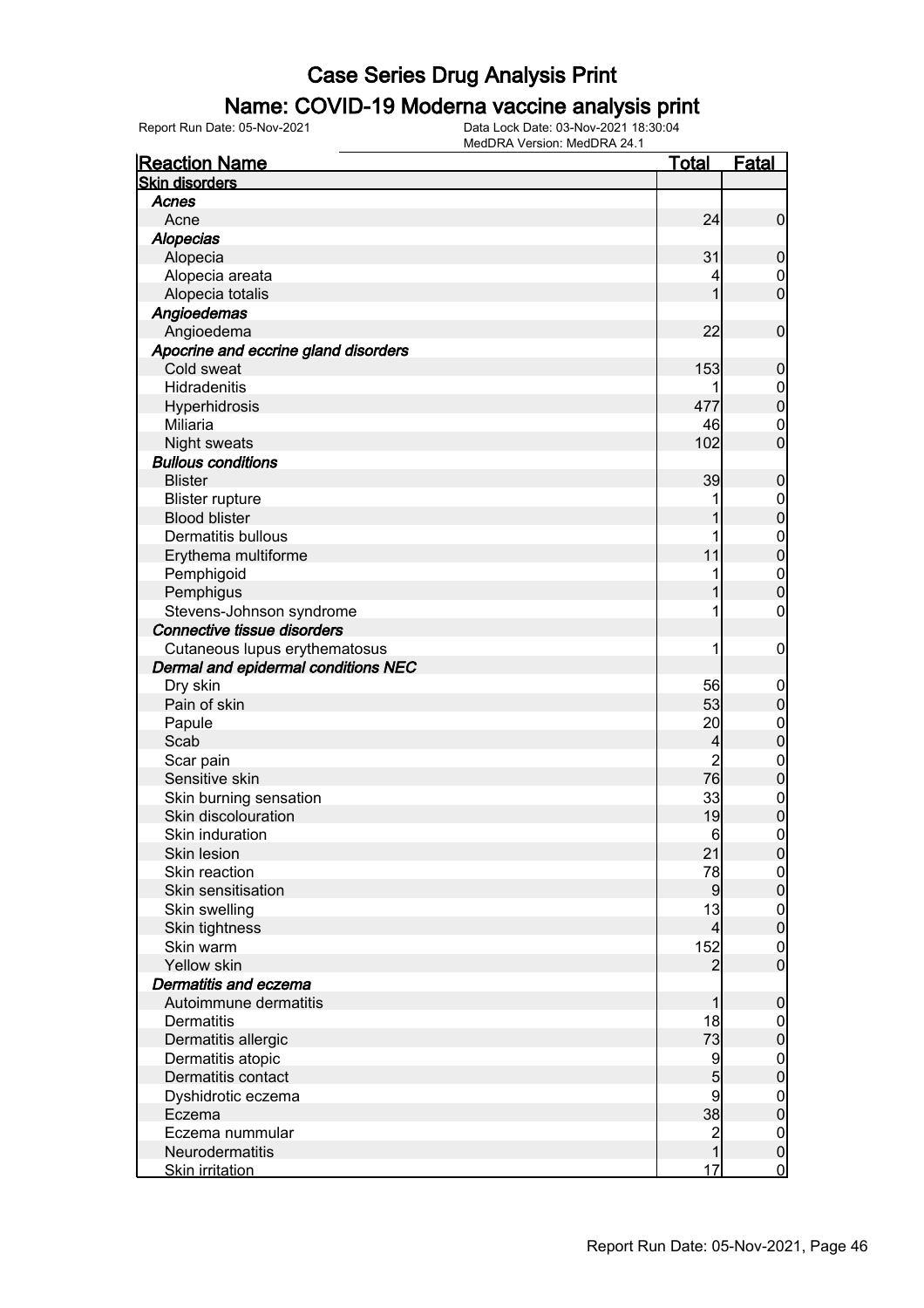### Name: COVID-19 Moderna vaccine analysis print

| <b>Reaction Name</b>                                            | <b>Total</b>   | Fatal            |
|-----------------------------------------------------------------|----------------|------------------|
| Skin disorders cont'd<br><b>Skin disorders</b>                  |                |                  |
| Dermatitis ascribed to specific agent                           |                |                  |
| Drug eruption                                                   |                | $\overline{0}$   |
| Palmar-plantar erythrodysaesthesia syndrome                     |                | $\overline{0}$   |
| Erythemas                                                       |                |                  |
| Erythema                                                        | 742            | $\mathbf 0$      |
| <b>Exfoliative conditions</b>                                   |                |                  |
| Dermatitis exfoliative generalised                              | 1              | 1                |
| Exfoliative rash                                                | $\overline{c}$ | $\mathbf 0$      |
| Skin exfoliation                                                | $\overline{9}$ | $\overline{0}$   |
| <b>Hyperpigmentation disorders</b>                              |                |                  |
| <b>Ephelides</b>                                                |                | $\mathbf 0$      |
| Skin hyperpigmentation                                          |                | $\mathbf 0$      |
| Solar lentigo                                                   |                | $\mathbf 0$      |
| <b>Hypopigmentation disorders</b>                               |                |                  |
| Vitiligo                                                        | 1              | $\mathbf 0$      |
| Nail and nail bed conditions (excl infections and infestations) |                |                  |
| Onychoclasis                                                    | 1              | $\mathbf 0$      |
| <b>Panniculitides</b>                                           |                |                  |
| Erythema nodosum                                                | $\overline{3}$ | $\mathbf 0$      |
| Papulosquamous conditions                                       |                |                  |
| Lichen planus                                                   | $\overline{2}$ | $\boldsymbol{0}$ |
| Pityriasis rosea                                                | 8              | 0                |
| Photosensitivity and photodermatosis conditions                 |                |                  |
| Photosensitivity reaction                                       | 13             | $\mathbf 0$      |
| <b>Pilar disorders NEC</b>                                      |                |                  |
| Piloerection                                                    | 8              | $\mathbf 0$      |
| <b>Pruritus NEC</b>                                             |                |                  |
| Itching scar                                                    |                | 0                |
| Pruritus                                                        | 1581           | $\overline{0}$   |
| <b>Psoriatic conditions</b>                                     |                |                  |
| Guttate psoriasis                                               |                | $\boldsymbol{0}$ |
| Psoriasis                                                       | 16             | 0                |
| Purpura and related conditions                                  |                |                  |
| Petechiae                                                       | 14             | $\mathbf 0$      |
| Purpura                                                         | 8 <sup>1</sup> | $\overline{0}$   |
| Rashes, eruptions and exanthems NEC                             |                |                  |
| <b>Butterfly rash</b>                                           |                | $\overline{0}$   |
| Rash                                                            | 1845           | $\overline{0}$   |
| Rash erythematous                                               | 721            | $\overline{0}$   |
| Rash macular                                                    | 121            | $0\atop 0$       |
| Rash maculo-papular                                             | $\overline{c}$ |                  |
| Rash morbilliform                                               | 4              | $\boldsymbol{0}$ |
| Rash papular                                                    | 129            | $\overline{0}$   |
| Rash pruritic                                                   | 415            | $\mathbf 0$      |
| Rash vesicular                                                  | 5              | $\overline{0}$   |
| Rosaceas                                                        |                |                  |
| Rosacea                                                         | $\overline{2}$ | $\mathbf 0$      |
| <b>Scaly conditions</b>                                         |                |                  |
| Pityriasis                                                      | 1              | $\mathbf 0$      |
| Sebaceous gland disorders                                       |                |                  |
| Seborrhoea                                                      | 1              | $\overline{0}$   |
| Skin and subcutaneous conditions NEC                            |                |                  |
| Cutaneous symptom                                               | 3              | $\overline{0}$   |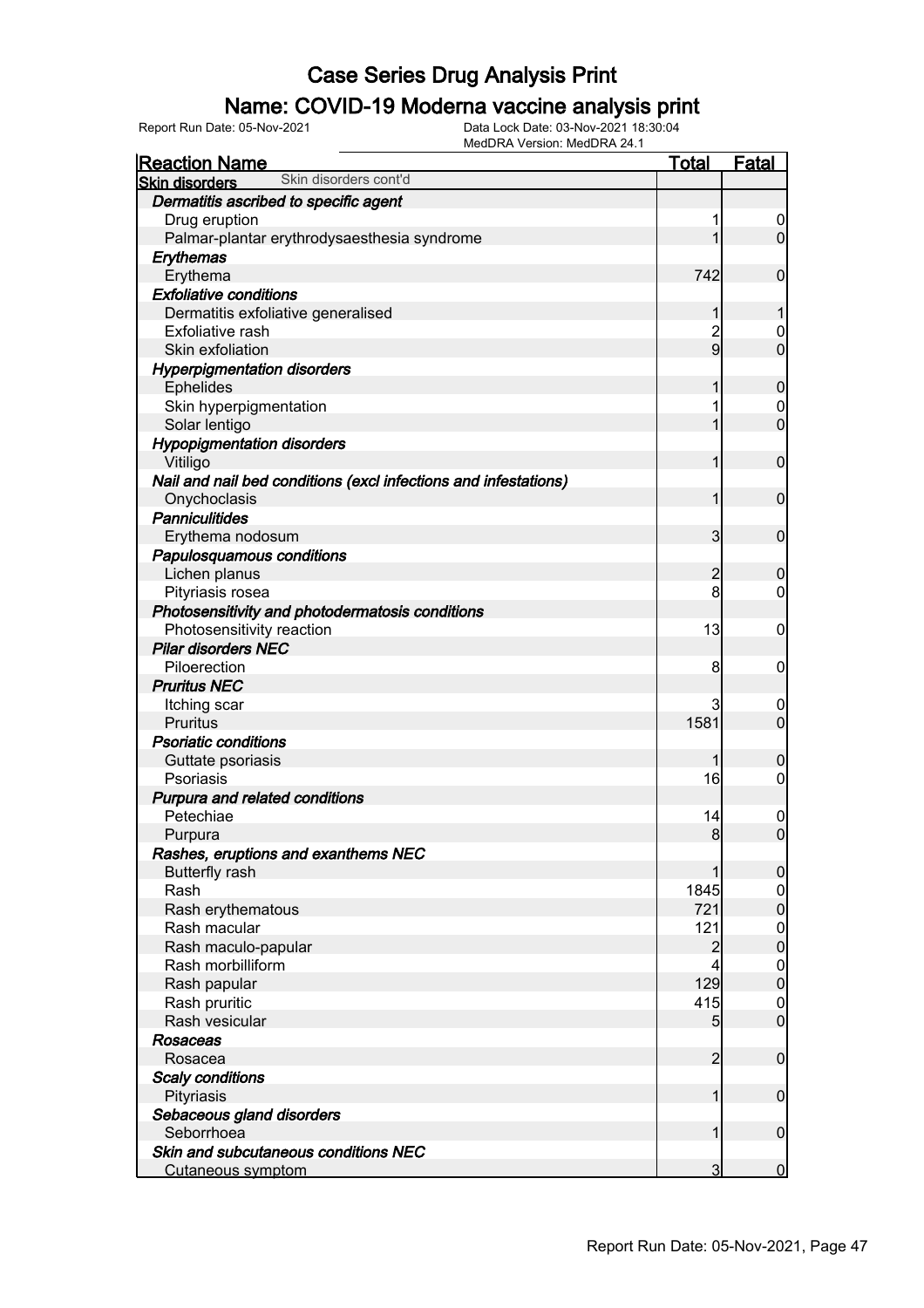### Name: COVID-19 Moderna vaccine analysis print

| <b>Reaction Name</b>                           | <b>Total</b>   | <b>Fatal</b> |
|------------------------------------------------|----------------|--------------|
| Skin disorders cont'd<br><b>Skin disorders</b> |                |              |
| Skin mass                                      | 4              | 0            |
| Skin and subcutaneous tissue ulcerations       |                |              |
| Skin erosion                                   |                |              |
| Skin ulcer                                     | 2              | 0            |
| Skin cysts and polyps                          |                |              |
| Dermal cyst                                    | 6              | 0            |
| Skin dystrophies                               |                |              |
| Keloid scar                                    | 1              | 0            |
| Skin haemorrhages                              |                |              |
| Skin haemorrhage                               |                | $\mathbf 0$  |
| Skin hypoplasias and atrophies                 |                |              |
| Skin atrophy                                   | $\overline{2}$ | $\mathbf 0$  |
| Skin injuries and mechanical dermatoses        |                |              |
| Needle track marks                             | 1              | $\mathbf 0$  |
| <b>Skin vasculitides</b>                       |                |              |
| Cutaneous vasculitis                           | $\overline{2}$ | $\mathbf 0$  |
| Skin vasomotor conditions                      |                |              |
| Livedo reticularis                             | 3              | 0            |
| Telangiectasia and related conditions          |                |              |
| Spider naevus                                  |                | $\mathbf{0}$ |
| <b>Urticarias</b>                              |                |              |
| Chronic spontaneous urticaria                  |                | 0            |
| Mechanical urticaria                           |                |              |
| Urticaria                                      | 271            |              |
| Urticaria cholinergic                          |                |              |
| Urticaria chronic                              |                | 0            |
| <b>Skin disorders SOC TOTAL</b>                | 7607           |              |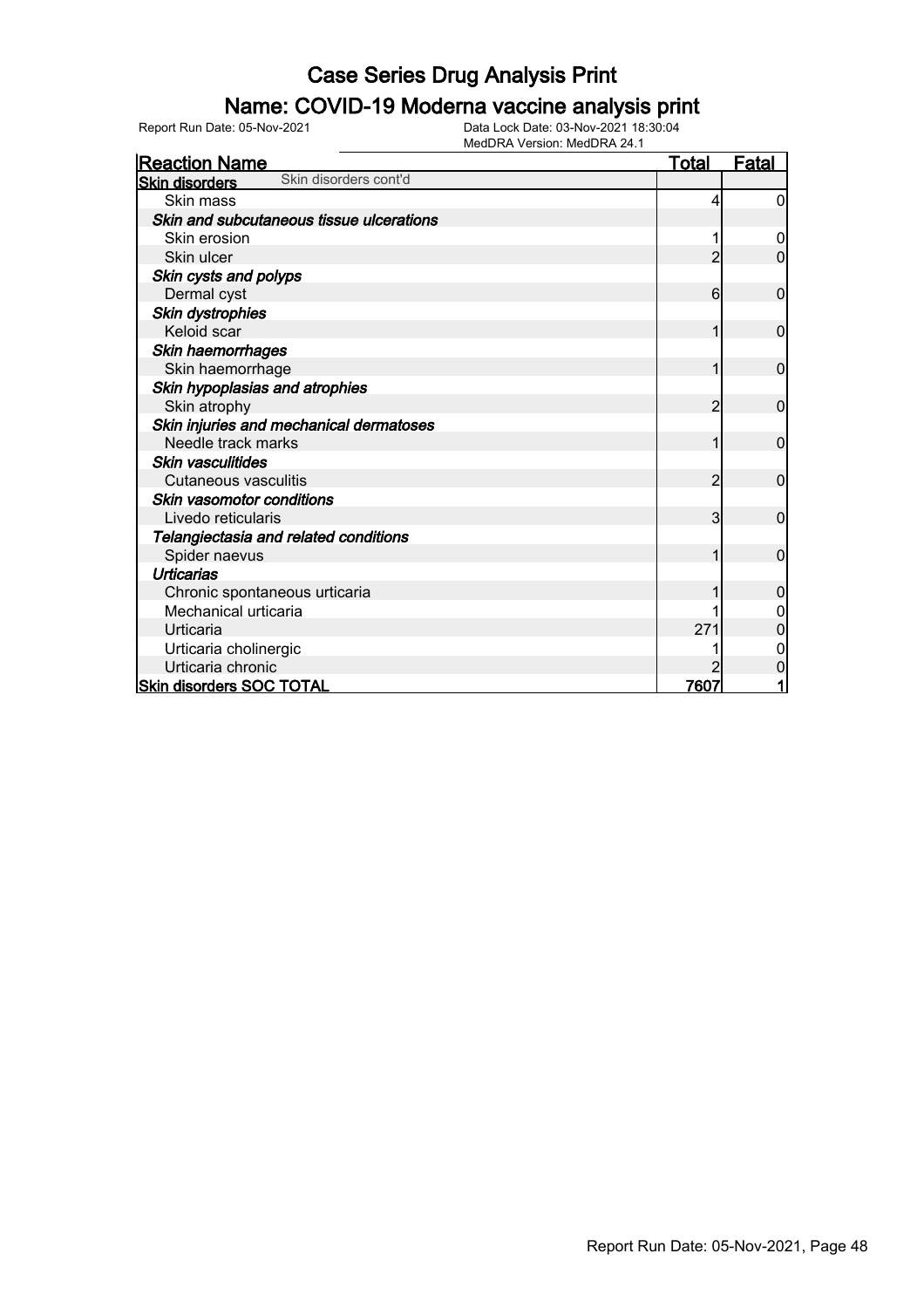### Name: COVID-19 Moderna vaccine analysis print

Report Run Date: 05-Nov-2021 Data Lock Date: 03-Nov-2021 18:30:04

| <b>Reaction Name</b>                                    | <u>Total</u> | Fatal |
|---------------------------------------------------------|--------------|-------|
| Social circumstances                                    |              |       |
| Age related issues                                      |              |       |
| Menarche                                                |              |       |
| Menopause                                               | 5            |       |
| <b>Disability issues</b>                                |              |       |
| <b>Bedridden</b>                                        | 3            |       |
| Immobile                                                |              |       |
| Impaired driving ability                                |              |       |
| Sight disability                                        |              | ი     |
| <b>Employment issues</b>                                |              |       |
| Retirement                                              |              | 0     |
| Non-occupational and unspecified environmental problems |              |       |
| Water pollution                                         | っ            | 0     |
| <b>Pregnancy related circumstances</b>                  |              |       |
| <b>Breast feeding</b>                                   | 5            | 0     |
| <b>Social issues NEC</b>                                |              |       |
| Social problem                                          |              |       |
| Social circumstances SOC TOTAL                          |              |       |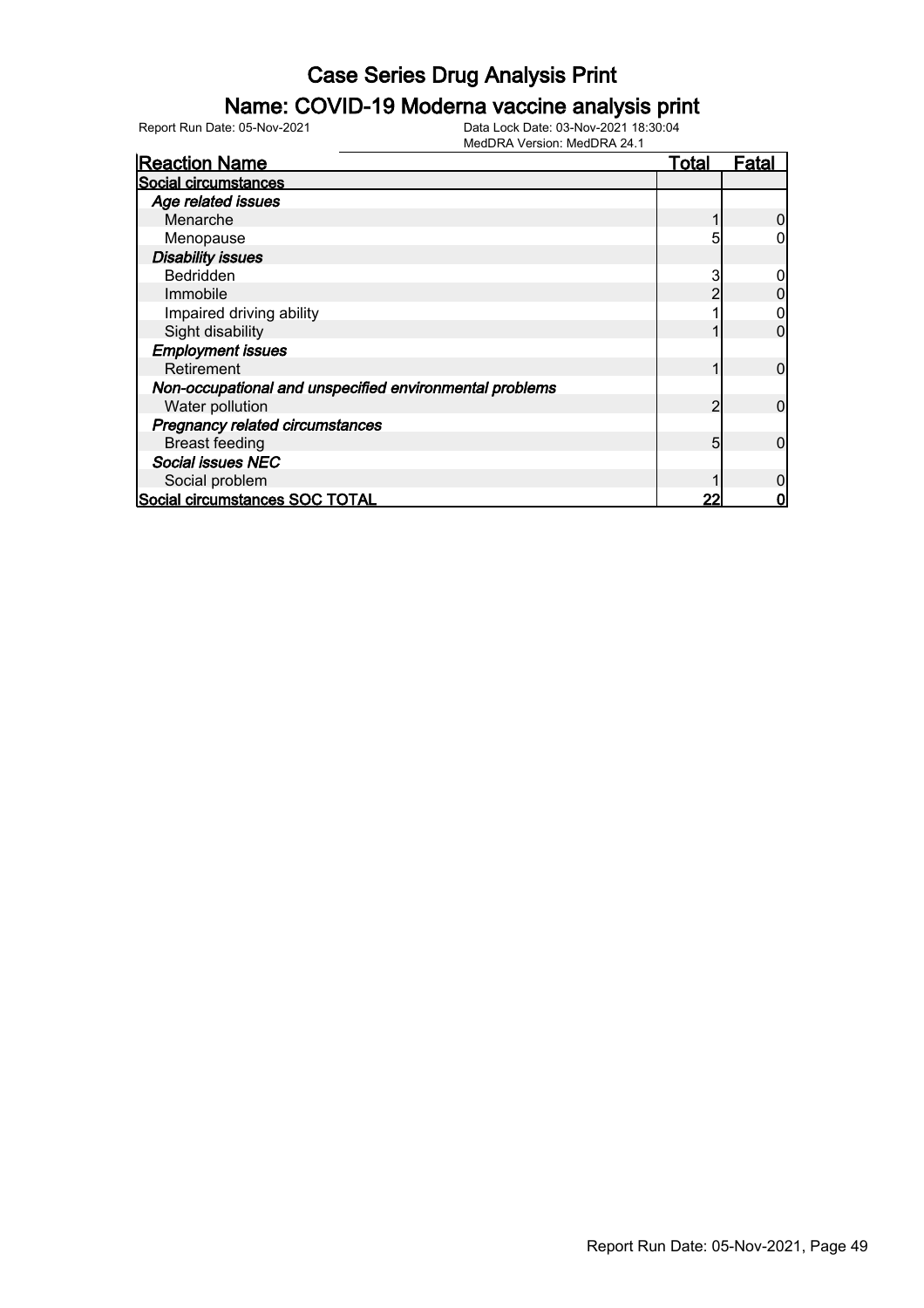#### Name: COVID-19 Moderna vaccine analysis print

Report Run Date: 05-Nov-2021 Data Lock Date: 03-Nov-2021 18:30:04

| <b>Reaction Name</b>                                    | <u>Total</u>  | <u>Fatal</u>   |
|---------------------------------------------------------|---------------|----------------|
| Surgical & medical procedures                           |               |                |
| Analgesia supportive care                               |               |                |
| Analgesic therapy                                       |               | 0              |
| <b>Breast therapeutic procedures NEC</b>                |               |                |
| Axillary lymphadenectomy                                |               | $\mathbf{0}$   |
| Dietary and nutritional therapies                       |               |                |
| <b>Medical diet</b>                                     | 1             | $\mathbf 0$    |
| Gastrointestinal therapeutic procedures NEC             |               |                |
| Prophylaxis of nausea and vomiting                      | 1             | $\mathbf 0$    |
| Gynaecological therapeutic procedures NEC               |               |                |
| Menstrual cycle management                              | $\mathcal{P}$ | $\overline{0}$ |
| <b>Immunisations</b>                                    |               |                |
| COVID-19 immunisation                                   | 13            | 0              |
| Immunisation                                            | 16            | 0              |
| Joint therapeutic procedures                            |               |                |
| Joint injection                                         |               | 0              |
| Joint stabilisation                                     |               | $\overline{0}$ |
| Skin and subcutaneous tissue therapeutic procedures NEC |               |                |
| Dermal filler injection                                 | 4             | $\overline{0}$ |
| <b>Therapeutic procedures NEC</b>                       |               |                |
| <b>Bed rest</b>                                         |               | 0              |
| Botulinum toxin injection                               |               |                |
| Hospitalisation                                         |               | 0              |
| Injection                                               | 16            |                |
| Interchange of vaccine products                         |               | $\Omega$       |
| Polypectomy                                             |               | 0              |
| Surgical & medical procedures SOC TOTAL                 | 64            | $\Omega$       |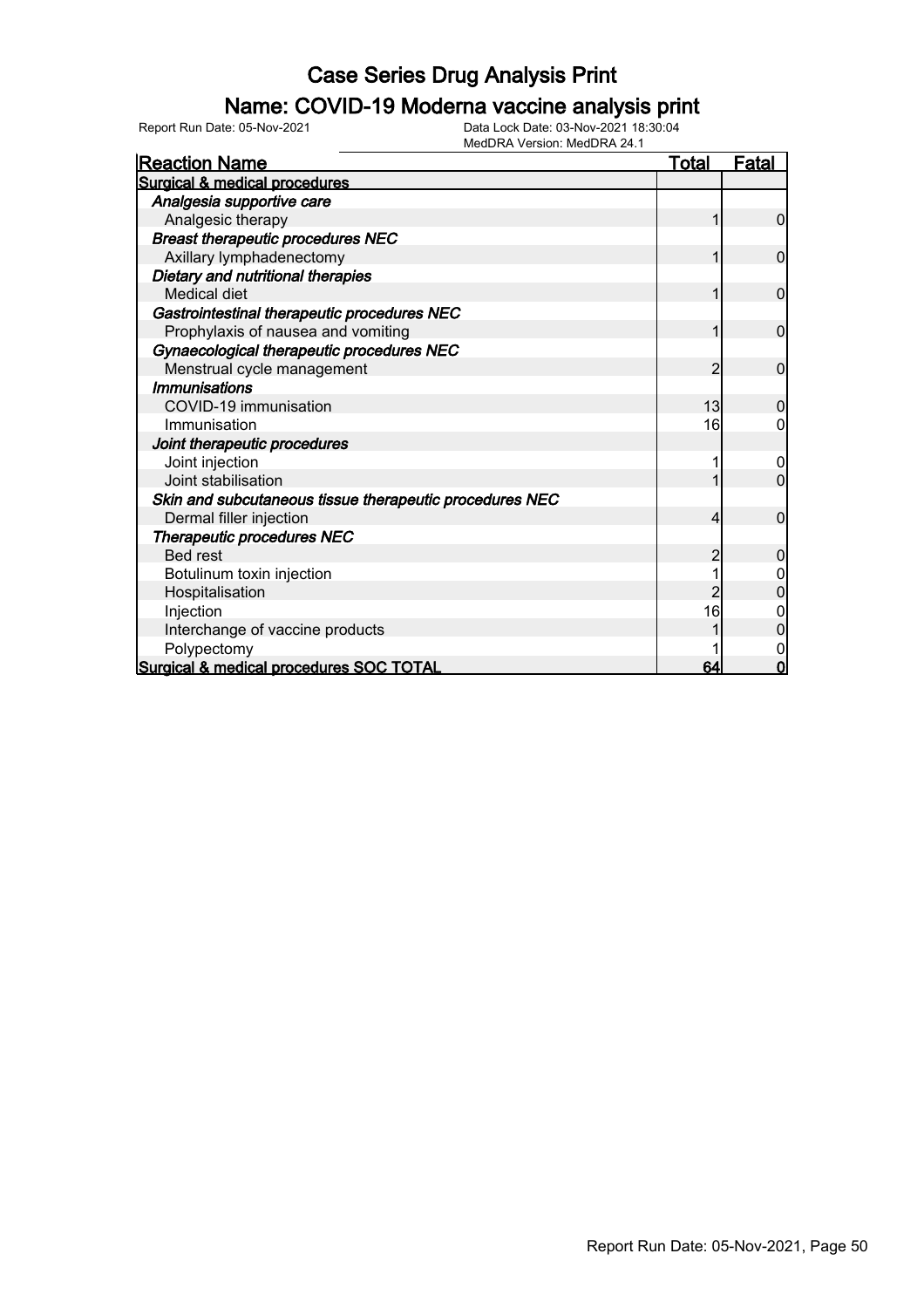### Name: COVID-19 Moderna vaccine analysis print

Report Run Date: 05-Nov-2021 Data Lock Date: 03-Nov-2021 18:30:04

| <b>Reaction Name</b>                                             | <u>Total</u>   | <b>Fatal</b>     |
|------------------------------------------------------------------|----------------|------------------|
| Vascular disorders                                               |                |                  |
| Accelerated and malignant hypertension                           |                |                  |
| Hypertensive urgency                                             | 1              | $\overline{0}$   |
| Arterial infections and inflammations                            |                |                  |
| Giant cell arteritis                                             | 1              | $\mathbf 0$      |
| <b>Blood pressure disorders NEC</b>                              |                |                  |
| Blood pressure fluctuation                                       | 1              | $\mathbf 0$      |
| Circulatory collapse and shock                                   |                |                  |
| Neurogenic shock                                                 | 1              | $\boldsymbol{0}$ |
| Shock                                                            | $\overline{c}$ | $\mathbf 0$      |
| <b>Haemorrhages NEC</b>                                          |                |                  |
| Bloody discharge                                                 |                | $\boldsymbol{0}$ |
| Haematoma                                                        | 4              | $\boldsymbol{0}$ |
| Haemorrhage                                                      | 149            | $\mathbf 0$      |
| Lymphangiopathies                                                |                |                  |
| Lymphocele                                                       | 1              | $\mathbf 0$      |
| Lymphoedemas                                                     |                |                  |
| Lymphoedema                                                      | 9              | $\mathbf 0$      |
| Non-site specific embolism and thrombosis                        |                |                  |
| Embolism                                                         |                | $\boldsymbol{0}$ |
| Embolism venous                                                  | 1              | $\boldsymbol{0}$ |
| Thrombosis                                                       | 29             | $\mathbf 0$      |
| Non-site specific necrosis and vascular insufficiency NEC        |                |                  |
| Arteriosclerosis                                                 |                | $\mathbf 0$      |
| Infarction                                                       |                | $\mathbf 0$      |
| Peripheral venous disease                                        |                | $\mathbf 0$      |
| Vasospasm                                                        | 1              | $\mathbf 0$      |
| Non-site specific vascular disorders NEC                         |                |                  |
| Vascular pain                                                    | 5              | $\boldsymbol{0}$ |
| Vasodilatation                                                   | $\overline{2}$ | $\mathbf 0$      |
| Peripheral embolism and thrombosis                               |                |                  |
| Axillary vein thrombosis                                         |                | $\boldsymbol{0}$ |
| Blue toe syndrome                                                | $\overline{c}$ | $\pmb{0}$        |
| Deep vein thrombosis                                             | 9              |                  |
| Superficial vein thrombosis                                      |                | $0\atop 0$       |
| Thrombophlebitis                                                 | 1              | $\mathbf 0$      |
| Peripheral vascular disorders NEC                                |                |                  |
| Cyanosis                                                         | 6              | $\overline{0}$   |
| Flushing                                                         | 28             | $\pmb{0}$        |
| Hot flush                                                        | 172            | $\mathbf 0$      |
| Peripheral vasoconstriction, necrosis and vascular insufficiency |                |                  |
| Peripheral coldness                                              | 35             | $\mathbf 0$      |
| Poor peripheral circulation                                      | $\overline{c}$ | $\pmb{0}$        |
| Raynaud's phenomenon                                             | $\overline{2}$ | $\mathbf 0$      |
| Site specific vascular disorders NEC                             |                |                  |
| Pallor                                                           | 58             | $\mathbf 0$      |
| <b>Varicose veins NEC</b>                                        |                |                  |
| Spider vein                                                      | 1              | $\boldsymbol{0}$ |
| Varicose vein                                                    | 3              | $\overline{0}$   |
| Vascular hypertensive disorders NEC                              |                |                  |
| Hypertension                                                     | 47             | $\mathbf 0$      |
| Prehypertension                                                  |                | $\overline{0}$   |
| White coat hypertension                                          | 1              | $\boldsymbol{0}$ |
| Vascular hypotensive disorders                                   |                |                  |